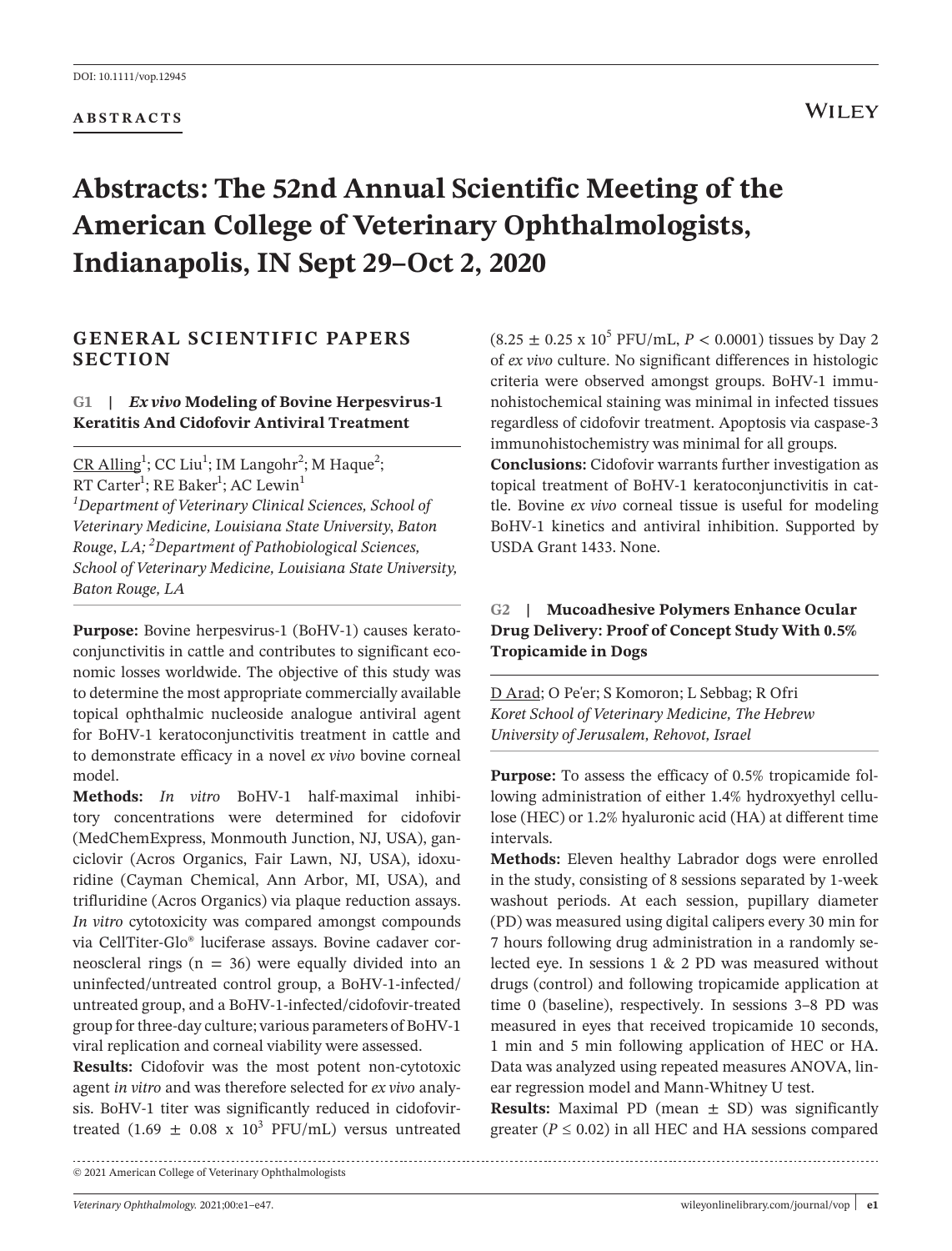# **e2 ABSTRACTS ABSTRACTS**

to baseline readings (11.17  $\pm$  0.67 mm) with the highest values recorded when HEC was applied 1 minute  $(12.06 \pm 0.51 \text{ mm})$  and HA 10 seconds  $(12.29 \pm 0.58 \text{ mm})$ prior to tropicamide.  $PD > 10$  mm was maintained for 2 hours in the baseline group, and 3-4.5 hours in sessions 3–8. Area Under the Curve was significantly higher than baseline measurements when tropicamide was applied 1 min after HEC (19.64  $\pm$  0.95 and 33.93  $\pm$  0.78 mm<sup>\*h</sup>, respectively,  $P = 0.007$ ).

**Conclusions:** Tropicamide efficacy was enhanced by prior administration of a mucoadhesive polymer. Additional studies are needed to determine if HEC & HA of varying concentrations can similarly extend and potentiate the effect of other topical ophthalmic drugs. Supported by Israel's Ministry of Aliyah and Integration grants 1001247728. None.

# **G3 | Culture and Characterization of Canine and Feline Corneal Organoids: A New Tool for the Study and Treatment of Corneal Diseases**

L Bedos<sup>1</sup>; V Gabriel<sup>2</sup>; C Zdyrski<sup>2</sup>; DK Sahoo<sup>1,2</sup>; JP Mochel<sup>2</sup>; K Allenspach<sup>1,2</sup> *1 Department of Veterinary Clinical Sciences; <sup>2</sup> SMART Lab, Department of Biomedical Sciences; Iowa State University College of Veterinary Medicine*, *Ames*, *IA*, *USA*

**Purpose:** To describe methods for isolation and culture of canine and feline corneal organoids.

**Methods:** Organoids were derived from limbal epithelium. Tissue samples were obtained by enucleation from patients euthanized for unrelated reasons. Cell isolation and culture was performed using a modified version of our previously published protocol. The media composition was optimized with the addition of fibroblast growth factor 2, 7 and 10. Canine and feline specific probes were designed to perform RNA *in situ* hybridization for characterizing expression of epithelial cell markers in organoids as well as tissues of origin, namely: (i) N- Cadherin (progenitor cell marker), (ii) P63 (progenitor stem cell marker), (iii) Collagen IV (corneal and limbal epithelial basement membrane component), (iv) LGR5 (stem cell marker), (v) AQP1 (marker for niche-like cells), and (vi) CK-19 (epithelial differentiation).

**Results:** We were able to achieve successful culture, differentiation, and maintenance of canine and feline 3D corneal organoids. 3D canine organoids expressed mRNA for COL4A1, P63, N-Cadherin and AQP1; while feline organoids expressed P63, CK19, and N-Cadherin. In the tissue, positive markers for the dog included COL4A1, LGR5, P63, CK19, AQP1, whereas in the cat they included P63, CK19, AQP1.

**Conclusions:** Our preliminary data show that corneal organoids can be isolated and maintained for more than one month *in vitro*, and could give rise to a fully stratified corneal epithelium with basal progenitor cells. This new resource could have multiple applications for the study and treatment of corneal diseases in veterinary ophthalmology.Supported by Internal Funding from Iowa State University/ PG105155

**Disclosure:** Drs. Karin Allenspach and Jonathan Mochel are co-founders of 3D health Solutions, Inc., a start-up company with the goal to commercialize applications of veterinary organoids.

# **G4 | A Retrospective Investigation of Neurogenic Keratoconjunctivitis Sicca after Administration of the Long Lasting Otic Medications Claro, Neptra and Osurnia**

 $GR$  Bercovitz<sup>1</sup>; AM Gaerig<sup>2</sup>; ED Conway<sup>3</sup>; JA Huey<sup>4</sup>; MR Telle<sup>5</sup>; KE Myrna<sup>1</sup>

*1 College of Veterinary Medicine, University of Georgia, Athens, GA; <sup>2</sup> Eye Care for Animals, Chicago, IL; 3 VCA Great Lakes Veterinary Specialists, Warrensville Heights, OH; <sup>4</sup> Memphis Veterinary Specialists and Emergency, Cordova, TN; <sup>5</sup> College of Veterinary Medicine, Mississippi State University, Mississippi State, MS*

**Purpose:** To present cases of neurogenic keratoconjunctivitis sicca (KCS) after the administration of the otic medications Claro (Elanco, KS, USA), Neptra (Elanco, Hampshire, UK), and Osurnia (Dechra, KS, USA).

**Methods:** An ongoing, multicentric, retrospective review of records was performed. Cases were included if patients were diagnosed with neurogenic KCS following application of Claro (Neptra) or Osurnia topically for treatment of otitis externa in canines.

**Results:** Seventeen canines were included. The average age of onset of neurogenic KCS was 8 years. All breeds included were small to medium sized dogs, and the most common breeds were the Cavalier King Charles Spaniel, Miniature Pincher, Maltese and Shih Tzu (two cases per breed). Nine cases received Claro only, three cases received Neptra only, three cases received Osurnia only, and one case received both Osurnia and Claro. The median number of days from application to presentation for ophthalmic concerns was 1 day, and the range was 0–807 days. Eight cases had the otic medication applied to both ears, and 5 of these cases had unilateral ophthalmic pathology. Average duration of time from application of the otic medication to documented return of adequate tear production (Schirmer tear test  $\geq$  15 mm/min) with typical treatment for neurogenic KCS was 116 days, range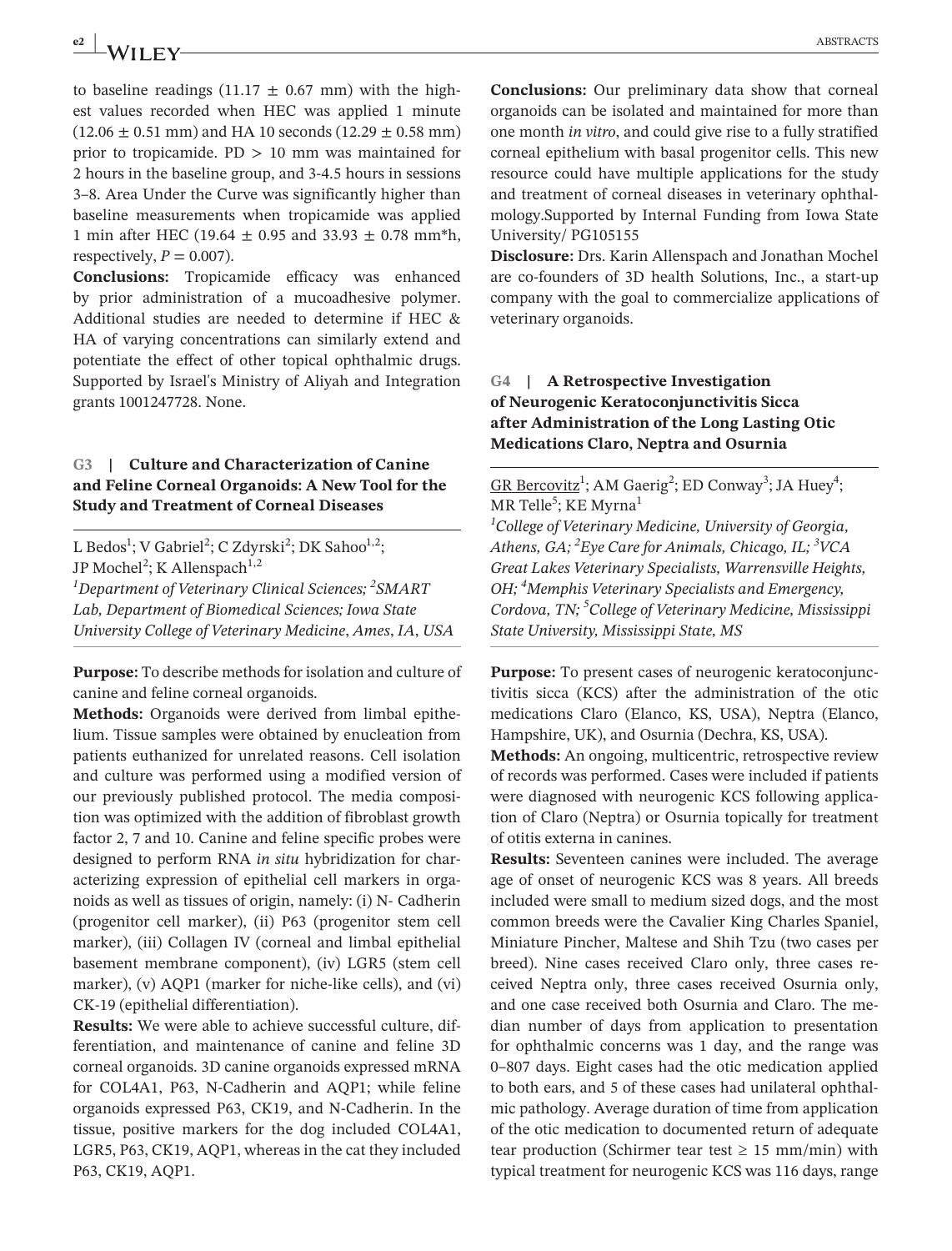33–280 days. At the last follow up (range 28–434 days), six cases did not have documented return of adequate tear production.

**Conclusion:** Neurogenic KCS should be considered as a potential complication following application of Claro (Neptra) or Osurnia in dogs. Support/Disclosure. None.

#### **G5 | Management of Ophthalmic Complications Associated with Blood Parasite Infestation in Dogs**

KC Bhadsavle; RS Mandhwani; KN Jiddimani; AP Vedpathak *The Eye Vet Clinic, Mumbai, India*

**Purpose:** In this paper we discuss clinical signs, diagnostics, various medical and surgical methods for the treatment of secondary ophthalmic complications caused due to vector borne diseases.

**Methods:** Over the period of 2 years (2019–2021), a total of 52 dogs (95 eyes) with secondary ophthalmic complications were identified, primarily affected by various Vector-borne diseases. The diagnosis was confirmed by direct blood smear examination, IDEXX Snap 4DX and PCR. These cases were treated systemically and locally for the primary infection and ophthalmic complications respectively.

**Results:** The patients were grouped as follows: Ehrlichia sp. (20), Anaplasma (10), Babesia sp. (12), Trypanosoma (3), mixed infections of Babesia sp., Ehrlichia sp., Anaplasma, Hepatozoon Sp. (7). Unilaterally affected eyes (5 patients) were observed in Ehrlichia sp. (4) and Anaplasma (1); rest of the dogs (46) were presented with bilateral involvement. Permanent vision loss was observed in 17 out of 24 eyes with Babesia sp. (70.8%), mixed infections 8 out of 14 eyes (57%), Trypanosoma evansi 3 out of 6 eyes (50%), Anaplasma platys (7 out of 19 eyes (36.8%)) and Ehrlichia sp. 9 out of 34 eyes (26.4%).

**Conclusion:** Vector borne diseases can result in multiple ocular manifestations like, acute retinal detachment, severe uveitis, hyphema, glaucoma, severe corneal edema, chronic uveitis, chronic corneal oedema etc. In this case series Babesia spp. was found to cause the most serious acute ocular pathologies, followed by Mixed infections and Trypanosoma spp.; Anaplasma and Ehrlichia were found to be least damaging to the eye. None.

# **G6 | The Influence of an Artificial Tear Ointment on Schirmer Tear Test-I Results in Normal Dogs**

C Boles; S Massarani; NT Wasserman *Eye Care Animals Wheeling, Illinois*

**Purpose:** Given the prolonged contact time of ointments, measurement of STT-I soon after application could affect results. The purpose of this study was to investigate the effect that an artificial tear ophthalmic ointment has on STT-I measurements at different timepoints post application.

**Methods:** A two period prospective randomized contralateral crossover study was performed using 10 dogs with healthy eyes. All dogs underwent complete ophthalmic examination. A baseline STT-I was performed OU. The treatment eye was randomly selected to receive  $\frac{1}{4}$ inch of an artificial tear ointment (Bausch & Lomb Soothe Lubricant Eye Ointment PM). STT-I measurements were collected at 10, 20, 30, 45, 60, 90, 120, 150, 180 minutes from both eyes post ointment application. Tests were performed on different days and the contralateral eye served as a control. The difference in STT-I measurements at each timepoint was compared to baseline and analyzed with an approximate t-test.

**Results:** The average baseline STT-I measurement was 24.0 mm/min. The mean STT-I difference at each timepoint ranged from  $-1.8$  to  $+0.6$  mm/min and  $-1.9$  to +1.9 mm/min in control and treated eyes respectively, with no obvious pattern. There were no statistically significant differences in STT-I measurements between ointment-treated and control eyes at any time point  $(P > 0.10)$ .

**Conclusion:** Topical application of an artificial tear ointment did not result in a statistically significant difference in STT-I measurements at any time point post application. Further studies are needed to investigate whether medicated ointments affect STT-I measurements shortly following application in patients with and without active keratoconjunctivitis sicca. None.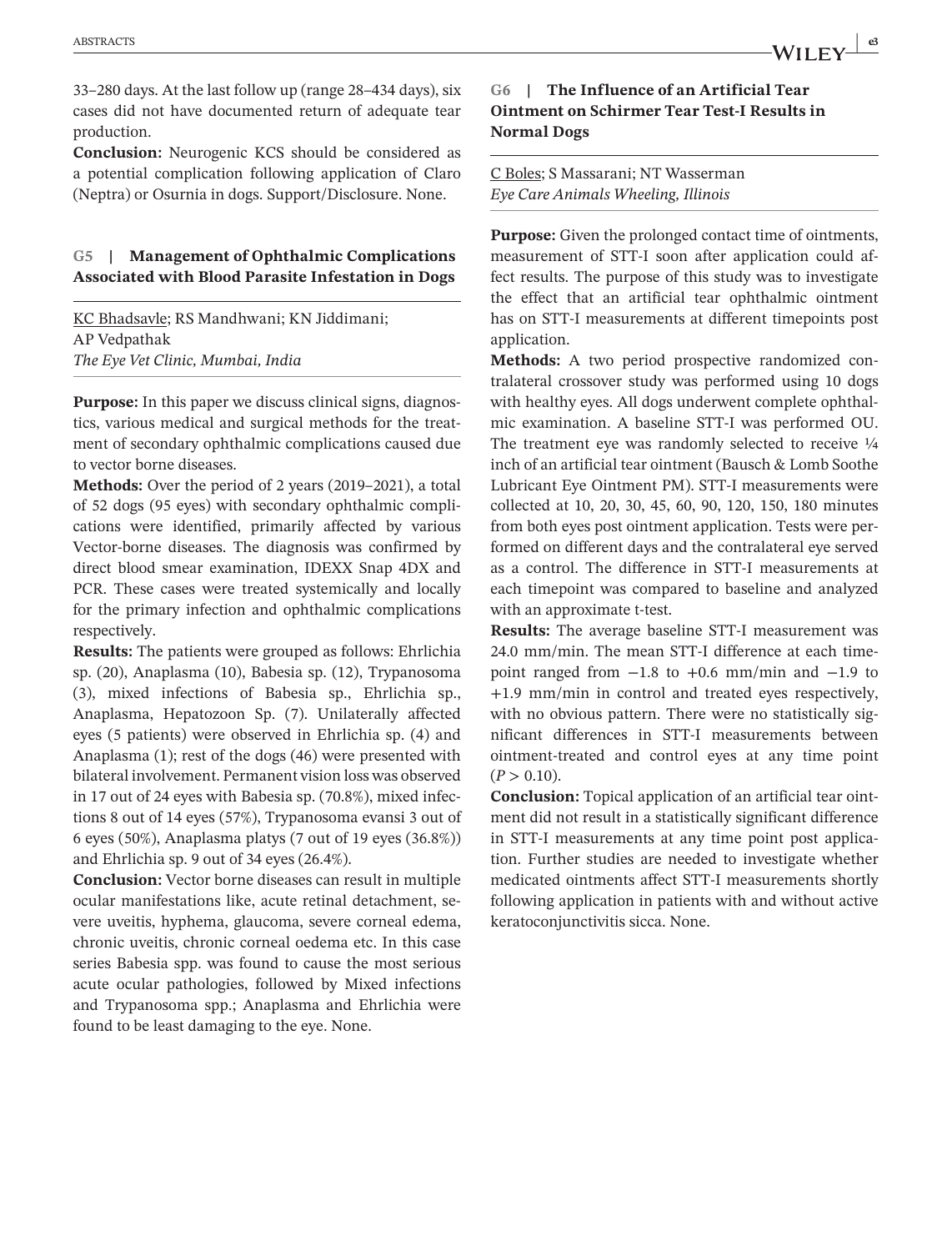# **e4 ABSTRACTS ABSTRACTS**

# **G7 | Ocular Diagnostics, Conjunctival Microbiome, and Ophthalmic Findings in the Chilean Flamingo** *(Phoenicopterus chilensis)*

AC Bowden<sup>1</sup>; RA Allbaugh<sup>1</sup>; A Gall<sup>2</sup>; M Leis<sup>3</sup>; L Sebbag<sup>1,4</sup>

*1 Iowa State University College of Veterinary Medicine; 2 Blank Park Zoo, Des Moines, IA; <sup>3</sup> Western College of Veterinary Medicine; 4 Koret School of Veterinary Medicine, The Hebrew University of Jerusalem*

**Purpose:** To establish normative data for selected ocular diagnostic tests and commensal conjunctival microflora, and to describe the incidence of ocular pathology in Chilean flamingos.

**Methods:** Blink rate assessment was performed on 41 Chilean flamingos undisturbed in their exhibit at the Blank Park Zoo in Des Moines, Iowa. Using gentle manual restraint, the following procedures were performed in 20 of the flamingos: palpebral fissure measurement, tear production testing [phenol red thread test (PRTT) in one eye, endodontic absorbent paper point tear test (EAPPTT) in the other], intraocular pressure (IOP) with rebound tonometry, and fluorescein staining. The other 21 flamingos were brought to a darkened area for complete ophthalmic examination. A conjunctival swab for ocular microbiome assessment was collected on 7 flamingos.

**Results:** Median (range) age, palpebral fissure width, blink rate, IOP, EAPPTT, and PRTT were 9.5 (0.7–40) years, 11 (9–14) mm, 3.4 (1–9) blinks/min, 13 (10–22) mmHg, 11 (9–14) mm/min, 6 (3–13) mm/15 sec, respectively. Observed ocular pathologies included cataracts  $(n = 7, 33\%)$ , corneal fibrosis  $(n = 3, 14\%)$ , endothelial pigment (*n* = 2, 9.5%), uveal cysts (*n* = 1, 4.8%), lens luxation  $(n = 1, 4.8\%)$ , and uveitis  $(n = 1, 4.8\%)$ . Ocular microbiome data is pending.

**Conclusions:** Identifying commensal conjunctival flora will guide empiric medical therapy for flamingos with ocular surface disease, while understanding baseline ocular parameters and incidence of ophthalmic pathology will aid disease screening during annual exams for the Chilean flamingo. Supported by VAF grant 2020-1. None.

# **G8 | Pharmacokinetics of Extended-Release Parenteral Ceftiofur (Excede®) in the Canine Tear Film**

<u>AC Bowden<sup>1</sup>;</u> RA Allbaugh<sup>1</sup>; JP Mochel<sup>1</sup>; J Smith<sup>1</sup>; L Sebba $g^{1,3}$ 

 *Iowa State University College of Veterinary Medicine; University of Tennessee College of Veterinary Medicine; Koret School of Veterinary Medicine, The Hebrew University of Jerusalem*

Purpose: Describe the pharmacokinetics of extendedrelease parenteral ceftiofur (Excede®) in the canine tear film and compare these concentrations to minimal inhibitory concentrations (MICs) of ceftiofur against common ocular pathogens in dogs.

**Methods:** Six dogs of various breeds were enrolled. Disruption of blood-tear barrier was achieved with histamine-induced conjunctivitis to render results more clinically relevant. Each dog received a single subcutaneous injection of 5 mg/kg Excede®, followed by tear collection with Schirmer strips at times 0, 0.25, 0.5, 1, 2, 4, 8, 12, 24, 36, 48, 72, 96, 120, 144, 168, 192, 216 and 240 h. Drug quantification was performed with liquid chromatography-mass spectrometry. MICs were determined for *Staphylococcus pseudintermedius*, *Streptococcus canis* and *Pseudomonas aeruginosa* by assessing bacterial growth  $(n = 10$  per bacterial species) in the presence of ceftiofur at increasing concentrations.

**Results:** Blood-tear barrier breakdown provided tear film concentrations 3.2–28.9-fold higher than the contralateral healthy eye ( $n = 1$  dog, pilot experiment). In all 6 dogs, ceftiofur concentrations in tears varied from 2.3 to 637.5 ng/ml and were detectable up to 10 days (240 h) after the subcutaneous injection. However, tear levels remained below MICs for the common ocular isolates  $(\geq 640 \text{ ng/ml})$  assessed at all time points.

**Conclusions:** Ceftiofur reached the tear compartment (for up to 10 days) after a single parenteral injection, however tear concentrations were too low to be effective against the most common bacterial pathogens in dogs. Further studies with different ceftiofur dosing or other long-acting injectable antibiotics are warranted. None.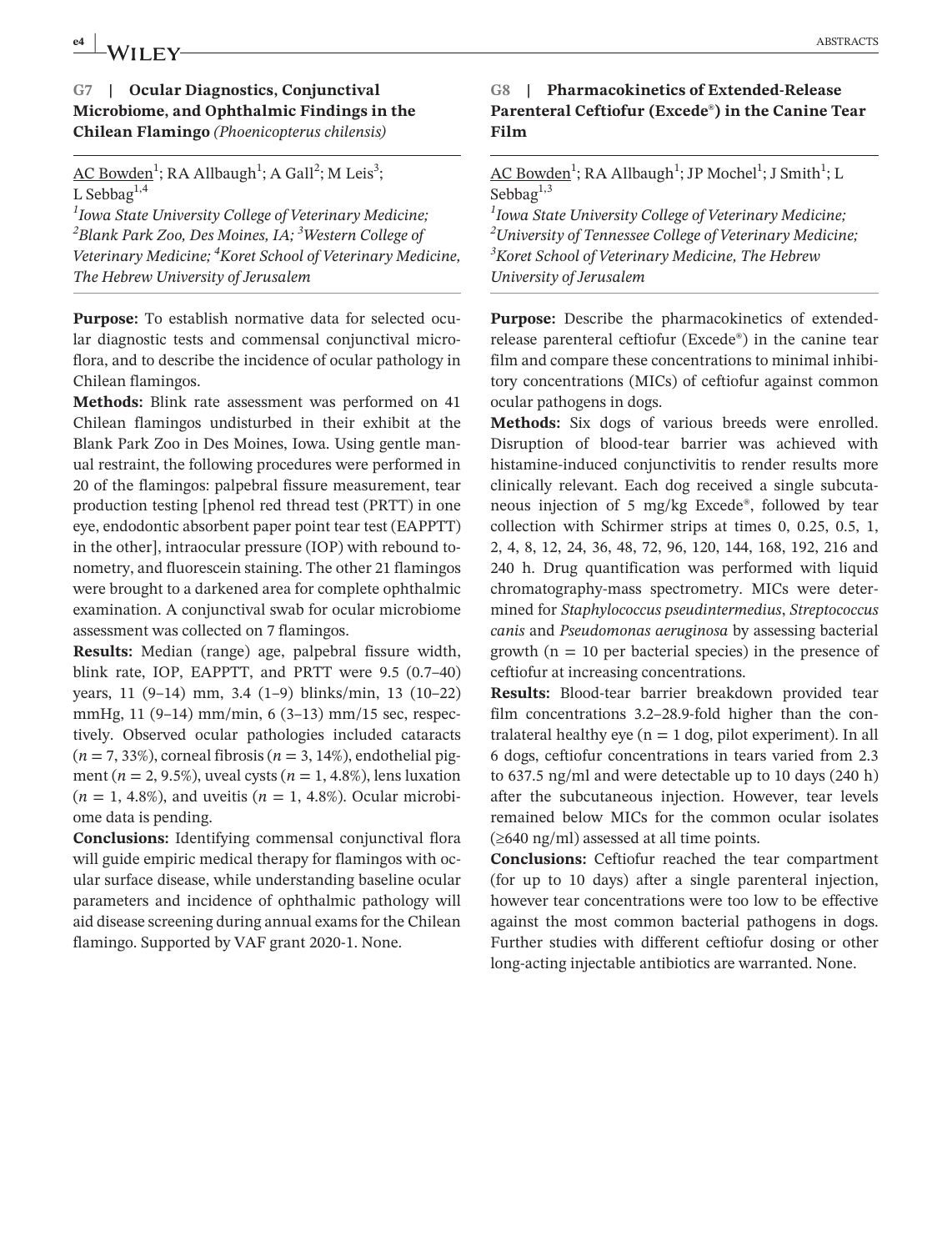#### **G9 | A Comparison of Intracapsular Lens Extraction and Trans-Corneal Reduction for Anterior Lens Luxation in Dogs**

AN Bowyer; ME Lassaline; E Holt *School of Veterinary Medicine, University of Pennsylvania*

**Purpose:** The objective of this study was to evaluate the success rate, complications, and long-term outcomes in dogs with anterior lens luxation (ALL) treated with intracapsular lens extraction (ICLE) or trans-corneal reduction (TR) at the University of Pennsylvania Veterinary Hospital from 2014 to 2021.

**Methods:** Medical records of dogs with complete ALL that underwent ICLE or TR were reviewed. The presenting complaint, signalment, vision status, and ophthalmic abnormalities were recorded. Success rate, postprocedural complications, and long-term outcomes were assessed.

**Results:** Fifty-one diagnoses of ALL were made in 46 eyes from 44 dogs, with 20/51 treated with ICLE and 31/51 treated with TR. Successful lens extraction was achieved in 95% (19/20) of ALLs treated with ICLE. Successful lens reduction was achieved in 90.3% (28/31) of ALLs treated with TR. ALL recurred following TR in 35.7% (10/28) of eyes treated with TR; in three of these, ALL recurred within 48 hours of TR and was treated with ICLE. Short-term complications included anterior uveitis (18/19 ICLE, 5/25 TR), glaucoma (0/19 ICLE, 4/25 TR), and corneal ulceration (1/19 ICLE, 7/25 TR). Median follow-up for eyes following ICLE and TR was 256 days and 48 days respectively. Of eyes that had vision at presentation, vision was retained at last follow-up in more eyes following ICLE (10/13, 78.5%) than following TR  $(4/11, 36.3\%)$ ,  $P < 0.05$ . Enucleation was recommended or performed in fewer eyes following ICLE (3/19, 15.7%) than following TR (7/25, 28%).

**Conclusions:** Compared to TR, ICLE provides a better prognosis for long-term vision retention. None.

**G10 | The Prophylactic Efficacy of Intravenous Paracetamol Administration to Reduce the Incidence of Post-Operative Ocular Hypertension in Dogs Undergoing Phacoemulsification- A Pilot Study**

<u>C Bradley</u><sup>1</sup>; K Manchip<sup>1</sup>; PG Sansom<sup>2</sup>; WJC Carter<sup>1</sup> *1 South Devon Referrals, UK; 2 College of Engineering, Mathematics and Physical Sciences, University of Exeter*

**Purpose:** To determine whether intravenous administration of paracetamol prevents or reduces the incidence of postoperative ocular hypertension (POH) in dogs following routine phacoemulsification.

**Methods:** Diabetic and non-diabetic patients (total 54 dogs) undergoing unilateral or bilateral phacoemulsification were recruited to this placebo-controlled, randomised, prospective study. The control group received 1 ml/kg saline via intravenous infusion while the treatment group received 10 mg/kg paracetamol (Paracetamol 10 mg/ml; Accord, North Harrow, UK) via intravenous infusion. Infusions were administered 30 minutes prior to surgery and repeated after 12 hours. Intraocular pressure (IOP) was measured before premedication (baseline), and at  $T + 1$  hrs,  $T + 3$  hrs,  $T + 5$  hrs and  $T + 18$  hrs following extubation. POH was defined as an IOP above 25 mmHg (POH25). In addition, the number of patients with an IOP exceeding 20 mmHg was analysed (POH20).

**Results:** POH20 occurred in 35 of 54 animals (64.8%), including 19 of 25 animals (76.0%) in the control group and 16 of 29 animals (55.2%) in the treatment group. POH25 occurred in 22 of 54 animals (40.7%), including 13 of 25 animals (52.0%) in the control group and 9 of 29 animals (31.0%) in the treatment group. Paracetamol administration showed a significant positive effect on reducing the incidence of POH20 ( $P = 0.048$ ), but not POH25 ( $P = 0.221$ ). **Conclusions:** When comparing groups, the treatment group showed a statistically significant reduction in the incidence of POH20, although no differences were observed in the incidence of POH25 between groups. Further studies are warranted to explore whether alternative drug regimes or routes of administration can provide enhanced efficacy in the prevention of POH25. None.

#### **G11 | Efficacy of the Bovine Amniotic Membrane Homogenate in the Wound Healing Process Using** *Ex Vivo* **Corneal Model**

 $E$  Capistrano da Silva<sup>1</sup>; KM Smith-Fleming<sup>2</sup>; M Carossino<sup>3</sup>; IM Langohr<sup>3</sup>; BC Martins<sup>1,2</sup> *1 Department of Comparative Biosciences, University of Illinois. <sup>2</sup> Department Clinical Medicine, University of Illinois; <sup>3</sup> Department of Pathobiological Sciences, Louisiana State University*

**Purpose:** To evaluate the efficacy of bovine amniotic membrane homogenate (BAMH) on wounded ex vivo rabbit corneas.

**Methods:** Eighteen corneas obtained from normal rabbit eyes were wounded equally using a 6 mm trephine and cultured into an air-liquid interface model. Corneas were treated with phosphate-buffered saline (PBS) ( $n = 6$ , control group), 0.2% ethylenediaminetetraacetic acid (EDTA)  $(n = 6)$ , or BAMH  $(n = 6)$ . All treatments were applied topically 6 times/day. Each cornea was macro photographed daily with and without fluorescein stain to assess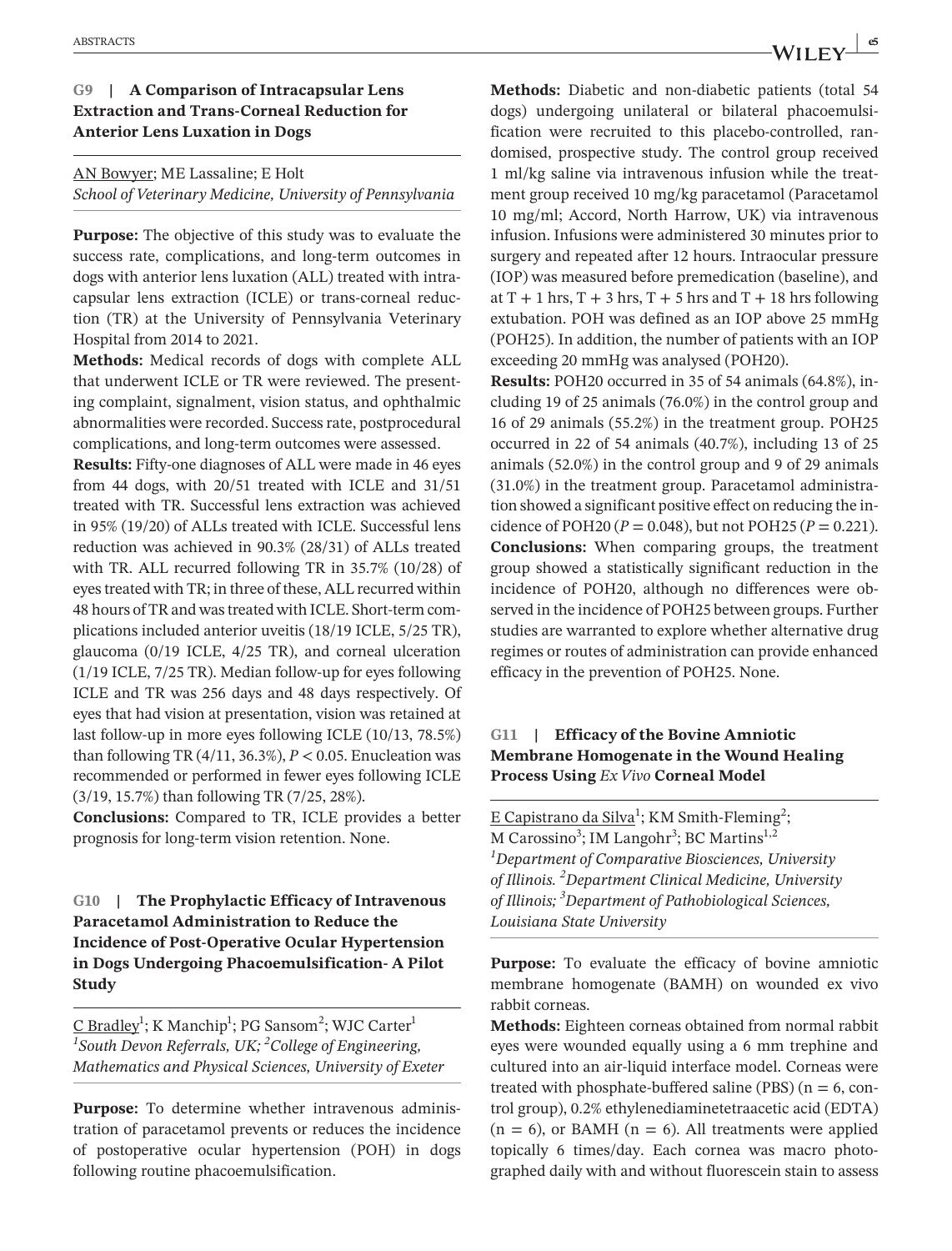# **e6 ABSTRACTS** ABSTRACTS

epithelialization and haziness. After 7 days, corneal transparency was evaluated, and the tissues prepared for histologic analysis of viability, total and epithelial thickness, and extent of epithelial ingrowth.

**Results:** The mean epithelialization time was  $6.2 \pm 0.82$  days for the control group,  $6.2 \pm 0.75$  days for the EDTA treated group, and  $5.1 \pm 0.40$  days for the BAMH treated group, demonstrating a significant difference between the BAMH and the other groups. The corneas that received EDTA had better transparency compared with the other groups. Histologically, all corneas had adequate morphology and architecture after healing. Analysis of corneal and epithelial thickness revealed no significant difference among groups, but the epithelial ingrowth was significantly reduced in depth in the BAMH group compared to the control group.

**Conclusions:** BAMH is an effective and promising treatment for stromal and epithelial ulcers. Supported by Department of Veterinary Clinical Medicine Funds. None.

# **G12 | Characterization of Aqueous Outflow Pathway Associated Ocular Vasculature by Light Sheet Fluorescence Microscopy**

KH Chan; K Weiss; OE Torne; M Kim; J Huisken; GJ McLellan

*Department of Ophthalmology & Visual Sciences, University of Wisconsin – Madison; Morgridge Institute for Research; McPherson Eye Research Institute, Madison, Wisconsin; Department of Surgical Sciences, School of Veterinary Medicine, University of Wisconsin – Madison*

**Purpose:** Light sheet fluorescence microscopy (LSFM) facilitates rapid imaging of "large" (millimeter thickness), optically clear tissue samples, leveraging advances in tissue clearing to image whole organs and small organisms. Bleaching of melanin pigment has broadened the application of LSFM by enabling imaging of pigmented tissues, including the eye. We describe a method to clear, label and image Schlemm's canal (SC) and vasculature in fluorescently labeled mouse eyes.

**Methods:** 4–7 month old, pigmented mice (DBA/2J, C57BL/6J, *Ltbp2* knockout and *Angpt1* knockout) were used. Eyes were routinely enucleated and fixed. The melanin pigment was bleached using a hydrogen peroxide solution. The eyes were immunolabeled for vascular and lymphatic markers, embedded in agarose, dehydrated and cleared with ethyl cinnamate. Imaging of the whole eye was performed with LSFM and analyzed with Imaris software.

**Results:** Optical transparency of the eye was achieved in each mouse strain, which permitted high-resolution imaging of vasculature and SC. Segmentation and 3D reconstruction revealed a qualitatively hypomorphic SC in *Angpt1* knockout mice, compared to wild-type and *Ltbp2* knockout in a small sample.

**Conclusions:** LSFM is a relatively fast and technically simple method for assessment of SC and associated vasculature in whole pigmented mouse eyes. In contrast to known human glaucoma genes (including *Angpt1*) that impact SC vascular development, our results indicate a normal SC in *Ltbp2*-associated glaucoma. This corroborates findings in cats with *LTBP2*-associated glaucoma and suggests that the trabecular meshwork is the site of outflow resistance in animals with *LTBP2* mutations. **Supported by** NIH Grants P30 EY016665 and T35OD011078, The Marfan Foundation, and Research to Prevent Blindness. None.

# **G13 | Effects of the Corneoconjunctival Transposition and Posterior Lamellar Keratoplasty on Streak Retinoscopy in Equine Cadaver Eyes: Preliminary Results**

LN Charnock; SD Boveland; PA Moore; ES Groover; RJ McMullen Jr *College of Veterinary Medicine, Auburn University*

**Purpose:** Evaluate effects of corneoconjunctival transposition (CCT) and posterior lamellar keratoplasty (PLK) on streak retinoscopy in equine cadaver eyes.

**Methods:** Intraocular pressures (IOP) were maintained at  $25 \pm 3$  mmHg via intravitreal saline injections in eleven equine cadaver eyes. The vertical and horizontal meridians were refracted without viscoelastic (NO VISCO) and then repeated following optical coherence tomography (OCT) of the axial cornea and subsequent intracameral injection of 1.0 ml viscoelastic (VISCO). Either CCT  $(N = 5)$  or PLK  $(N = 6)$  (coin toss) were performed, and gross, net and spherical refraction results were recorded. Postoperatively, IOP was returned to  $25 \pm 3$  mmHg and streak retinoscopy and postoperative OCT of the axial cornea was repeated.

**Results:** There was a significant increase in presurgical (VISCO) and postsurgical net meridional and spherical refraction for CCT [horizontal: 2.7 (95% CI 0.4–5.0) D, *P* = 0.022, vertical: 2.3 (95% CI 1.0–3.6) D, *P* = 0.001, spherical: 2.5 (95% CI: 0.7–4.3) D, *P* = 0.005) and PLK [horizontal: 2.8 (95% CI 0.7–4.9) D, *P* = 0.009, vertical: 1.9 (95% CI 0.7–3.1) D, *P* = 0.002, spherical: 2.4 (95% CI 0.8– 4.0) D, *P* = 0.004]. Postoperative refraction did not differ significantly between CCT and PLK. Postoperative OCT revealed a space between the anterior and posterior grafts and corneal undulation from suture placement.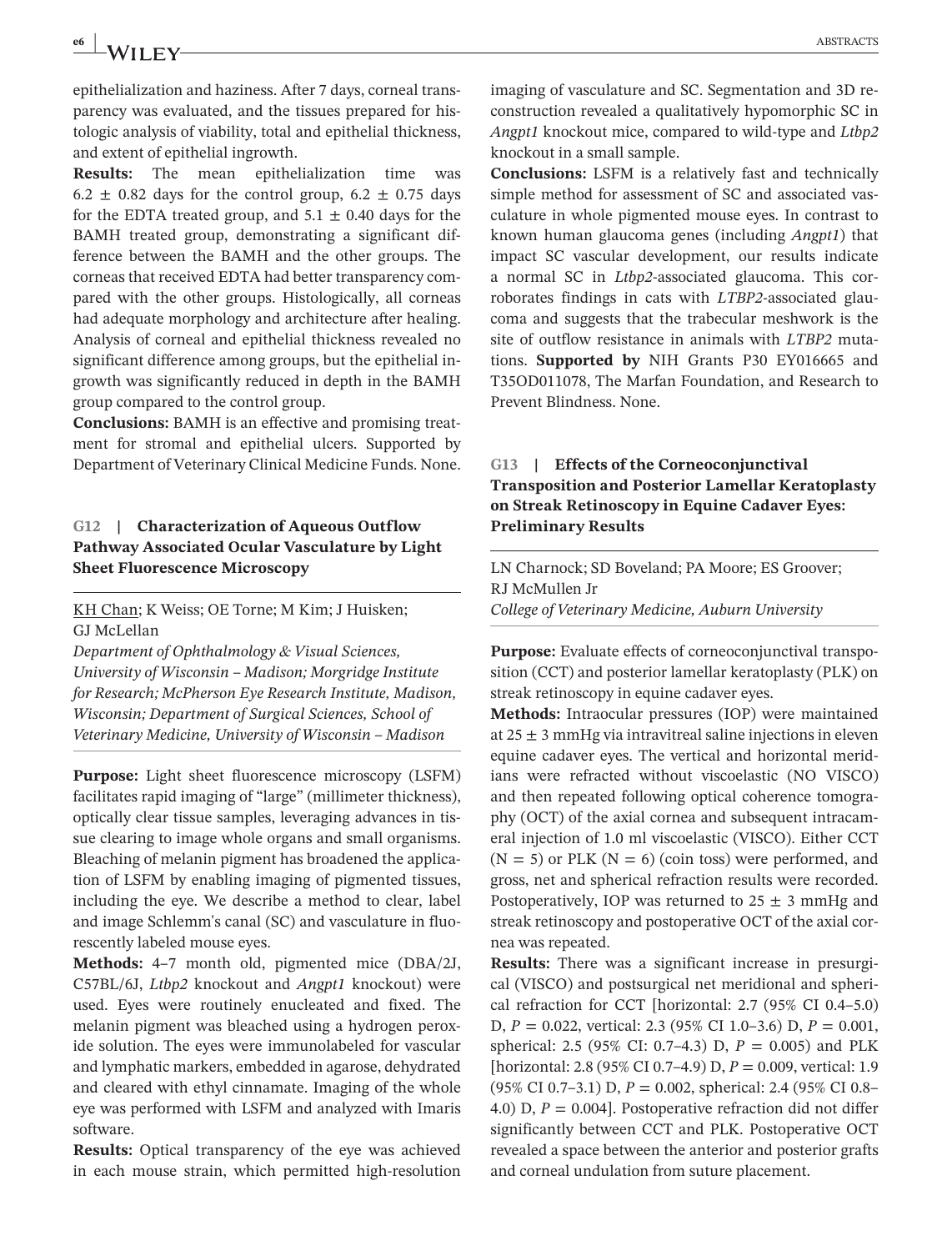**Conclusions:** Net meridional and spherical refraction had a hyperopic shift following CCT and PLK, with no significant difference between CCT or PLK. **Support**. Auburn University Department of Clinical Sciences Resident Research Grant. This project has received IACUC approval (PRN #2021-3860). None.

#### **G14 | Associations Between Pre-, Intra-, and Post-operative Factors and Corneal Adverse Effects in Dogs Undergoing Cataract Surgery**

#### TM Chen $^1$ ; JS Eaton $^1$ ; SJ Hetzel $^2$

*1 Department of Surgical Sciences, School of Veterinary Medicine, University of Wisconsin-Madison; <sup>2</sup> Department of Biostatistics and Medical Informatics, Institute for Clinical and Translational Research (ICTR), University of Wisconsin-Madison*

**Purpose:** To determine incidence and identify risk factors for corneal ulceration and other postoperative corneal adverse effects following lensectomy in dogs.

**Methods:** Medical records of dogs undergoing cataract surgery at UW Veterinary Care between 2010 and 2020 were reviewed. Pre-, intra-, and postoperative clinical, laboratory, and surgical parameters were tabulated and compared to postoperative incidence of corneal ulceration and other adverse corneal effects. Outcome statistics (odds ratios [95% CI]) were calculated using linear mixed effects ANOVA or generalized estimating equations with animal as random effect.

**Results:** Three-hundred and four eyes from 152 dogs were included ( $n = 72$  non-diabetics;  $n = 80$  diabetics). Median age was 8 years (range: 0.6–18). Sixty-one breeds were represented and 67 females and 85 males were included. Twenty-three brachycephalic and 127 non-brachycephalic dogs were included (if breed specified). Non-diabetic and diabetic dogs were significantly different with respect to age ( $P < 0.0001$ ), cataract duration  $(P < 0.0001)$  and diagnosis of lens-induced uveitis prior to surgery ( $P = 0.0052$ ). Odds ratio for development of post-operative corneal ulceration (within 24 hours postoperatively) was not significant with respect to diabetes status (OR =  $0.80$  [0.35–1.85],  $P = 0.607$ ), diabetes duration (OR =  $0.87$  [0.69–1.10],  $P = 0.252$ ), skull type  $(OR = 2.57 [0.57-11.70], P = 0.221)$ , or level of surgeon experience (OR =  $0.68$  [0.33–1.38],  $P = 0.284$ ), but was significant with respect to phacoemulsification power per eye (OR = 1.06 [1.02–1.10], *P* = 0.006). Postoperative development of corneal lipid infiltrate was not significantly associated with pre-operative serum cholesterol or triglyceride levels ( $P = 0.541$  and 0.264, respectively).

**Conclusions:** Neither presence of diabetes nor brachycephalic skull conformation increase risk of corneal ulceration in the immediate postoperative period following cataract surgery in dogs. None.

#### **G15 | Gabapentin Reduces Stress and Does Not Affect Ocular Parameters in Healthy Cats**

YC Crowe; AD Groth; JE Premont; J White; SM Coall; KL Yates; FM Billson

*Department of Ophthalmology, Small Animal Specialist Hospital, Sydney, Australia*

**Purpose:** To describe the effects of gabapentin on ocular and behavioural parameters following oral administration in healthy cats.

**Methods:** Masked, placebo-controlled, randomized crossover-design study. Ten young, healthy cats were scheduled for two veterinary visits at least six days apart and randomly assigned to receive a compounded capsule containing 100 mg of gabapentin or placebo (100 mg lactose powder) at the first visit and the opposite treatment at the second visit. Respiratory rate, heart rate, stress score, sedation score, compliance score, horizontal pupil diameter, intraocular pressure and Schirmer Tear Test-1 were measured prior to and 1.5, 3 and 6 hours following capsule administration, following a standardized protocol. Stress score, sedation score and compliance score were assigned based on established behavioural scales. Results were statistically compared between treatments with *P*value < 0.05 considered significant.

**Results:** Stress score was significantly reduced at 1.5  $(P = 0.01)$  hours following gabapentin administration. Sedation score was significantly increased at 1.5  $(P = 0.015)$  and 3  $(P = 0.03)$  hours following gabapentin administration. Gabapentin had no significant effect on respiratory rate, heart rate, compliance score or ocular values measured in this study.

**Conclusions:** Gabapentin reduces stress and increases sedation at 1.5 hours after treatment, with no significant effect on ocular examination results. None.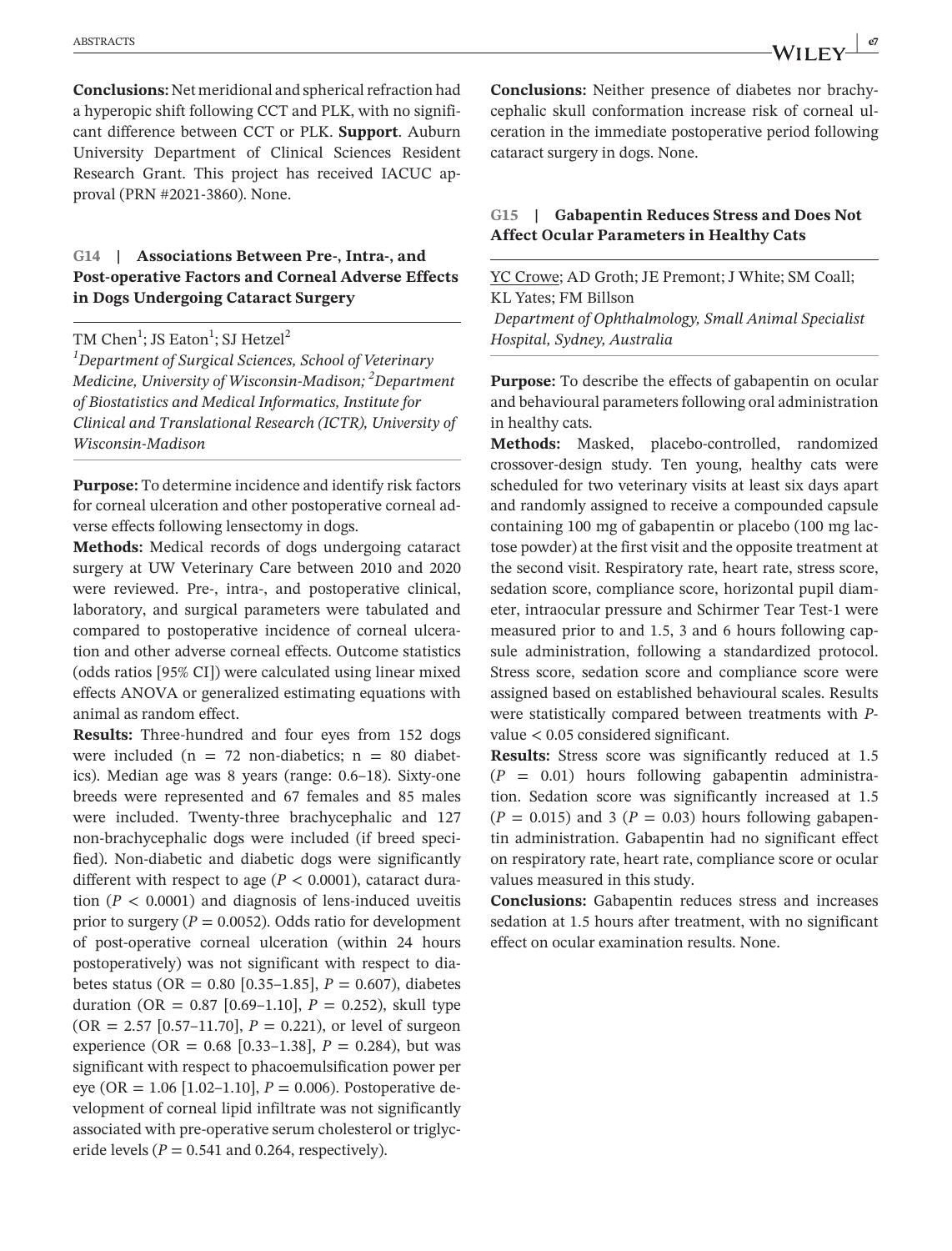# **e8 ABSTRACTS ABSTRACTS**

#### **G16 | Primary Glaucoma in the French Bulldog**

<u>UM Dietrich</u><sup>1</sup>; SL Priestnall<sup>2</sup>; E Ludwig<sup>3</sup>; I Allgoewer<sup>4</sup> *1 The London Cat Clinic, London, UK; <sup>2</sup> The Royal Veterinary College, UK; 3 Fachpraxis fuer Tierpathologie, Munich, Germany; <sup>4</sup> Animal Eye Practice, Berlin, Germany*

**Purpose:** To describe ocular, gonioscopic and histopathologic findings in a series of French Bulldogs with glaucoma.

**Methods:** Dogs underwent a complete ocular examination including slit lamp biomicroscopy, rebound tonometry and gonioscopy in the affected and/or opposite eye if possible. Histopathology was performed in enucleated, blind eyes.

**Results:** A total of 27 dogs (31 eyes) with 14 female and 13 male dogs were included. Mean age at onset of glaucoma was 7.12 years. The right eye was affected in 11, the left eye in 12 and both eyes in 4 dogs. All eyes were buphthalmic and blind with variable amount of corneal oedema. Mean IOP at presentation was 61 mmHg. Gonioscopy performed in 17/27 dogs revealed goniodysgenesis characterized by a narrow/closed angle, sheets, flow holes and thickened trabeculae. Histopathological examination of 23 eyes showed a closed or collapsed iridocorneal angle (21/23) with arborized termination of Descemet's membrane in 11/23. Pigment invasion of the ICA, uvea, and sclera with melanomacrophages as predominant cell type was found in 21/23. Iridociliary cysts were detected in 10/23 eyes and neutrophilic inflammation with PIFM formation in 11/23 eyes. All 23 eyes had various degrees of retinal degeneration, optic nerve atrophy and cupping. **Conclusion:** French Bulldogs with glaucoma were found to have goniodysgenesis, with narrow or closed angles and varying degrees of pectinate ligament dysplasia suggestive of primary glaucoma. IOP spikes predominantly occurred in middle-aged to older dogs and appeared to be associated with progressive pigment invasion of the iridocorneal angle, uvea and sclera in most of dogs. None.

## **G17 | Commercially Available Intraocular Lenses Commonly Used in Canine Cataract Surgery: A Microbiota Investigation**

KK Dowler; A Vientós-Plotts; ZL McAdams; EA Giuliano; CR Reinero; AC Ericsson *College of Veterinary Medicine, University of Missouri, Columbia, Missouri*

**Purpose:** To survey commercially available, sterile foldable intraocular lenses (IOLs) used during routine canine cataract surgery, and their packaging fluid for the presence of bacterial DNA and/or viable (cultivable) bacteria. **Methods:** Swabs from IOLs and packaging fluid from three different veterinary manufacturers and three different production lots/manufacturer were collected for 16S ribosomal ribonucleic acid (rRNA) sequencing. Packaging fluid samples were collected for aerobic/anaerobic bacterial culture. Deoxyribonucleic acid (DNA) extraction, 16S rRNA library preparation, and sequencing were performed followed by assembly and sequence annotation. Statistical analyses were performed using Sigma Plot 14.0, MetaboAnalyst, and PAST software. Differences ( $P \le 0.05$ ) between manufacturer and collection sites in microbial richness and composition were determined, alongside appropriate reagent controls.

**Results:** Culture yielded one isolate, identified as *Staphylococcus epidermidis*. 16S rRNA sequencing revealed distinct brand-specific bacterial DNA profiles, conserved between IOL and packaging fluid of all production lots within each manufacturer. The dominant taxonomy differentiating each manufacturer was annotated as *Staphylococcus* sp., and was a 100% match to *S. epidermidis*.

**Conclusions:** Distinct mixtures of bacterial DNA are present and consistent in IOLs and packaging fluid depending on the manufacturer, and *Staphylococcus* is the dominant contributor to the bacterial DNA detected. Supported by ACVO Vision for Animals Foundation (VAF grant 2021- 3) and the MU Phi Zeta chapter. None.

# **G18 | Ocular Melanosis in Canine Breeds Other than the Cairn Terrier – A Retrospective Analysis**

JS Eaton<sup>1</sup>; TM Chen<sup>1</sup>; GC Shaw<sup>2</sup>; LCB Teixeira<sup>2</sup> *1 Department of Surgical Sciences, School of Veterinary Medicine, University of Wisconsin-Madison; <sup>2</sup> Comparative Ocular Pathology Laboratory of Wisconsin, Department of Pathobiological Sciences, School of Veterinary Medicine, University of Wisconsin-Madison*

**Purpose:** To characterize clinical and histologic features of ocular melanosis in non-cairn terrier canine patients from the COPLOW collection, and compare them to established features of Cairn terrier ocular melanosis.

**Methods:** The COPLOW database was searched for submissions from non-Cairn terrier patients diagnosed with ocular (uveal) melanosis between 2013 and 2020. Globe submissions with a history of previous intraocular surgery or injection were excluded. Historical, clinical, and histopathological data were tabulated. Histopathology review was performed for all submissions.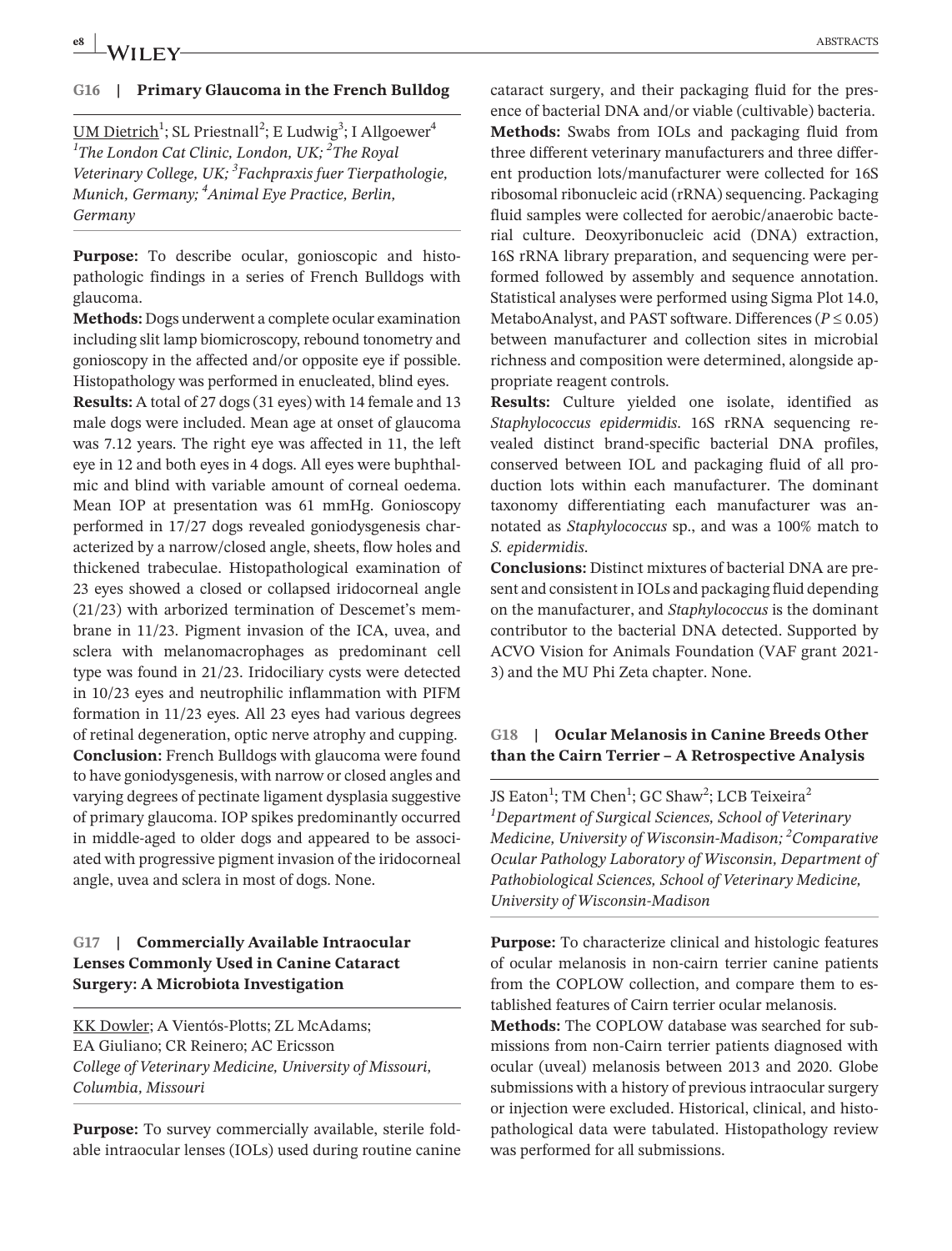**Results:** Two-hundred forty-four samples from 233 dogs (130 females, 102 males, 1 unspecified) were identified. Median age was 10.25 years (range: 0.6–17.5). In comparison to COPLOW's breed database, over-represented breeds included boxers (RR = 10.44; *P* < 0.0001), French bulldogs ( $RR = 6.03$ ;  $P < 0.0001$ ), Cavalier King Charles spaniels ( $RR = 3.74$ ;  $P = 0.0012$ ), and Yorkshire terriers  $(RR = 2.18; P = 0.0148)$ . Bilateral pigmentary abnormalities were described at the time of submission in 82 dogs (35.2%). Melanocytic invasion of the iridocorneal angle, cornea, sclera, and choroid were identified in 62.6%, 19.3%, and 47.3%, and 57.6% of globe submissions, respectively. Fibrovascular membranes were identified in 46.1% of globes, and retinal detachment was identified in 14.8% of globes. Peripapillary and orbital tissue pigmentation were observed in 16.5% and 10.3% of globes, respectively. Melanocytic neoplasms associated with uveal melanosis were identified in 49 globes.

**Conclusions:** Ocular melanosis is observed in non-Cairn terrier breeds and is commonly associated with melanocytic intraocular neoplasia. Ocular melanosis in these breeds is not invariably bilateral. Some clinical and histologic features of the disease appear to differ from that of Cairn terriers. None.

#### **G19 | ERG Results in Molinois Belgium Shepherd Dogs Submitted to Two Different Anesthethic Protocols**

<u>A Kuner</u><sup>1</sup>; MFM Duval<sup>1</sup>; RD Faleiro<sup>1</sup>; BG Marinho<sup>2</sup>;  $CM$  Molinaro<sup>2</sup>

*1 Radiovet Centro de Diagnóstico; 2 Universidade Federal Rural do Rio de Janeiro*

**Purpose:** To compare electroretinogram (ERG) results in Molinois Belgium Shepherd dogs belonging to the Military Police of Rio de Janeiro canine unit, using two different anesthetic protocols.

**Methods:** Six healthy Molinois Belgian Shepherd dogs, between 1 and 5 years old, underwent two anesthetic protocols with an interval of two weeks: 0.02 mL/ kg, intramuscularly (IM), of TDex solution (50 mg of tiletamine-zolazepam lyophilisate diluted in 25% butorphanol solution and 0.125 mg of 50% dexmedetomidine); and 0.2 mg/kg butorphanol (IM), 5 mg/kg propofol (IV) and vaporized isoflurane (ISO). All animals were intubated, dark-adapted for 20 minutes, received rocuronium (0.05 mg/kg IV) and had vital parameters monitored. A complete ERG including cone, mixed and rod responses was recorded. ERG results on each anesthetic protocol were compared for b-wave amplitude, implicit time and presence of artifacts.

**Results:** There were no significant differences between the groups ISO vs Tdex except for implicit time values for cone response. B-wave implicit times (msec) and amplitudes (mv) were as follows for ISO vs Tdex: Mixed (18,3 vs 20,5 msec; *P* = 0.5473 and 193,0 vs. 157,5 mv; *P* = 0.1101); Rod (35.0 vs 39.7 msec;  $P = 0.2840$  and 50.0 vs. 55.3 mv; *P* = 0.4757) and Cone (16,0 vs 13,5 msec; *P* = 0,0217 and 39,7 vs. 33,8 mv;  $P = 0.4305$ ). Although graphical responses for artifacts were more depressed under Tdex, noise scores were higher but the difference was not significant.

**Conclusion:** Both protocols proved to be effective for ERG examination. This study corroborates the importance of anesthetic standardization in the interpretation of the results. None.

#### **G20 | Effect of Topical 0.0015% Tafluprost on Intraocular Pressure in Cats**

H Faghihi<sup>1</sup>; GJ McLellan<sup>2,3</sup>; JA Kiland<sup>3</sup>; SM Rajaei<sup>1</sup>; P Mehrabi<sup>4</sup>

*1 Ophthalmology section, Negah Veterinary Centre, Tehran, Iran; 2 Department of Surgical Sciences, School of Veterinary Medicine, University of Wisconsin, Madison, WI, USA; 3 Department of Ophthalmology and Visual Sciences, School of Medicine and Public Health, University of Wisconsin, Madison, WI, USA; 4 Avina Veterinary Hospital, Tehran, Iran*

**Purpose:** To evaluate the effects of topical 0.0015% tafluprost on intraocular pressure (IOP) in cats.

**Methods:** Twelve healthy, adult, intact male cats were enrolled in this study. IOP was measured (TonoVet Plus) in both eyes daily, for 1 wk prior to (acclimation phase), 2 wks during (treatment phase), and 1 wk following cessation of treatment (post-treatment phase) with tafluprost q8 hrs to one randomly assigned eye. IOP was measured on day 1 of the treatment period prior to (T), and 30 min, 1, 2, 4, 8 and 24 hrs after the first dose of tafluprost then q24 hrs thereafter.

**Results:** IOP was significantly lower in subsequently treated than in untreated eyes (<2 mmHg, clinically insignificant difference) at days 1 and 4 of the pre-treatment phase. IOP was significantly lower in treated vs. untreated eyes on days 4, 9, 10, 11, 12 and 13 of the treatment phase (*P* < 0.05) with a maximal IOP difference of 28% occurring on day 13 (13.25  $\pm$  3.25 vs 18.17  $\pm$  3.3 mmHg respectively;  $P = 0.0002$ ). There was no significant difference in IOP in treated or untreated eyes vs. their respective baselines during the treatment period or between treated vs. untreated eyes during the post-treatment period. All treated eyes exhibited miosis during the treatment phase.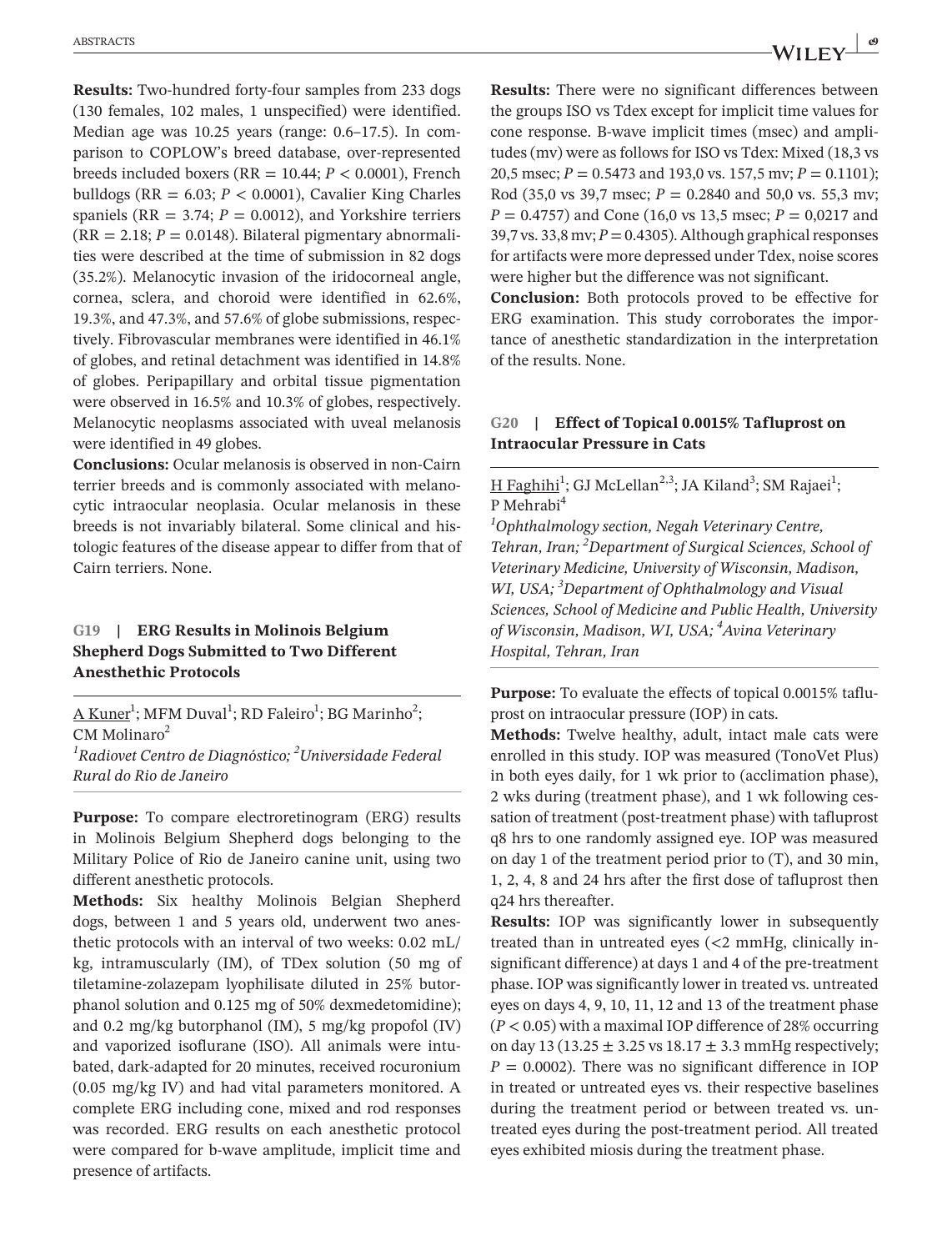**e10 |** ABSTRACTS

**Conclusions:** Tafluprost did not have a robust IOPlowering effect on the normal feline eye, but the magnitude of IOP lowering may be greater in individual cats (and may be dependent on the underlying cause of glaucoma) so further studies in cats with glaucoma may be warranted. None

#### **G21 | Evaluation of a Novel Bi-modal Topical Drop for the Treatment of Corneal Fibrosis**

<u>AA Fuchs<sup>1</sup>;</u> PK Balne<sup>1</sup>; EA Giuliano<sup>1</sup>; S Kamil<sup>1</sup>; NR Sinha<sup>1</sup>; RR Mohan<sup>1,2,3</sup> *1 College of Veterinary Medicine, University of Missouri, Columbia, Missouri; <sup>2</sup> Harry S. Truman Memorial Veterans Hospital, Columbia, Missouri; 3 Mason Eye Institute, School of Medicine, University of Missouri, Columbia, Missouri*

**Purpose:** To test the safety/efficacy of combination topical therapy for corneal fibrosis.

**Methods:** Twelve New Zealand rabbits were used and randomly assigned into 2 groups (6 rabbits/group). *Safety*: Naïve healthy eyes were treated OD BIDx5 days with either treatment (combination TRAM-34 25  $\mu$ M (Tocris Biosciences, Bristol, UK) and ascorbic acid 10% (TVC)) or control (BSS). *Efficacy*: Rabbits underwent an axial corneal wound OS using an established model. Groups (treatment and control) were treated OS BID x 5 days. Degree of corneal opacity, ocular health, safety, and efficacy were determined utilizing the Fantes grading scale and modified McDonald-Shadduck (mMS) scoring system. Immunohistochemical and microscopy techniques evaluated corneal fibrotic markers at study conclusion (day 28). **Results:** *Safety*: Combination therapy was well tolerated in all eyes, with no significant differences in clinical scores, nor in expression of αSMA on qPCR between naïve eyes treated with TVC versus BSS. *Efficacy*: Significant differences in clinical scores were found between treatment and control groups. Significant differences were found between treatment and control groups in expression of αSMA ( $P = \langle 0.0001 \rangle$ , Col3 ( $P = 0.0482$ ), and fibronectin  $(P = \langle 0.0001 \rangle)$  via qPCR. Immunofluorescence staining for αSMA also demonstrated significant difference  $(P = 0.001)$  between treatment and control groups.

**Conclusions:** Novel bi-modal TVC topical therapy was well tolerated and demonstrated improved corneal wound healing clinically and reduction in fibrotic changes in TVC treated rabbits compared to controls. Supported by ACVO Vision for Animals Foundation (VAF grant 2020-2), the MU Phi Zeta chapter, and the Ruth M Kraeuchi Missouri Endowed Professory of Ophthalmology fund. None.

#### **G22 | Effect of Oral Administration of Topiramate Extended-Release on Intraocular Pressure in Healthy Cats**

LT Graham; KM Smith Fleming; JM Reinhart; KD Foss *Department of Veterinary Clinical Medicine, College of Veterinary Medicine, University of Illinois*

**Purpose:** To determine the effect of oral administration of anticonvulsant topiramate extended-release (Qudexy® XR, Upsher-Smith Laboratories, Maple Grove, MN) on intraocular pressure in cats. Acute angle closure glaucoma is reported as a rare side effect in humans despite the drug being an inhibitor of carbonic anhydrase II.

**Methods:** A prospective, randomized study was performed using 8 staff-owned healthy adult cats to establish the pharmacokinetic parameters and clinical safety of multi-dose administration of topiramate extended-release (XR) in this species. All cats underwent complete ophthalmic examination including slit-lamp biomicroscopy, indirect ophthalmoscopy, gonioscopy, and intraocular pressure (IOP) measurement prior to inclusion. Following baseline examination and IOP measurement, all cats received topiramate XR at 10 mg/kg orally once daily for 30 days. During the study period, cats underwent physical examination, blood collection, and IOP measurement once weekly. IOP measurements were performed by one investigator within 2 hours of time of baseline measurement to reduce variability.

**Results:** Plasma topiramate concentration remained above the target threshold value in all cats throughout the dosing interval. After 2 weeks of treatment, IOP was significantly decreased from baseline  $(P = 0.0091)$  and remained significantly lower at each subsequent measurement through day 30. The average decrease in IOP was 7.5 mmHg.

**Conclusions:** Oral topiramate XR administration at 10 mg/kg once daily significantly reduced IOP in healthy cats by day 15 of therapy, on average. Further research is needed to determine the utility of topiramate XR in feline glaucoma management. Supported by EveryCat Health Foundation grant W19-037. None.

## **G23 | Applicability of a Handheld Portable Electroretinography Unit in the Characterization of** *RPGRIP1ins44***-PRA/CRD Canine Model**

AP Gray; Yu Sato; GD Aguirre; K Miyadera *Division of Experimental Retinal Therapies, Department of Clinical Sciences & Advanced Medicine, School of Veterinary Medicine, University of Pennsylvania*

**Purpose:** To test a hand-held portable ERG (RETevet) in dogs with the *RPGRIP1ins44*- PRA/CRD variant recorded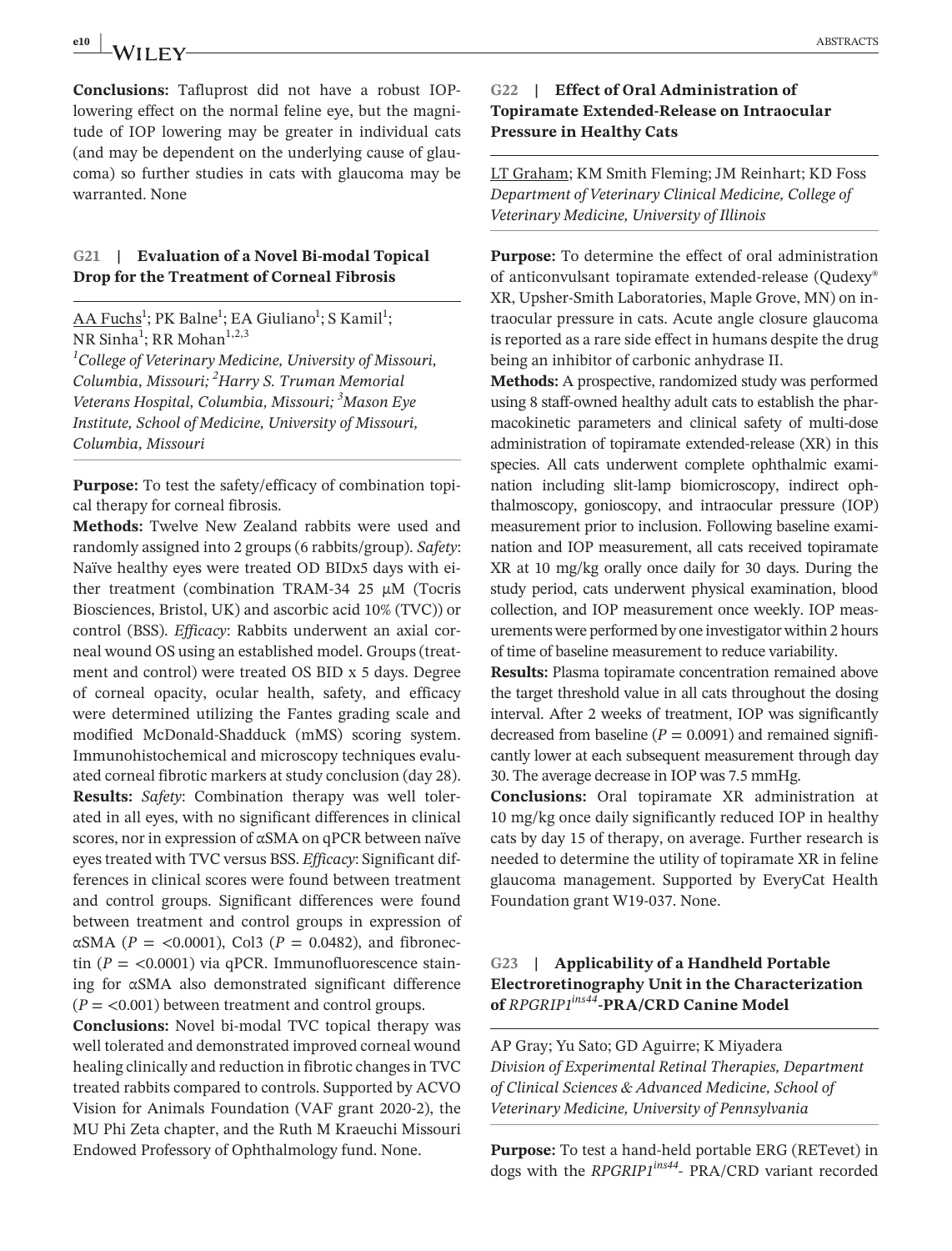awake and under general anesthesia (GA). The effect of GA on ERG is assessed. Further, to examine the sensitivity of RETevet and its correlation with a research grade ERG (Espion) obtained in parallel.

**Methods:** The ECVO 5-step single flash protocol using the RETevet was done awake and under GA induced/ maintained by propofol/isoflurane; Espion protocol was done under GA. The three ERG trials (RETevet-awake, RETevet-GA, Espion-GA) were conducted within 10 days, under the same controlled conditions.

**Results:** In the awake dogs, the RETevet findings were reproducible and retinal functional abnormalities were readily identified. The main limitation was uncooperative dogs. These limitations were eliminated by GA with results generally comparable to Espion recordings given that the recording and stimulating systems differed. The photopic single flash in 5 carrier dogs showed higher mean b-waves awake (61  $\mu$ V) than under GA (29  $\mu$ V). Similarly, photopic 28.3 Hz flicker amplitudes were higher awake compared to GA. The nine affected (*RPGRIP1*ins/ins) dogs also demonstrated low photopic single flash and photopic amplitudes awake compared to GA, although values were abnormally low due to the disease (awake 5  $\mu$ V; GA 2  $\mu$ V). **Conclusions:** The portability and single hand-held features of the device facilitated ERG recording, particularly in awake dogs. As in previous studies, GA was found to significantly depress b-wave amplitudes in both unaffected and affected dogs, demonstrating awake ERG recordings have greater sensitivity, but are limited by patient/eye movement and cooperation. Supported by grant NIH/EY006855 and Foundation Fighting Blindness. **C** (LKC technologies) **C** (compensation or support received within the past three years of product presented)

## **G24 | Clinical Findings in Dogs Treated with Oral Cannabidiol (CBD) Versus Prednisolone Acetate 1% Ophthalmic Suspension for Experimentally Induced Uveitis**

<u>MdL Henriksen</u><sup>1</sup>; HM Terhaar<sup>1</sup>; E Davey<sup>1</sup>; H Patterson<sup>1</sup>; S McGrath $^1$ ; A Hess $^2$ ; MR Lappin $^1$ *1 Department of Clinical Sciences, College of Veterinary* 

*Medicine & Biomedical Sciences, Colorado State University; 2 Department of Statistics, College of Natural Sciences, Colorado State University*

**Purpose:** To determine if cannabidiol (CBD) oil can be used as an anti-inflammatory drug for uveitis by evaluating clinical signs in dogs with experimentally induced uveitis.

**Methods:** Sixteen (16) research beagles underwent a complete ophthalmic examination including measurement of intraocular pressure (IOP-mmHg), and aqueous flare (scale from 0–4+), as well as fluorescein stain for corneal ulceration (positive vs. negative). Experimentally induced uveitis was achieved by performing aqueous paracentesis. Treatment was given and clinical signs were evaluated for three days. Dogs were randomly assigned to four different treatment groups: Group 1: CBD oil 10 mg/kg PO BID, Group 2: Topical prednisolone acetate 1% ophthalmic suspension OU, Group 3: CBD oil 10 mg/kg PO BID + topical prednisolone acetate 1% ophthalmic suspension OU, Group 4: No treatment. Statistical analysis was performed using two-way repeated measures ANOVA.

**Results:** Mean IOP Day 3: Group 1:11.25 mmHg, Group 2:14.63 mmHg, Group 3:14.25 mmHg, Group 4:13.75 mmHg. Mean aqueous flare at Day 3 was as following: Group 1:0.375, Group 2:0.25, Group 3:0.125, and Group 4:0.6875. No dogs (0%) developed corneal ulceration after aqueous paracentesis in Group 1, 50% (4/8 eyes) in Group 2, 37.5% (3/8 eyes) in Group 3, and 25% (2/8 eyes) in Group 4.

**Conclusion:** CBD as an anti-inflammatory treatment for experimentally induced uveitis seems to have a positive clinical effect on clinical signs such as aqueous flare and with no effect on IOP. Additionally, dogs on topical prednisolone acetate 1% seemed predisposed to corneal ulceration following their aqueous paracentesis whereas CBD-treated dogs did not have the same predisposition. None.

#### **G25 | Comparison of Three Rebound Tonometers in Dogs**

KJ Hodgson<sup>1</sup>; CD Harman<sup>1</sup>; S Bajric<sup>1</sup>; A Cabble<sup>1</sup>; AL Anderson<sup>1</sup>; H Palanivel<sup>2</sup>; DA Taylor<sup>2</sup>; AM Komáromy<sup>1</sup> *1 College of Veterinary Medicine, Michigan State University; 2 Reichert Technologies*

**Purpose:** To compare intraocular pressure (IOP) readings across a wide range and obtained via three rebound tonometers in *ADAMTS10*-mutant Beagles with different stages of open-angle glaucoma (OAG) and normal Beagles; and to investigate the effect of central corneal thickness (CCT).

**Methods:** A total of 99 eyes from 51 Beagles were used in this study with variable genetics – 15 normal and 36 affected with *ADAMTS10*-OAG. Intraocular pressure was measured in each eye using three tonometers – ICare® Tonovet (TV), ICare® Tonovet Plus® (TVP), and the novel Reichert® Tono-Vera™ (TVA) – in randomized order. Tonovet Plus® and TVA have different positioning systems to facilitate targeting of the central cornea. Central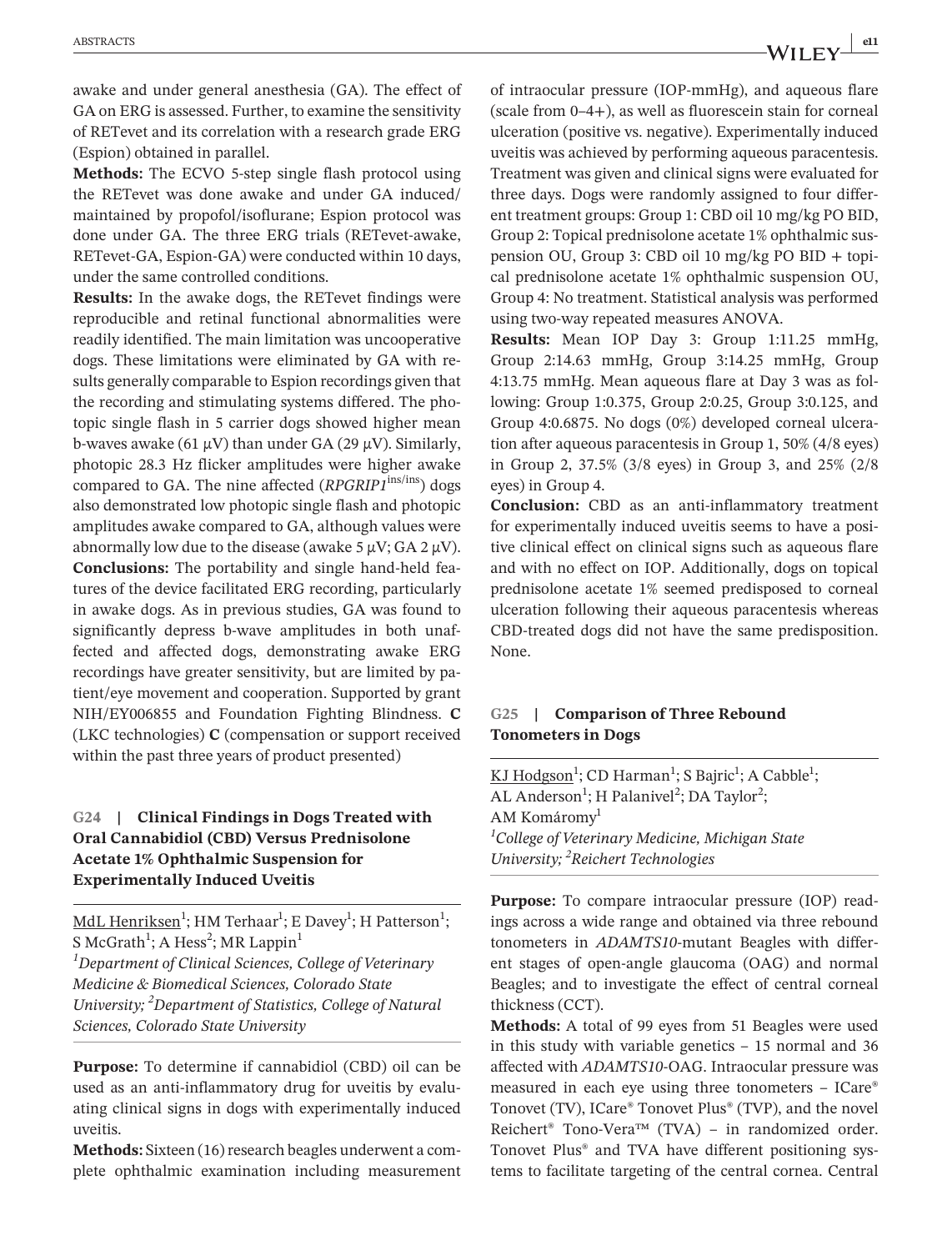corneal thickness was measured with the Accutome® PachPen. Statistical analyses included one-way ANOVA and Tukey pairwise comparisons tonometer readings and pairwise IOP-CCT Pearson correlations (MiniTab®).

**Results:** A total of 116 IOP measurements were taken with each of the tonometers. Over a range of  $\sim$ 7–77 mmHg, mean IOPs from the TV were significantly lower compared to TVP  $(-4.6 \text{ mmHg}, P < 0.001)$  and TVA  $(-3.7 \text{ mmHg}, P = 0.001)$ . We found no significant differences between TVA and TVP measurements ( $P = 0.695$ ). There was a moderate positive correlation between CCT and IOP for TVA ( $r = 0.53$ ,  $P < 0.001$ ) and TVP ( $r = 0.48$ ,  $P < 0.001$ ).

**Conclusions:** Tonovet Plus® has been shown previously to provide canine IOP measurements that more accurately reflect true IOP than TV (Minella et al. 2021). Our data demonstrate strong agreement between TVP and TVA, suggesting that the same is true for TVA. IOP measurements are influenced by CCT. Supported by NIH grant R01-EY025752. Conflicts: None: KJH, CDH, SB, AC, ALA. Reichert Technologies: HP (E), DAT (P, E), AMK (C).

## **G26 | Effect of the Addition of Dexmedetomidine to Retrobulbar Anesthesia in Dogs Undergoing Enucleation Surgery**

 $\overline{\mathsf{WM}\:\text{Irving}^1};$  E Hall $^2;$  MJ Annear $^1$ *1 Animal Referral Hospital, Sydney, NSW, Australia; 2 Sydney School of Veterinary Science, The University of Sydney, Sydney, NSW, Australia*

**Purpose:** Investigate the effect of the addition of dexmedetomidine to retrobulbar blockade of lignocaine and bupivacaine on nociception.

**Methods:** A prospective randomised, masked clinical comparison study was conducted. Dogs undergoing unilateral enucleation were randomly assigned to two groups; group one received dexmedetomidine (1 μg/kg) (200 μg/2 mL, Zoetis, Kalamazoo, MI), and a 1:2 volume ratio of lignocaine (20 mg/mL, Troy Animal Health Care, Glendenning, NSW, Australia) and bupivacaine (0.5%, Aspen Pharmacare, St Leonards, NSW, Australia), group two received 0.9% saline, lignocaine and bupivacaine. The total volume of intraconal injection was calculated at 0.1 mL/cm cranial length. The following intraoperative parameters were recorded: heart rate, respiratory rate, end-tidal CO2, systolic blood pressure, and isoflurane concentration. Pain scores, heart rate and respiratory rate were recorded post-operatively at one minute, one hour, four hours, ten hours and 20–24 hours after extubation.

**Results:** Seventeen dogs were enrolled in the study, with eight dogs receiving dexmedetomidine. Intraoperatively, dogs receiving dexmedetomidine had lower respiratory rates ( $P = 0.015$ ), required lower isoflurane concentrations ( $P = 0.037$ ) and had lower heart rates ( $P = 0.002$ ) than those in group two. Post-operatively, dogs receiving dexmedetomidine had lower heart rates at one minute  $(P < 0.001)$  and one hour  $(P < 0.001)$ . There was no significant difference in post-operative pain scores between treatment groups. Dogs receiving dexmedetomidine had a higher rate of anaesthetic events of bradycardia and hypertension ( $P = 0.027$ ).

**Conclusions:** The addition of dexmedetomidine to retrobulbar anaesthesia significantly lowered intraoperative heart rate, respiratory rate and isoflurane requirement. Post-operatively there was no detectable difference in nociception relative to retrobulbar blockade with lignocaine and bupivacaine alone. None.

# **G27 | Comparison of Bacterial Culture Growth in Canine Eyes with Presumed Infected Complicated Corneal Ulcerations Using Two Different Culture Methods: Direct Plating Versus Culturette Submission**

 $\underline{H}\,\underline{\text{Jost}}^1$ ; CC Lim<sup>2</sup>; L Sharkey<sup>3</sup>; K Little<sup>4</sup>; JL Sharp<sup>5</sup>; ML Creutzinger<sup>5</sup>; MdL Henriksen<sup>1</sup> *1 Department of Clinical Sciences, College of Veterinary Medicine and Biomedical Sciences, Colorado State University; 2 Eye Care for Animals, Chicago, IL; 3 Department of Clinical Sciences, College of Veterinary Medicine, Tufts University; 4 Department of Clinical Sciences, College of Veterinary Medicine, University of Minnesota, Saint Paul, MN; 5 Department of Statistics, College of Natural Sciences, Colorado State University*

**Objective:** To compare organism recovery using two different bacterial culture processing methods: culturette inoculation into growth media immediately after collection (direct plating), and transport of culturettes first with inoculation at the reference laboratory (culturette).

**Methods:** Microbial samples were collected by direct sampling of the infected corneal ulceration with a culturette followed by two methods of sample processing: direct plating onto four different culture media (blood, MacConkey, chocolate, Sabouraud dextrose) and shipment to an outside laboratory (Marshfield Labs, Marshfield, WI), or sample collection by culturette followed by transport to the same outside laboratory as for the direct plating. Corneal cytology was collected from all corneal ulcerations. Samples were submitted for aerobic bacterial culture and sensitivity.

**Results:** Thirteen (13) client-owned dogs diagnosed with complicated corneal ulceration from December 2015 to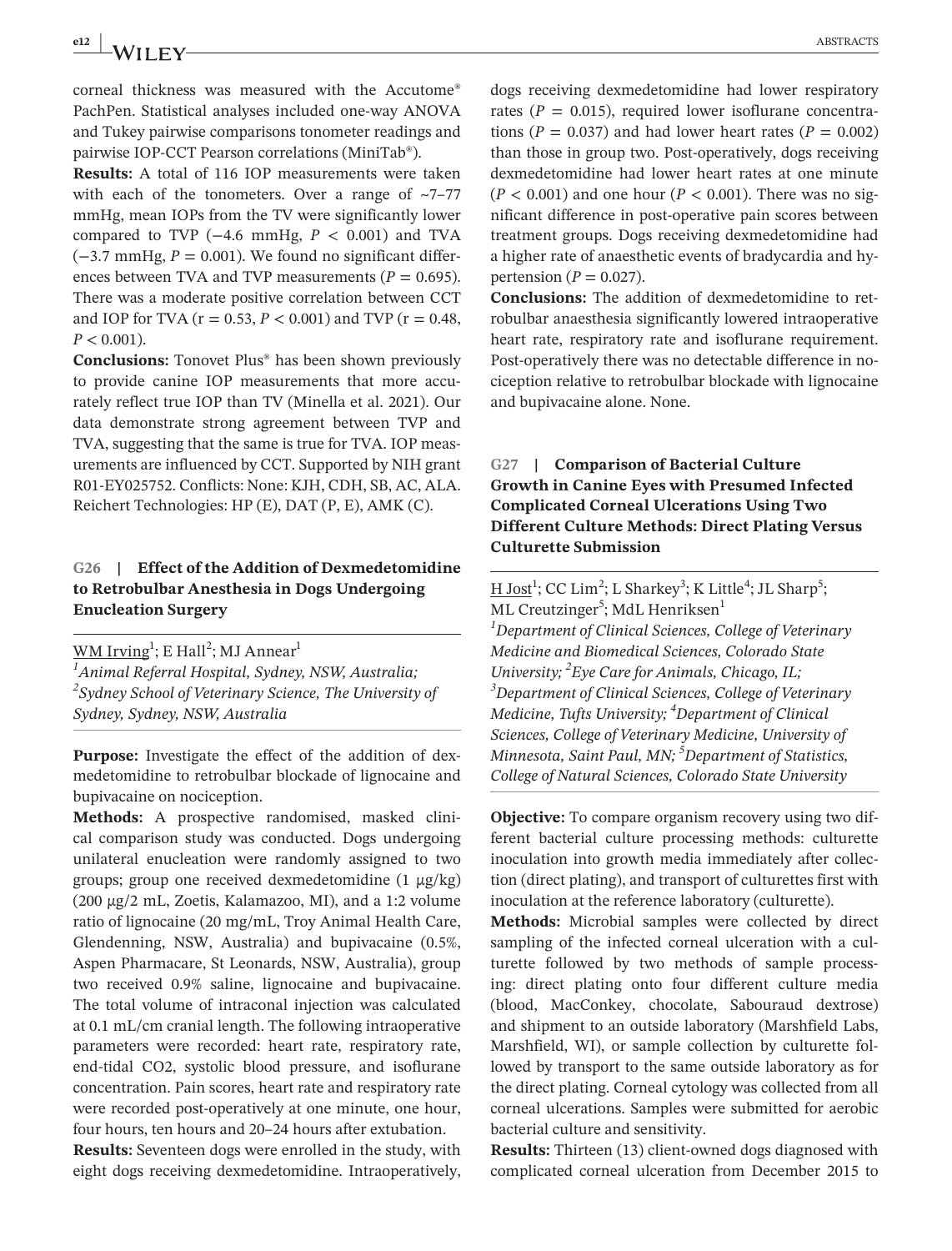November 2016 were included in this study. Direct plating detected bacterial infection in 5/13 (38.5%) dogs, culturette submission in 6/13 (46.2%) dogs. When combining the two culture methods, 7/13 (53.8%) dogs had positive cultures. The most common bacteria that were cultured from the corneal ulcerations were beta-hemolytic streptococcus spp.  $(n = 3)$ , and gram negative bacilli  $(n = 3)$ . The positive bacterial culture rates were not statistically significant between the two culture methods ( $P = 1.00$ ). Corneal cytology detected intracellular bacteria in 4/13 (30.8%).

**Conclusions:** Some laboratories recommend direct plating for better bacterial growth from corneal cultures. Direct plating is more time consuming than submitting a culturette. This study shows that submitting a culturette is just as efficient in getting positive bacterial growth as directing plating. Funded by the UMN Frances LeClaire Ophthalmology grant. None.

# **G28 | Comparison of Ophthalmic Loteprednol Etabonate And Prednisolone Acetate Effects On The Canine Hypothalamic-Pituitary-Adrenal Axis**

KE Kline; SA Walton; AJ Specht; TA Opgenorth; D Santoro; TJ Watson; ML Eide; CE Plummer *College of Veterinary Medicine, University of Florida*

**Purpose:** This study served to compare the degree of adrenocortical suppression following a two-week administration of loteprednol etabonate (LE) and prednisolone acetate (PA) ophthalmic drops.

**Methods:** In this prospective, double-blinded clinical trial, 20 clinically healthy dogs were randomized to receive Loteprednol Etabonate Ophthalmic Suspension 0.5% (Akorn, Lake Forest, IL), Prednisolone Acetate Ophthalmic Suspension 1% (Sandoz, Princeton, NJ), or Artificial Tears (AT) (Geri-Care, Brooklyn, NY). Each group (LE, PA, and AT) received one drop in each eye every 12 hours for two weeks, followed by a three-week washout period between treatment blocks. ACTH stimulation tests were performed before and after each treatment block. Serum cortisol samples were drawn before and 60 minutes after administration of 1 microgram/kg cosyntropin IV (Cortrosyn*®*, Amphastar Pharmaceuticals, Rancho Cucamonga, CA). Kruskal-Wallis was used to compare pre- and post-treatment cortisol values between each group. A *P*-value of <0.05 was considered significant. **Results:** Post-treatment, there was no significant difference in pre- and post-stimulation cortisol values between the LE and AT groups  $(P > 0.9)$ . Pre- and post-stimulation cortisol values were significantly lower in the PA group compared to the other two groups ( $P < 0.05$ ).

**Conclusions:** Based on the reduced suppression of cortisol values, LE caused significantly less hypothalamicpituitary-adrenal axis suppression than PA. A topical steroid with minimal adrenocortical suppression, such as LE, may be favorable in patients where systemic glucocorticoid effects should be avoided. Supported by the University of Florida 2020 CVM Faculty Fall Grant and the 2020–2021 Society of Veterinary Hospital Pharmacists Grant. Done.

#### **G29 | Comparison of Three Methods of Tonometry in Horses**

EA Latham MVB; D Stefanovski PhD; NM Scherrer DVM DACVO

*New Bolton Center, University of Pennsylvania School of Veterinary Medicine, Kennett Square, PA, USA*

**Purpose:** To compare the measurement of intraocular pressure using three tonometry devices.

**Methods:** A total of fifty horses presented to the New Bolton Center Ophthalmology Service were used in this study. Intraocular pressure was taken on 50 clientowned horses (100 eyes) using the TonoVet, TonoVet Plus and Tono-Pen Avia tonometers. Horses included were presented to New Bolton Center for ocular disease. Auricuolpalpebral blocks were performed but horses were unsedated and minimally restrained.

**Results:** All tonometers were found to have Pearson correlation coefficients greater than 0.700, indicating strong agreement. The strongest agreement was between the TonoVet and the TonoVet Plus with an average difference of −1.330 mmHg and a standard deviation of 4.388 mmHg. This was followed by the TonoVet and the Tono-Pen Avia Vet which had an average difference of 2.531 mmHg with a standard deviation of 4.124 mmHg. The weakest agreement was between the TonoVet Plus and the Tono-Pen Avia with an average difference of 3.854 mmHg with a standard deviation of 4.724 mmHg. In four cases the Tono-Pen Avia was unable to measure intraocular pressure in phthisical eyes.

**Conclusions:** All three tonometers showed strong agreement; however, the TonoVet and the TonoVet Plus carried the strongest agreement and the TonoVet Plus had slightly higher measurements overall compared with the TonoVet. Due to small variations between devices, it is recommended that the same device be used for serial measurements of intraocular pressure. However, all three devices are appropriate to use in horses with ocular disease. None.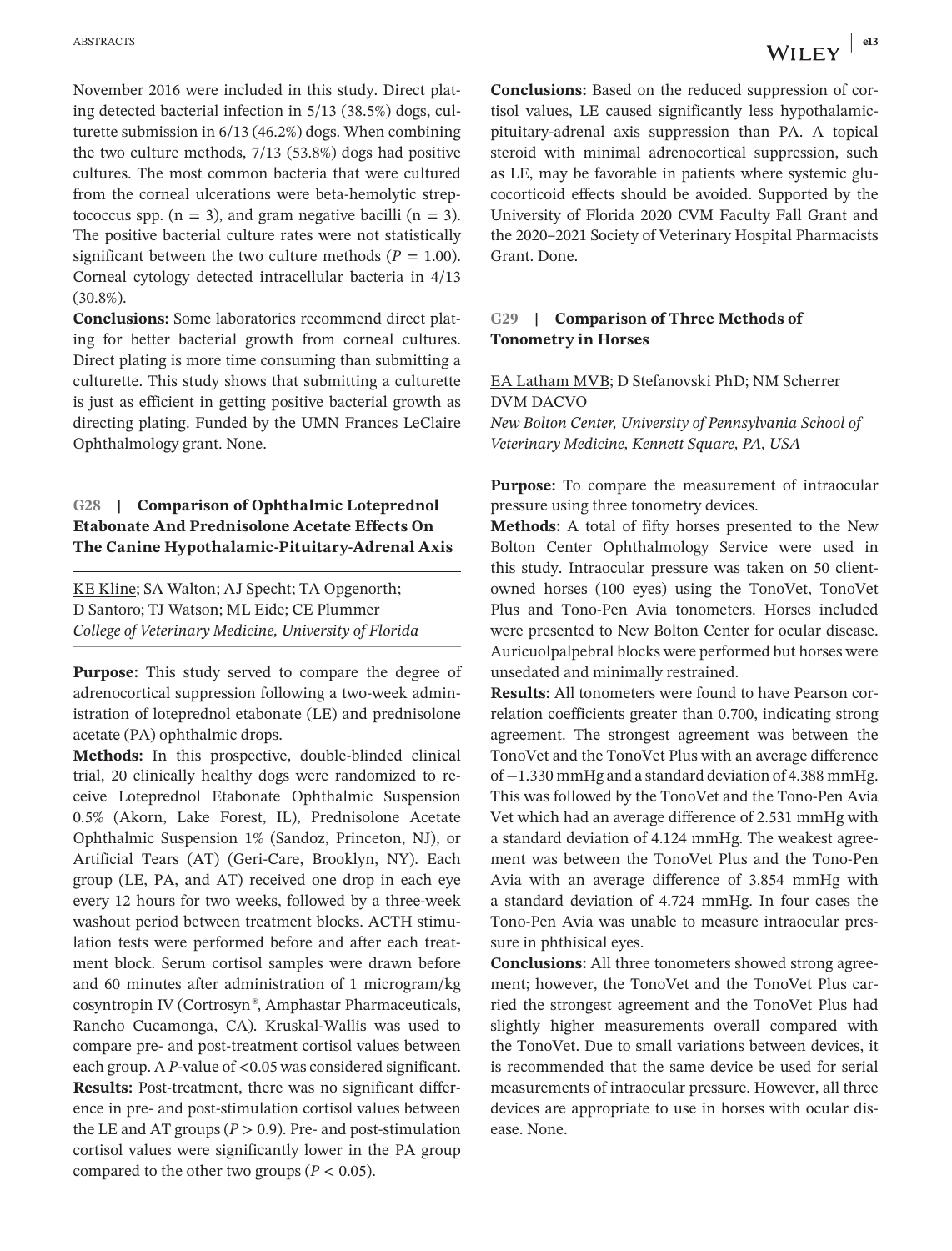# **e14 ABSTRACTS ABSTRACTS**

# **G30 | Comparative Efficacy of Topical Ophthalmic Ganciclovir And Oral Famciclovir in Cats With Experimental Ocular Feline Herpesvirus-1 Infection**

EC Ledbetter<sup>1</sup>; ZI Badanes<sup>1</sup>; RX Chan<sup>1</sup>; LK Donohue<sup>1</sup>; NL Hayot<sup>1</sup>; RM Harman<sup>2</sup>; GR Van de Walle<sup>2</sup>;  $HO$  Mohammed<sup>3</sup> *1 Department of Clinical Sciences; <sup>2</sup> Baker Institute for Animal Health; and 3 Department of Population Medicine and Diagnostic Sciences, College of Veterinary Medicine, Cornell University, Ithaca NY*

**Purpose:** To determine the comparative efficacy of ganciclovir 0.15% ophthalmic gel and famciclovir oral tables in cats with experimentally-induced ocular feline herpesvirus-1 (FHV-1) infection.

**Methods:** A randomized, placebo-controlled trial was performed using 16 nonvaccinated specific-pathogen-free cats with experimental FHV-1 infection induced by topical ocular inoculation. Cats received topical ophthalmic ganciclovir (1 drop three times daily,  $n = 6$  cats), oral famciclovir (90 mg/kg twice daily,  $n = 6$ ), or topical artificial tear gel (1 drop three times daily,  $n = 4$ ) for 14 days. Cats were monitored after inoculation for 30 days. Ophthalmic examinations were performed every two days and ocular disease scores calculated. *In vivo* confocal microscopic ocular examinations were performed, and leukocyte infiltrates quantified. Ocular samples for FHV-1 qPCR and virus isolation assays were collected every 3 days. Hemograms and serum biochemistry panels were performed at intervals.

**Results:** Clinical ocular disease scores were significantly lower in the ganciclovir and famciclovir groups compared to placebo. Clinical scores initially declined more rapidly in cats treated with famciclovir than ganciclovir. Viral shedding duration was longer, and ocular viral loads higher, in cats treated with famciclovir compared to the ganciclovir group. Corneal leukocyte infiltrates measured by *in vivo* confocal microscopy were significantly lower in the ganciclovir and famciclovir groups compared to placebo. Hemogram and serum biochemistry panel values were unremarkable.

**Conclusions:** Topical application of ganciclovir ophthalmic gel three times daily was well tolerated and displayed similar efficacy at reducing clinical disease scores and tissue inflammation as twice daily famciclovir treatment in cats with experimental ocular FHV-1 infection. None.

#### **G31 | Estimation of the Intraoperative Blood Loss During Enucleation in Dogs**

 $E$  Lenihan<sup>1</sup>; SJ Baines<sup>2</sup>; RN Linn Pearl<sup>1</sup>; RA Grundon<sup>1</sup>; N Hamzianpour<sup>1</sup>; R Carrozza<sup>1</sup>; EJ Stevens<sup>1</sup>; CL Heinrich<sup>1</sup>; KP Walsh<sup>1</sup>

*1 Eye Veterinary Clinic, Leominster, Herefordshire, UK; 2 Willows Veterinary Centre & Referral Service, Solihull, West Midlands, UK*

**Purpose:** To quantify surgical haemorrhage during canine enucleation and to investigate influence of patient, surgeon, and anaesthetic factors.

**Methods:** A prospective observational analysis was conducted on 111 client-owned dogs (120 eyes) undergoing enucleation at a referral ophthalmology clinic. Estimated blood loss (EBL) was measured using the gravimetric method (weighing of used surgical materials in grams and converted to millilitres) to give absolute blood loss (ABL) and then expressed as percentage of circulating blood volume (%CBV) to provide relative blood loss (RBL), using 85 ml/kg as canine CBV. Data is expressed as median and range.

**Results:** Median ABL was 12 ml (2–116 ml) and median RBL was 1.10% (0.12–6.65%). A higher RBL was associated with the following: use of a splash block versus retrobulbar nerve block (1.50 vs 0.75%; *P* < 0.001); transpalpebral versus subconjunctival approach (1.74 vs  $0.95\%$ ;  $P = 0.003$ ); small versus large breeds (1.37 vs 0.76%; *P* = 0.008) and complex corneal disease versus primary glaucoma or secondary (post-phacoemulsification) glaucoma as the reason for enucleation (1.74 vs 0.87 and 0.71% respectively;  $P = 0.004$  and 0.015). ABL and RBL were not associated with administration of meloxicam, choice of pre-medicant (acepromazine versus medetomidine), ocular hypertension or systemic disease. ABL and RBL differed significantly between surgeons. No dog required supportive intervention in response to surgical haemorrhage.

**Conclusions:** This study established an EBL range for canine enucleation in a specialist referral setting and has demonstrated that use of peri-operative NSAID and retrobulbar nerve block do not increase blood loss. Subconjunctival enucleation may be preferred for patients at greater risk of haemodynamic complications. None.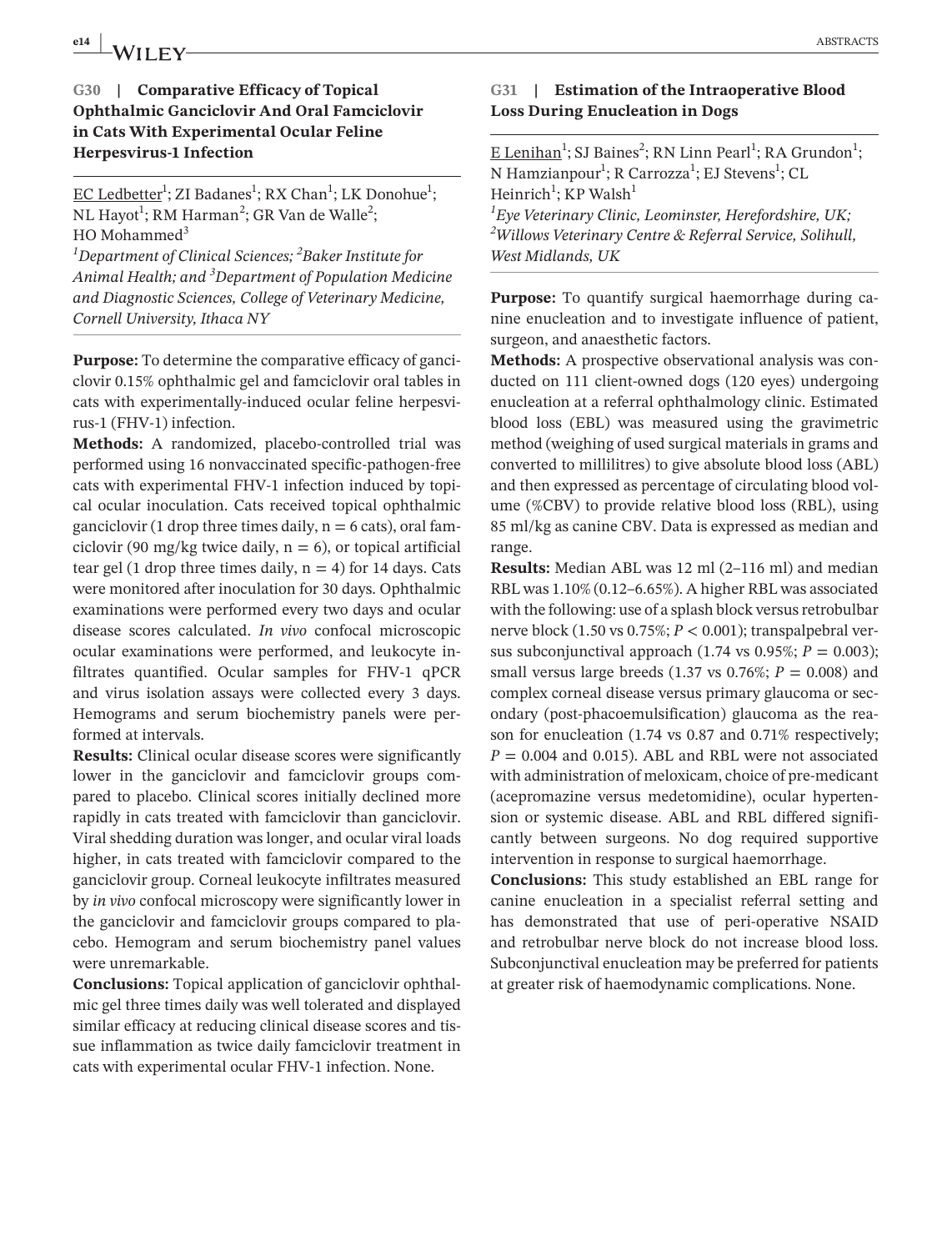#### **G32 | Impact of Multi-drug Resistance on Clinical Outcomes of Dogs with Corneal Ulcers Infected with Staphylococcus pseudintermedius**

AN Mauer<sup>1</sup>; RA Allbaugh<sup>1</sup>; AJ Kreuder<sup>1</sup>; L Sebbag<sup>1,2</sup> *1 Iowa State University College of Veterinary Medicine; 2 Koret School of Veterinary Medicine, The Hebrew University of Jerusalem*

**Purpose:** Identify risk factors and compare clinical outcomes of canine eyes infected with Staphylococcus pseudintermedius considered multidrug-resistant (MDR) or not.

**Methods:** Isolates of Staphylococcus pseudintermedius (collected from the corneas of canine patients with bacterial keratitis) were considered MDR if resistant to ≥3 classes of antibiotics. Medical records were reviewed for history, patients' characteristics, clinical appearance, therapeutic interventions, and clinical outcomes. Continuous data was analyzed with Mann-Whitney tests while categorical data was analyzed with Fisher's exact tests. Results are presented as median (range).

**Results:** Recent anesthesia (≤4 weeks) was significantly more common in MDR vs. non-MDR patients (12/26 vs. 1/30, *P* < 0.001). Further, MDR eyes received significantly more topical medications  $[3 (0-6) \text{ vs. } 1 (0-10), P < 0.001]$ and drops/day [10 (0–16) vs. 2 (0–53), *P* < 0.001] prior to referral; no other risk factors were identified. Clinical appearance (ulcer size/depth, anterior chamber reaction, etc.) did not differ significantly ( $P \ge 0.055$ ) between the groups. Time to re-epithelialization was significantly longer in MDR vs. non-MDR patients [26 (7–58) days vs. 12 (4–42) days,  $P = 0.013$ . However, no significant differences were noted between MDR and non-MDR eyes in regard to time for ulcer stabilization  $[4 (1-17)$  days vs. 4  $(1-12)$ ,  $P = 0.654$ , number of eyes requiring surgical stabilization (5/25 vs. 11/30,  $P = 0.237$ ) or enucleation (2/26) vs.  $2/30$ ,  $P = 1.000$ ), success in maintaining globe  $(23/26)$ vs.  $27/30$ ,  $P = 1.000$ ) or success in maintaining vision  $(18/26 \text{ vs. } 19/28, P = 1.000).$ 

**Conclusions:** MDR infections prolonged healing time but did not appear to affect overall clinical outcomes in dogs with bacterial keratitis. Further research is warranted in a larger canine population and other bacterial species. None.

# **G33 | Topical Ripasudil for the Treatment of Canine Corneal Endothelial Dystrophy**

 $SR Michael<sup>1</sup>; S Park<sup>1</sup>; S Kim<sup>1</sup>; MI Casanova<sup>1</sup>;$ </u> MAW Bowman<sup>1</sup>; M Ferneding<sup>1</sup>; SM Thomasy<sup>1,2</sup> *1 Department of Surgical and Radiological Sciences, School of Veterinary Medicine, University of California, Davis; 2 Department of Ophthalmology & Vision Science, School of Medicine, University of California, Davis*

**Purpose:** To evaluate the efficacy and tolerability of topical rho-kinase inhibitor, ripasudil, in the treatment of canine corneal endothelial dystrophy (CED).

**Methods:** Twenty-one eyes of 12 client-owned, CEDaffected dogs received topical ripasudil (Natural Pharmacy, Osaka, Japan) four times daily. Ophthalmic examination, ultrasonic pachymetry (USP)*,* Fourier-domain optical coherence tomography (FD-OCT), and *in-vivo* confocal microscopy were performed at baseline and at 3, 6, and 12 months. The effect of treatment on corneal thickness, corneal edema extent, and endothelial cell density in each eye was evaluated by repeated-measures ANOVA or Friedman test. Due to variability in disease severity and response to therapy, individual eyes were also classified as improved, progressed, or stable at 12 months using defined clinical response criteria.

**Results:** Central corneal thickness (by USP) progressed from median 719.5 μm (interquartile range 640– 960.25  $μ$ m) at baseline to 878.5  $μ$ m (interquartile range 725.5–1069 μm) at 12 months ( $P < 0.05$ ). Corneal thickness (by FD-OCT), endothelial cell density, and edema extent did not differ significantly over time. During the treatment period, 5 eyes improved, 8 remained stable, and 8 progressed. Four dogs demonstrated similar responses bilaterally, while 5 had disparate responses between eyes. Twelve dogs developed conjunctival hyperemia, 4 demonstrated reticulated intraepithelial bullae, and 2 developed corneal stromal hemorrhage. No adverse event necessitated permanent cessation of ripasudil.

**Conclusions:** Ripasudil was well-tolerated in CEDaffected dogs. Response to therapy was variable and not consistently bilateral. While some eyes stabilized or improved, others progressed during treatment. Further investigation is needed to determine factors influencing the response to ripasudil in CED-affected dogs. Supported by UC Davis Center for Companion Animal Health, Jane Lin Fong Ophthalmic Clinical Trial Support Fund, and NIH R01EY016134 and P30EY12576. None.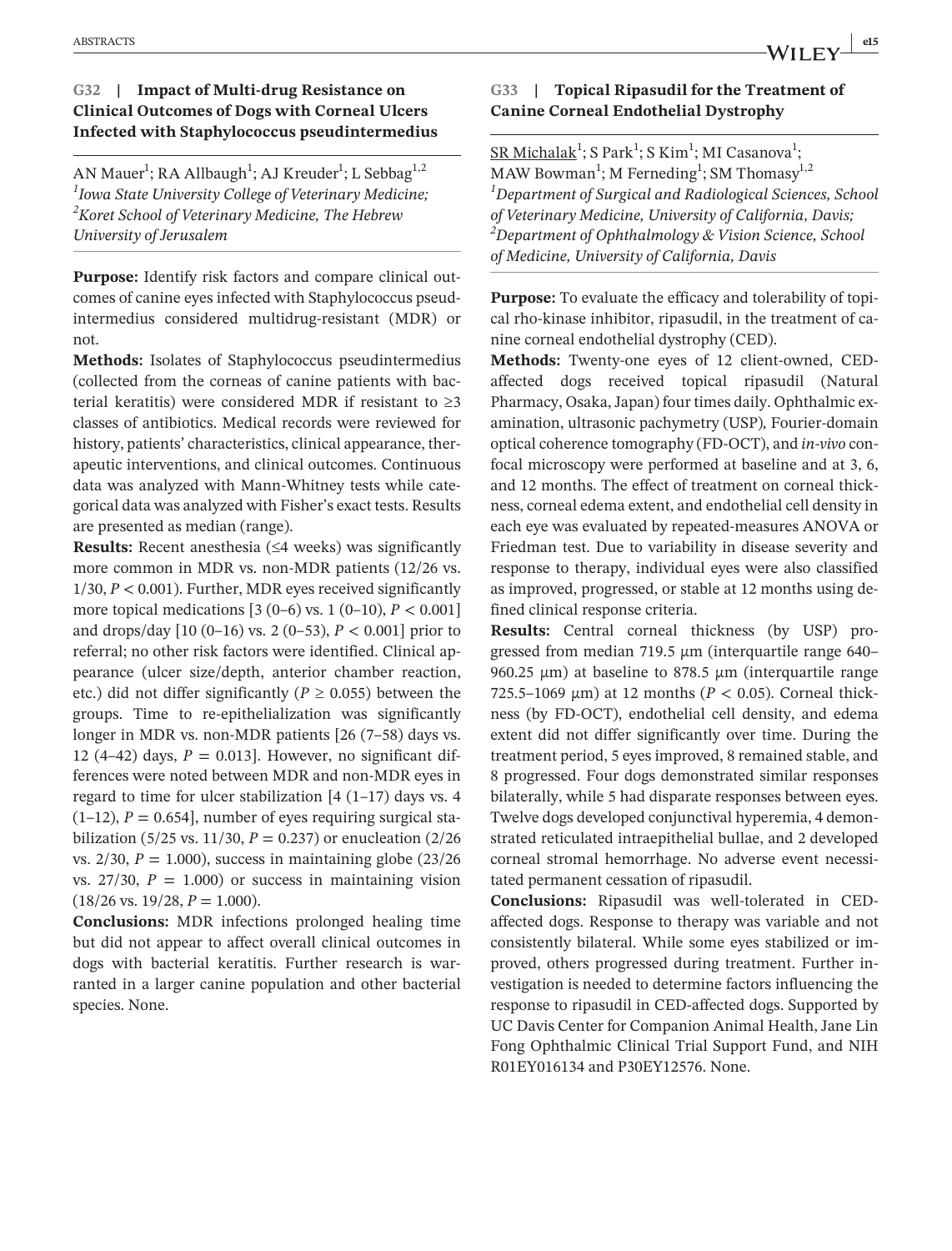#### **G34 | ZFP503 Deficiency Causes Defects in Early Eye Formation and Coloboma in Mice**

AL Minella<sup>1</sup>; AJ Lopez<sup>2</sup>; B Willis<sup>3</sup>; BC Leonard<sup>1</sup>; SM Thomasy<sup>1,2</sup>; A Moshiri<sup>2</sup>

*1 Department of Surgical and Radiological Sciences, School of Veterinary Medicine, University of California, Davis, Davis, CA; <sup>2</sup> Department of Ophthalmology and Vision Science, School of Medicine, University of California, Davis, Davis, CA; <sup>3</sup> Mouse Biology Program, University of California-Davis, Davis, California, United States*

**Purpose:** Uveal colobomas represent a rare but potentially debilitating group of congenital ocular conditions in animals and people. Animal models are integral for understanding pathogenesis and for the development of treatments. Through the Knockout Mouse Program (KOMP2), optic nerve (ON) coloboma was identified in the *Zfp503+/*− mouse. We describe the phenotype here.

**Methods:** Masked thorough ophthalmic examination of KOMP2 mice performed by a veterinary ophthalmology resident (ALM) discovered ON coloboma in a group of 15 mice later identified as *Zfp503+/*− mice. Multimodal ocular imaging was performed *in vivo* including fundus photography, fluorescein angiography (FA), and optical coherence tomography. Post-mortem ocular histopathology and Zfp503 immunohistochemistry was performed. Through the KOMP2, mice underwent systemic phenotyping including examination, embryological assessment, and histopathology.

**Results:** KOMP2 embryologic assessment determined that *Zfp503* knockout was pre-weaning lethal with a phenotype characterized by significant systemic abnormalities including abnormal embryo size and craniofacial morphological abnormalities combined with microphthalmic and depigmented eyes. *Zfp503+/*− mice were viable but demonstrated various intermittently expressed systemic abnormalities including abnormal genitalia development, abnormal liver size, enlarged and abnormal morphological development of the kidneys and lymph nodes, and abnormal blood vessel morphology. The ocular phenotype of *Zfp503+/*− mice was characterized by an atypical superiorly oriented ON coloboma with abnormal fluorescence using FA. Zfp503 was expressed in the retinal ganglion cell and inner nuclear layers.

**Conclusions:** The *Zfp503+/*− mouse presented here offers a model to study ON coloboma development. The atypical superior coloboma orientation may represent an unusual embryological origin that warrants further investigation. Support by NIH K08 EY027463, NIH U24 EY029904, Barr Foundation for Retinal Research, and the KOMP2 project. None.

#### **G35 | Phacoemulsification in The Boston Terrier Breed: Success Rates Comparing Intentional Aphakia to Pseudophakia**

# <u>ME Moriyon</u><sup>1</sup>; JS Sapienza<sup>1</sup>; N DiGirolamo<sup>2</sup> *1 Long Island Veterinary Specialists; <sup>2</sup> Oklahoma State University*

**Purpose:** To compare vision outcomes of Boston Terriers following phacoemulsification and intraocular lens placement over a 5-year period.

**Methods:** Medical records of 25 Boston Terriers that underwent phacoemulsification with or without intentional intraocular lens placement between January 2013 and December 2018 were reviewed. All surgeries were performed by the same board-certified ophthalmologist. Information collected included signalment, surgical parameters, postoperative complications, concurrent use of an endolaser and/or anterior vitrectomy, and duration of follow-up. Minimum of 6 months of ophthalmic evaluation after surgery was required for inclusion. Multivariate Firth logistic models were used to determine association between predictor surgical variables and the primary outcome (visual/blind at last follow up).

**Results:** Fourteen of 14 of aphakic Boston Terrier eyes were still visual while only 12/26 (42.3%) of the pseudophakic eyes remained visual. Average follow-up time was 20.2 months. Commonly reported post-operative complications in the pseudophakic eyes included fibrin accumulation 15/26 (58%), glaucoma 12/26 (46%), and retinal detachment 2/26 (7%). At final evaluation, 7/12 (58%) of the eyes in which endolaser cycloablation was used were blind versus 5/12 (42%) of the eyes in which laser was not performed.

**Conclusions:** Intraocular lens placement in Boston Terriers undergoing phacoemulsification resulted in an approximately 40x increase in odds of blindness as an outcome even after control for vitrectomy and use of endolaser. The association with laser use and blindness did not persist when taken into account in the multivariate analysis, indicating that the use of the laser is unlikely to be the main reason for failure. None.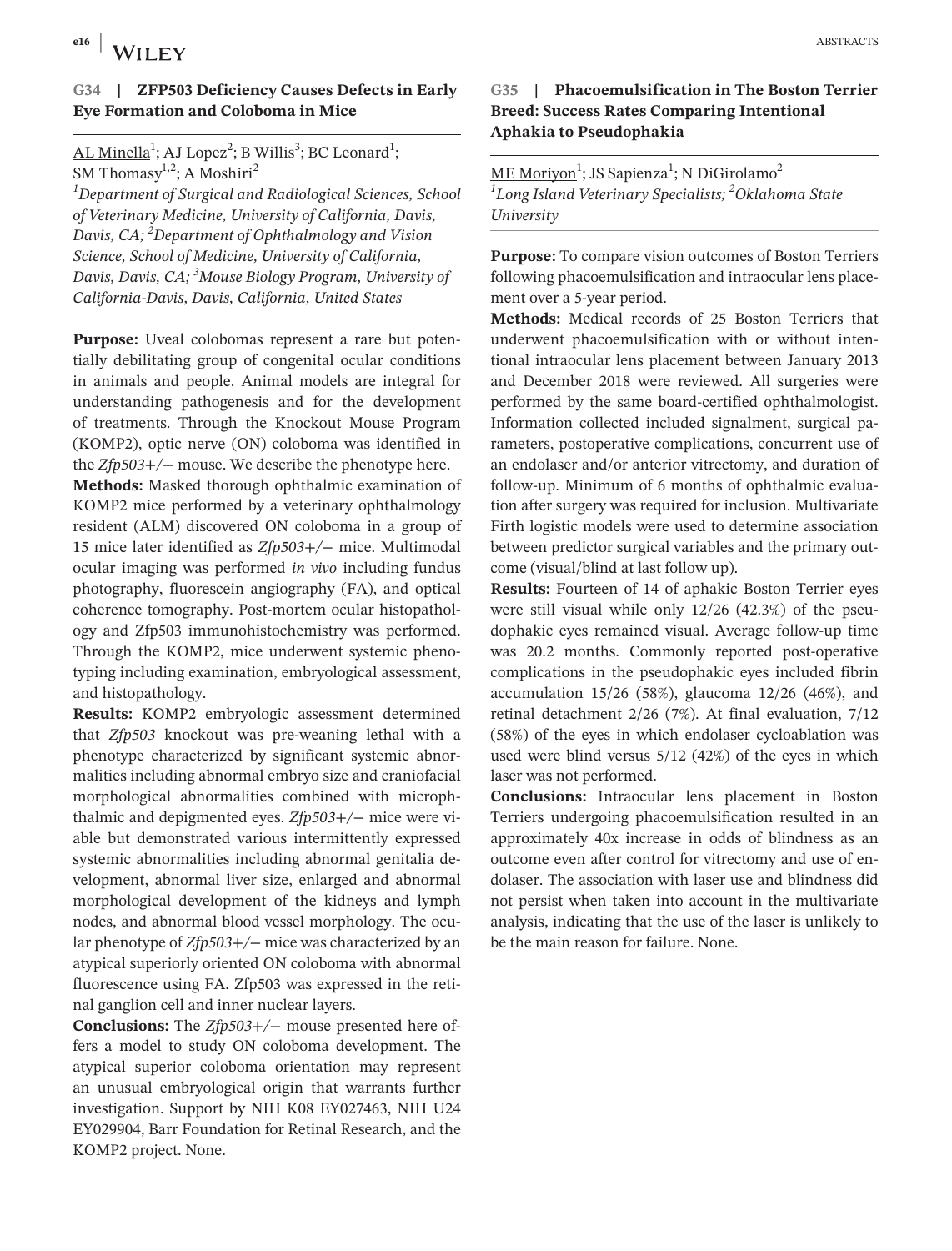# **G36 | Association Between Oct-Derived Optic Nerve Head Parameters and Optic Nerve Axon Count In Feline Congenital Glaucoma**

<u>K Oikawa<sup>1,2</sup></u>; JA Kiland<sup>2</sup>; O Torne<sup>1,2</sup>; O Coffey<sup>2</sup>; D Sun<sup>2</sup>; GJ McLellan $^{1,2}$ 

*1 Department of Surgical Sciences, School of Veterinary Medicine; 2 Ophthalmology & Visual Sciences, School of Medicine and Public Health*

**Purpose:** To determine which structural alterations in the optic nerve head (ONH) measured *in vivo* by spectraldomain optical coherence tomography (OCT) are most representative of optic nerve damage in feline congenital glaucoma (FCG).

**Methods:** Thirty adult cats with FCG (median age  $= 1.2$ ) years,11 female; 19 male) and 11 normal cats (median age = 1.1 years, 4 female; 7 male) were studied. At least 3–5 separate OCT ONH scans (Cirrus [Zeiss] or Spectralis [Heidelberg Engineering]) were acquired per eye under general anesthesia. After euthanasia, optic nerve axons were counted as previously validated. OCT-derived ONH parameters including neural canal opening (NCO), cup depth (CD), prelaminar tissue thickness (PLT), posterior displacement of the lamina cribrosa (PDL) and minimum rim width (MRW) were measured using image J. Quantitative values for one eye from each cat were compared between groups (unpaired t-test or Mann-Whitney test; *P*-value <0.05 considered significant). The relationship between each ONH parameter and axon count was assessed by Pearson's correlation coefficient.

**Results:** ONH parameters were significantly different between groups ( $P < 0.05$ ), among which CD and PDL were increased while NCO, PLT and MRW were decreased in FCG compared to normal. Mean axon count was significantly lower in FCG compared to normal  $(P < 0.05)$ . Axon count was significantly correlated with MRW ( $r = 0.82$ , *P* = 7.2 x 10<sup>−11</sup>), PLT area (r = 0.79, *P* = 8.0 x 10<sup>−10</sup>) and mean PLT ( $r = 0.73$ ,  $P = 5.3 \times 10^{-8}$ ).

**Conclusions:** OCT is a valuable tool to detect ONH structural changes *in vivo* that are reflective of optic nerve damage in cats with glaucoma. Supported by NIH grant R01 EY027396, S10 OD018221 and P30 EY0016665; Bright Focus Foundation; and an unrestricted award to the Department of Ophthalmology and Visual Sciences from Research to Prevent Blindness. None.

# **G37 | The Entropy of the Anterior Segment. Why Biophysics Matters**

#### S Pizzirani

*Tufts Cummings School of Veterinary Medicine, North Grafton, MA, 01536, USA*

The laws and principles of classical physics and quantum mechanics can be applied to all the different levels of perception and intuition; ophthalmologists are aware of the physics of light and the limited interpretation of the electromagnetic field provided by photoreceptors. Thermodynamics studies the energy flow, heat and movement in structures among the universe and does not make exception with anatomical sites. Because of its movements, the first and second laws of thermodynamics regulate the anterior segment. The physical relationship of the iris lens system produces friction and tribology is the subclass of physics that pertains to the system. Iris movements produce work and ATP provides the energy. Kinetic, lubricated friction happens between iris and aqueous, and iris and anterior lens capsule. Traction is the dynamic result of ciliary body movements promoted by ciliary muscles and elastic components of the extracellular matrix. Because of the second law of thermodynamics, entropy must happen, which results in dissipative heat and disorganization of the system. Reorientation of collagen fibrils leads to release of active TGFb2 and subsequent hyalinization of the ciliary body. Progressive fibrosis and remodeling of the extracellular matrix due to movement and traction are the irreversible, entropic results of the second law of thermodynamics. Anatomy and physiology should be considered dynamic, and they change according to the "arrow of time". None.

# **G38 | Relative Ability Of Aqueous Humor From Dogs With Primary Angle Closure Glaucoma To Catalyze Or Inhibit Collagenolysis**

#### SA Pumphrey

*Department of Clinical Sciences, Tufts University Cummings School of Veterinary Medicine, North Grafton, MA*

**Purpose:** To compare the ability of aqueous humor (AH) from normal dogs and dogs with primary angle closure glaucoma (PACG) to catalyze or inhibit collagenolysis. **Methods:** AH from 17 ophthalmologically normal dogs and 27 dogs with documented PACG was used. Samples were first analyzed using a fluorescein-based collagen degradation assay, and results compared with control wells loaded with clostridial collagenase. Samples were then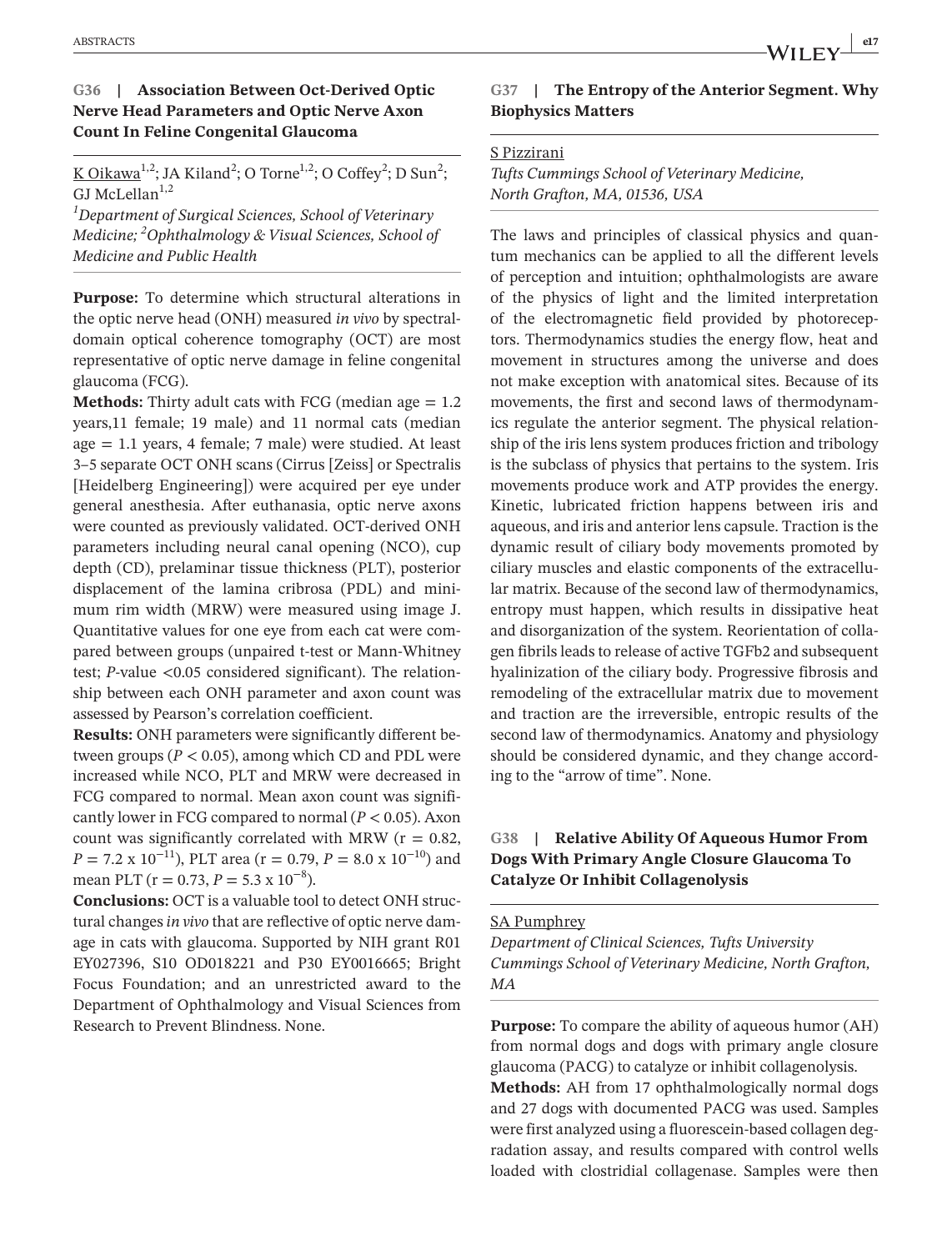assayed using the same collagen degradation assay, but with recombinant activated matrix metalloproteinase-2 (MMP-2) added to wells to allow for measurement of protease inhibition effects. For the second assay, results were compared with MMP-2 control wells with no AH added.

**Results:** For the protease activity assay, relative fluorescence (RF) for AH from normal dogs was  $13.3 +/- 2.3\%$ compared with control collagenase while RF for AH from dogs with PACG was  $17.5 +/- 4.47\%$  that of control collagenase ( $P = 0.0004$ ). For the MMP-2 inhibition assay, RF for AH from normal dogs was 35.0 +/ 15.0% compared with MMP-2 controls, while RF from dogs with PACG was 16.6 +/- 8.8% that of MMP-2 controls ( $P = 0.0001$ ).

**Conclusions:** Extracellular matrix modification in AH outflow pathways appears to be important in development of glaucoma in many species. AH from dogs with PACG is slightly more able to catalyze collagenolysis than AH from normal dogs, but also strongly inhibits MMP-2, an endogenous protease thought to be important in extracellular matrix homeostasis. Additional investigation is needed to characterize proteolytic processes in the normal and glaucomatous canine eye. Funding source: Tufts University Cummings School of Veterinary Medicine Department of Clinical Sciences startup funds. None.

#### **G39 | Development of Crystalline Corneal Opacities (Steroid Keratopathy) in Dogs Following Treatment with Ophthalmic Corticosteroids**

KR Quantz; KK Jongnarangsin; CD Harman; AL Anderson; KL Koehl; CG Pirie; AM Komáromy *Department of Small Animal Clinical Sciences, College of Veterinary Medicine, Michigan State University*

**Purpose:** To investigate and describe the relationship between use of topical corticosteroids and the development of crystalline corneal opacities (steroid keratopathy) in dogs.

**Methods:** Medical records of 73 purpose-bred Beagle dogs were reviewed from June 2012–May 2021. All dogs were treated with topical ophthalmic corticosteroids for at least 21 days. In addition to regular ophthalmic examinations some dogs also had digital color photography  $(n = 8)$ , anterior segment spectral-domain optical coherence tomography (SD-OCT) ( $n = 13$ ), and a systemic lipid profile  $(n = 8)$  performed to further work up and characterize the corneal changes.

**Results:** Axial stromal crystalline corneal opacities were documented in 33 eyes of 18 dogs following a median of 141 days after initiating treatment (35–395 days). Multiple corticosteroids were utilized including dexamethasone 0.1% ophthalmic suspension, neomycin-polymyxin b-dexamethasone 0.1% ophthalmic ointment, prednisolone acetate 1% ophthalmic suspension, and difluprednate 0.05% ophthalmic emulsion (Durezol ®). Resolution of corneal opacity was documented in 9/18 eyes when ophthalmic corticosteroids were discontinued after a median of 366 days (234–417 days). Treatment with dorzolamide 2%/timolol 0.5% ophthalmic solution in combination with topical corticosteroids resulted in resolution of corneal opacities in 3 eyes following a median of 34 days of treatment; however, this was not reproducible in other dogs.

**Conclusion:** This case series documents the onset of steroid keratopathy in Beagles following treatment with ophthalmic corticosteroids. The use of ophthalmic corticosteroids may exacerbate the development of lesions similar to oval corneal dystrophy previously described in Beagles. Clinical resolution of steroid keratopathy lesions may be possible following discontinuation of ophthalmic corticosteroids. Supported by NIH grant R01-EY025752. None.

# **G40 | Tear Film Breakup Time and Tear Production in Dogs; Effects of Age, Sex, Reproductive Status, Skull Type, and Nasolacrimal Duct Patency**

SM Rajaei<sup>1</sup>; H Faghihi<sup>1</sup>; S Salek<sup>2</sup>; F Asadi<sup>3</sup> *1 Ophthalmology Section, Negah Veterinary Centre, Tehran, Iran; <sup>2</sup> Department of Clinical Sciences, Faculty of Veterinary Medicine, University of Tehran, Tehran, Iran; 3 Faculty of Veterinary Medicine, University of Semnan, Semnan, Iran*

**Purpose:** To evaluate the aqueous portion of tear film by standardized endodontic absorbent paper point tear test (EAPTT) in dogs and cats.

**Methods:** Fifty-three dogs and 56 cats between 10 and 100 months were used for this study. Tear production was measured using EAPTT in two cat breeds (Persian and Domestic short hair cats) and 6 dog breeds (Pug, Chihuahua, Shih Tzu, Spitz, West Highland White Terrier, and Golden Retriever). EAPTT was performed by placing one absorbent paper point in the lateral part of the lower conjunctival fornix of a randomly selected eye. After 60 sec, paper points were removed and the wet portions of the papers were measured in mm using a stainless-steel ruler.

**Results:** Mean (SD) of tear production evaluated by means of EAPTT were 21.79 (6.97) mm/min and 19.82 (4.99) in cats and dogs, respectively. In cats, sex had no significant effect on tear production  $(P = 0.4)$ , while breed had a significant effect on the mean EAPTT  $(P < 0.001)$ . Age had significant, positive correlation with the mean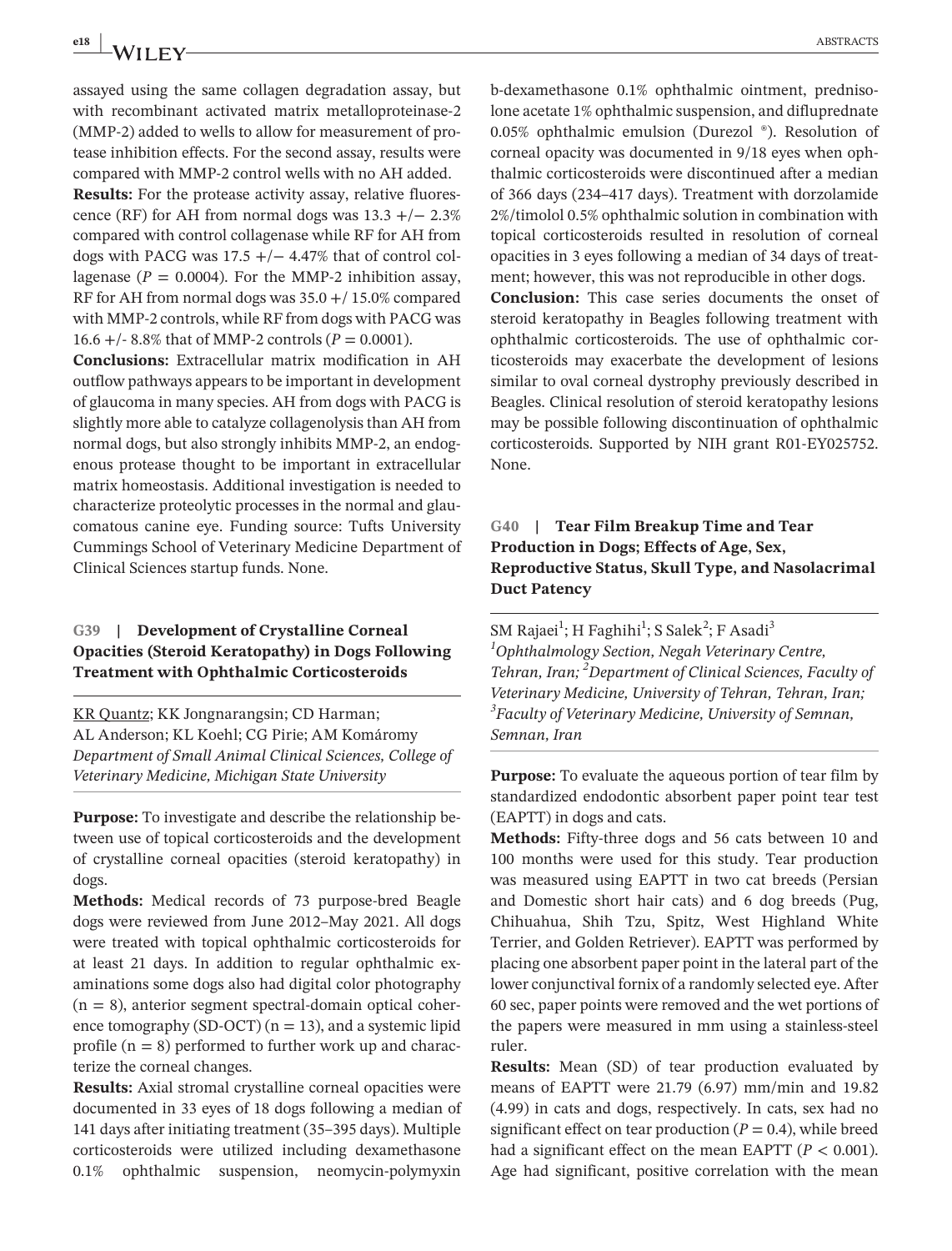EAPTT in cats  $(r = 0.373, P = 0.005)$ . In Dogs, age had significant, negative correlation with the mean EAPTT  $(r = -0.448, P = 0.001)$ . Sex and skull type significantly affected the mean EAPTT in dogs ( $P = 0.04$  and  $P < 0.001$ ). No sign of ocular discomfort was observed at the time of measurement and up to 24 h after EAPTT.

**Conclusions:** Results of this study revealed that tear production by means of EAPTT can be affected by breed and age in cats; and age, sex, and skull type in dogs. None.

#### **G41 | Ophthalmic Examination Findings in Captive Ring-Tailed Lemurs (Lemur Catta)**

A Rawicka<sup>1</sup>; M Capasso<sup>2</sup>; P Silvestre<sup>3</sup>; C Giudice<sup>4</sup>; ND'Anna1

*1 Policlinico Veterinario Roma Sud, Italy; <sup>2</sup> Department of Veterinary Medicine and Animal Production; University of Naples, Italy; 3 The Naples Zoo, Italy; 4 Department of Animal Pathology, Hygiene and Public Health, Faculty of Veterinary Medicine, University of Milan, Italy*

**Purpose:** To document normal ophthalmic findings and ocular anomalies in captive Lemur catta.

**Methods:** 44 healthy adult ring-tailed lemurs (28 males) of age 2–28 years, classified in 3 groups  $\leq$  5 years (*n* = 9); 5–15 years ( $n = 25$ ) and 15 years ( $n = 10$ ), underwent ophthalmic examination. Direct illumination, Schirmer tear test (STT1), diffuse and slit-lamp biomicroscopy, fluorescein dye test, intraocular pressure (IOP) measurement and indirect ophthalmoscopy were performed on each eye. The eyes from 3 lemurs, which had died from unrelated reasons were examined histopathologically. Data were analyzed with Student's t- tests, one-way ANOVA and Tukey tests.

**Results:** Mean STT was  $9.011 \pm 2.894$  mm/min. Statistically significant differences were observed among age groups ( $P = 0.041$ ), which showed lower values as age increased  $(11.11 \pm 3.160, 8.62 \pm 2.766$  and  $8.10 \pm 2.234)$ . In the <5 years group, STT had a trend towards a significantly higher value in males than females ( $P = 0.053$ ). Mean IOP was  $17.477 \pm 3.148$  mmHg. There were no significant differences among age groups. However, in the >15 years group, the mean value was statistically lower in males than females  $(18.14 \pm 1.069 \text{ vs. } 20.67 \pm 2.082)$ ;  $P = 0.030$ . Ophthalmic abnormalities were noted in 14 out of 88 (16%) eyes, including third eyelid laceration, corneal leucoma, cataract, signs of chronic uveitis and vitreous degeneration.

**Conclusions:** Mean STT  $(9.011 \pm 2.894 \text{ mm/min})$  and IOP (17.477  $\pm$  3.148 mmHg) have been established in captive lemurs. These data may be used as a reference for

normal expected values; taking into account that STT values get decreasingly lower with age. None.

#### **G42 | An Investigation in to the Development of Qualitative Tear Film Disorders in Dogs Following Cryoepilation for Treating Distichiasis**

BD Reynolds<sup>1</sup>; CJ Whittaker; KA Caruso<sup>1</sup>; J Smith<sup>1</sup>; G Boo<sup>1</sup>; W Irving<sup>1</sup>; PG Mccarthy<sup>1</sup>; N Hamzianpour<sup>1</sup>;  $E$ –Hall<sup>2</sup>

<sup>1</sup> Eye Clinic for Animals, Sydney, NSW, Australia; <sup>2</sup>Sydney *School of Veterinary Science, The University of Sydney, Sydney, NSW, Australia*

**Purpose:** To determine if cryoepilation for distichiasis impacts tear film dynamics and meibomian gland function and topography.

**Methods:** A prospective study assessing client-owned dogs with no history of ophthalmic disease were examined by a single investigator (BR). Tear film interferometry, infra-red meibography and fluorescein tear film break up time were recorded as a reference population. These results were compared with a treatment group of client-owned dogs that were recruited to the study that had previously had cryoepilation performed for distichiasis. A univariate analysis was performed to compare the two groups.

**Results:** 21 dogs met the selection criteria for the reference population, and had an average age of 4.5 years old and even sex distribution, with the most common breeds assessed including Old English Sheepdog  $(n = 5)$  and Cavalier King Charles Spaniel ( $n = 4$ ). Nine dogs met the inclusion criteria for the treatment group and had a mean age of 2.9 years, with 6 spayed females, 2 entire females and 1 neutered male, with the most commonly assessed breed being English Bulldogs ( $n = 3$ ). The average lipid layer thickness in the reference population was 59.2 +/− 34.9 nm, and 36.8+/−19.9nm in the treatment group. The average meibography score for the reference population was  $2.4+/-0.2$ , and  $3.0+/-0.7$  in the treatment group. Tear film break-up time in the control group was >10 seconds for all included dogs, and the treatment group was 5.8+/−2.57 seconds.

Conclusions: Conclusions: Cryoepilation for distichiasis is likely contributory to the development of lipid deficient qualitative dry eye disease in dogs. Tear film stability may improve with time after surgery. Conflicts of interest: None.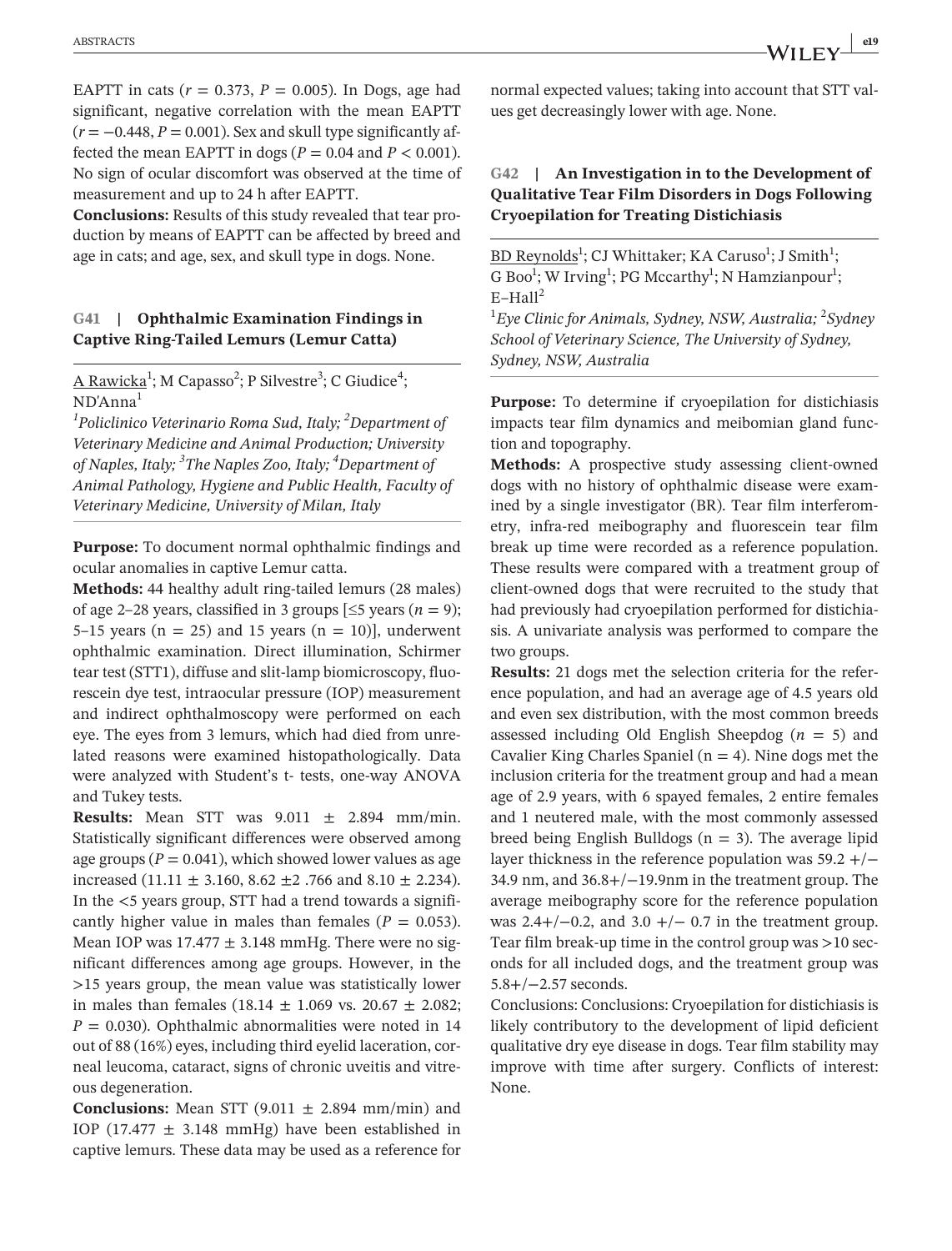# **G43 | Topographical Characterization and Quantification of The Retinal Microvasculature In The Normal Dog With Optical Coherence Tomography Angiography**

A Ripolles-Garcia<sup>1</sup>; G Ruthel<sup>2</sup>; GS Ying<sup>3</sup>; Y Chen<sup>3</sup>, N Cuenca-Navarro<sup>4</sup>; GD Aguirre<sup>1</sup>; WA Beltran *1 Division of Experimental Retinal Therapies, Department of Clinical Sciences & Advanced Medicine, School of Veterinary Medicine, University of Pennsylvania, Philadelphia, PA, USA; <sup>2</sup> Department of Pathobiology, School of Veterinary Medicine, University of Pennsylvania, Philadelphia, PA, USA; 3 Department of Ophthalmology, Scheie Eye Institute, Perelman School of Medicine, University of Pennsylvania, Philadelphia, PA, USA; 4 Department of Physiology, Genetics and Microbiology, University of Alicante, Spain*.

**Purpose:** To describe the retinal microvasculature in the normal dog and validate the use of Optical Coherence Tomography Angiography (OCTA) for quantification of canine retinal vascular networks.

**Methods:** 6 normal adult crossbred dogs underwent OCTA retinal imaging in both eyes. The images extracted from the different microvascular plexuses at 8 retinal locations (area centralis, temporal mid-peripheral, nasal central, nasal mid-peripheral, superior central, superior mid-peripheral, inferior central and inferior midperipheral) were analysed using the AngioTool software. Fluorescein angiography was performed in one eye and it was compared with the OCTA images. Six eyes were examined by immunohistochemistry (IHC). Three eyes were used to quantify the retinal plexuses and compare a set of parameters with the values obtained by OCTA, and three eyes were used to study the location, structure, and interconnections of the retinal vasculature and its variation with eccentricity.

**Results:** Up to four retinal plexuses were identified, and their density and extension varied with eccentricity. OCTA offered a better resolution than fluorescein angiography with the added advantage of allowing segmentation of the different plexuses. IHC yielded better image quality and an improved ability to differentiate the plexuses when compared with OCTA.

**Conclusions**: We provide a methodology to image and quantify non-invasively the vascular retinal networks of the canine retina and provide normative data in 8 different retinal locations. This will support analysis of retinal vascular changes associated with disease and response to therapy. Supported by NIH grants U24EY029890, RO1EY017549, RO1EY06855, P30EY001583, S10 OD021633-01, Foundation Fighting Blindness, Fighting Blindness Canada. None.

#### **G44 | Histologic Evaluation of Age-Related Retinal Thinning in Dogs**

 $CM Rogers<sup>1</sup>$ ; CM Ray<sup>1</sup>; RI Wright<sup>1</sup>; RR Dubielzig<sup>2</sup>;  $FM$  Mowat<sup>1</sup>

*1 School of Veterinary Medicine, University of Wisconsin – Madison; 2 Department of Surgical Sciences; Comparative Ocular Pathology Laboratory of Wisconsin*

**Purpose:** Age-related visual decline is well documented in humans and is associated with retinal degeneration. We aimed to quantitatively evaluate age-related changes in thickness of the retina and supporting tissues in dogs, an important companion species to humans.

**Methods:** We reviewed canine submissions to COPLOW where the globe was defined as "near normal". We excluded eyes with retinal or choroidal pathology or processing artifact. The most represented purebred breeds were Labrador Retrievers ( $n = 6$  eyes) and Cocker Spaniels ( $n = 8$  eyes). Sagittal sections were imaged, and retinal layer thicknesses measured at 0.5 mm increments throughout the tapetal fundus. Age was represented as a proportion of previously published breed maximum lifespan. A mixed effects model was used to evaluate the effect of age and distance from the optic nerve on retinal layer thickness.

**Results:** Median age of all dogs was 10.8 years (range 2– 14) with a median proportion of breed maximum lifespan of 0.6 (range 0.1–0.8). The thickness of the retina significantly decreased with increasing distance from the optic nerve head (mean of 253 µm at optic nerve to 168 µm at periphery, *P* < 0.0001). Increasing age (as a proportion of anticipated lifespan) was associated with thinning of the choroid ( $P < 0.0001$ ), tapetum ( $P < 0.0001$ ) and outer retina ( $P < 0.0001$ ) in this small cohort of dogs, but not with a change in thickness of the inner retina ( $P = 0.22$ ).

**Conclusions:** In this preliminary study, we find evidence of age-related choroidal and outer retinal thinning in companion dogs, similar to findings in aging humans. None.

#### **G45 | Micropulse Transscleral Cyclophotocoagulation for the Treatment Of Glaucoma in 41 dogs and 1 cat**

BL Routh; EB Belknap; CS Monk; SE Andrew *Blue Pearl Veterinary Partners*

**Purpose:** Objectives of this study are to describe outcome of subjects undergoing micropulse (MP) therapy and evaluate effects of signalment on time to both vision loss (TTVL) and inability to control IOP. MP has previously been identified as a promising alternative to traditional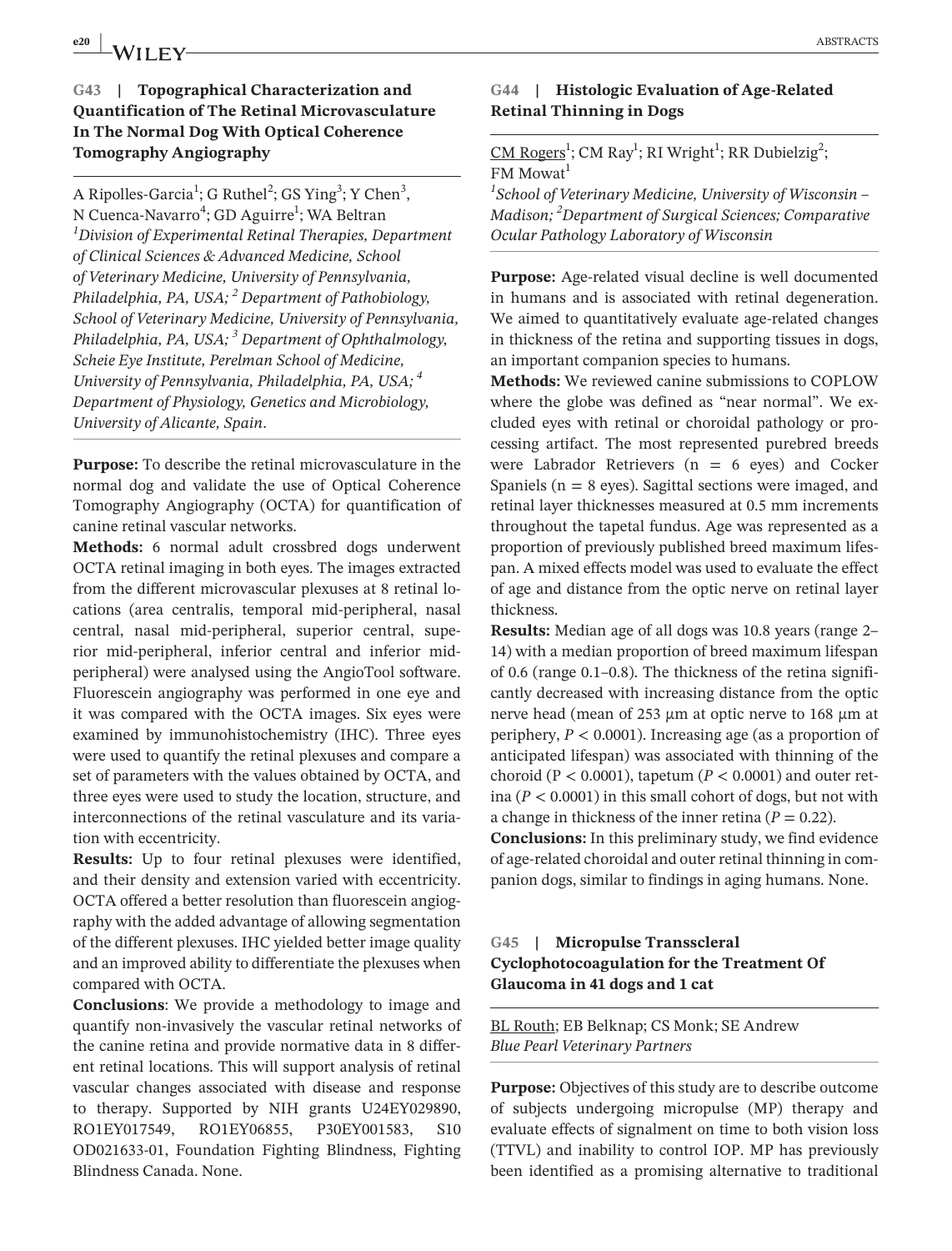diode laser therapy for transscleral cyclodestructive treatment for medically refractory glaucoma. We aim to expand the body of knowledge on treatment methods and post-operative outcomes for this therapy.

**Methods:** Subjects included canines and one feline undergoing MP therapy for glaucoma that were presented to Blue Pearl Gwinnett location between 2017 and 2021. Age, breed, sex, affected eye(s), laser parameters, IOP (prior to starting treatment), at first re-evaluation and at last re-evaluation, and date of vision loss were recorded. Subjects were excluded if they had less than one month follow up. All subjects nderwent complete examination by a board-certified veterinary ophthalmologist.

**Results:** 54 eyes of 45 dogs and 1 cat fit inclusion criteria. Average age at treatment was 9.7 yrs. The most common breed was mixed  $(n = 10)$  followed by Cocker Spaniel  $(n = 7)$ . Average preoperative IOP was 22 mmHg, average postlaser IOP was 17 mmHg at the first re-evaluation approximately 1-week postlaser. Results showed 21 of 54 eyes (39%) retained vision at last reported re-evaluation and TTVL on average was 172 days. Complications included corneal ulcers, uncontrolled IOP, and repeat treatment.

**Conclusions:** Micropulse therapy is an effective treatment option for medically refractory glaucoma and may help to extend time to vision loss associated with glaucoma. None.

#### **G46 | Evaluation of Chromatic Pupillometry As a Screening Tool for Achromatopsia in Rhesus Macaques**

EM Salpeter<sup>1</sup>; A Moshiri<sup>2</sup>; S Park<sup>1</sup>; M Ferneding<sup>1</sup>; M Motta $^1$ ; C Skouritakis $^1$ ; R Chen $^{3,4}$ ; SM Thomasy $^{1,2}$ *1 Department of Surgical and Radiological Sciences, School of Veterinary Medicine, University of California Davis, Davis, CA, 95616, USA; <sup>2</sup> Department of Ophthalmology and Vision Science, School of Medicine, University of California Davis, Davis, CA, 95616, USA; <sup>3</sup> Human Genome Sequencing Center and Department of Molecular and Human Genetics, Baylor College of Medicine, Houston, Texas 77030, USA; <sup>4</sup> Department of Biochemistry and Molecular Biology, Baylor College of Medicine, Houston, Texas 77030, USA*

**Purpose:** Non-human primates (NHP) are useful models for human retinal disease. Chromatic pupillometry has been proposed as a noninvasive method of identifying heritable retinal diseases in humans; however, standard protocols employ time-consuming dark adaptation. We utilized shortened and standard dark-adaptation protocols to compare chromatic pupillary light reflex characteristics

in rhesus macaques with *PDE6C* associated achromatopsia to controls with normal retinal function.

**Methods:** This study evaluated red-, blue-, and white-light chromatic pupillometry following 1-minute versus standard 20-minute dark adaptations in nine rhesus macaques homozygous for the *PDE6C* mutation and nine age-, sexmatched normal controls. The following outcomes were measured and compared between groups: pupil constriction latency, pupil constriction degree, pupil constriction time, and average constriction velocity.

**Results:** Pupil constriction latency was significantly longer in *PDE6C* mutants with red-  $(P = 0.0002)$ , and blue-light  $(P = 0.04)$  stimulation, but not with white-light stimulation ( $P = 0.2$ ). Degree of pupil constriction was significantly less in *PDE6C* mutants with all three light stimuli ( $P < 0.0001$ ). Pupil constriction time was significantly shorter in *PDE6C* mutants with red-  $(P = 0.04)$ , and white- light  $(P = 0.003)$  stimulation, but not following blue-light stimulation ( $P = 0.9$ ). Pupil constriction velocity was significantly slower in *PDE6C* mutants with red-  $(P < 0.0001)$ , blue-  $(P < 0.0001)$ , and whitelight ( $P = 0.0002$ ) stimulation. Dark adaption time was only a significant factor for degree of pupil constriction  $(P = 0.008)$  and pupil constriction time  $(P=0.02)$  following blue-light stimulation.

**Conclusions:** Chromatic pupillometry following 1- and 20- minute dark adaption is an effective tool for screening NHPs for achromatopsia.

Funding source: Vision for Animals Foundation. None.

# **G47 | Variation in Disease Phenotype in Outcrossed Prcd Affected Dogs; in Vivo Optical Coherence Tomography and Electroretinography**

Yu Sato; AP Gray; VL Dufour; WA Beltran; GD Aguirre *Division of Experimental Retinal Therapies, Department of Clinical Sciences & Advanced Medicine, School of Veterinary Medicine, University of Pennsylvania*

**Purpose:** To describe phenotypic structural and functional characteristics of progressive rod-cone degeneration (*prcd*) in outbred dogs of miniature poodle (MP) origin using optical coherence tomography (OCT) and electroretinography (ERG).

**Methods:** cSLO/sd-OCT (Heidelberg HRA/OCT2) was performed at 23, 45 and 80 weeks of age. Four *prcd* homozygous and one *prcd* heterozygous dogs were studied. Using a single b-scan, mean ONL thickness of OD and OS at each location was calculated and plotted as spider graphs. Full-field-ganzfeld ERG (Espion E3, Diagnosys) was performed.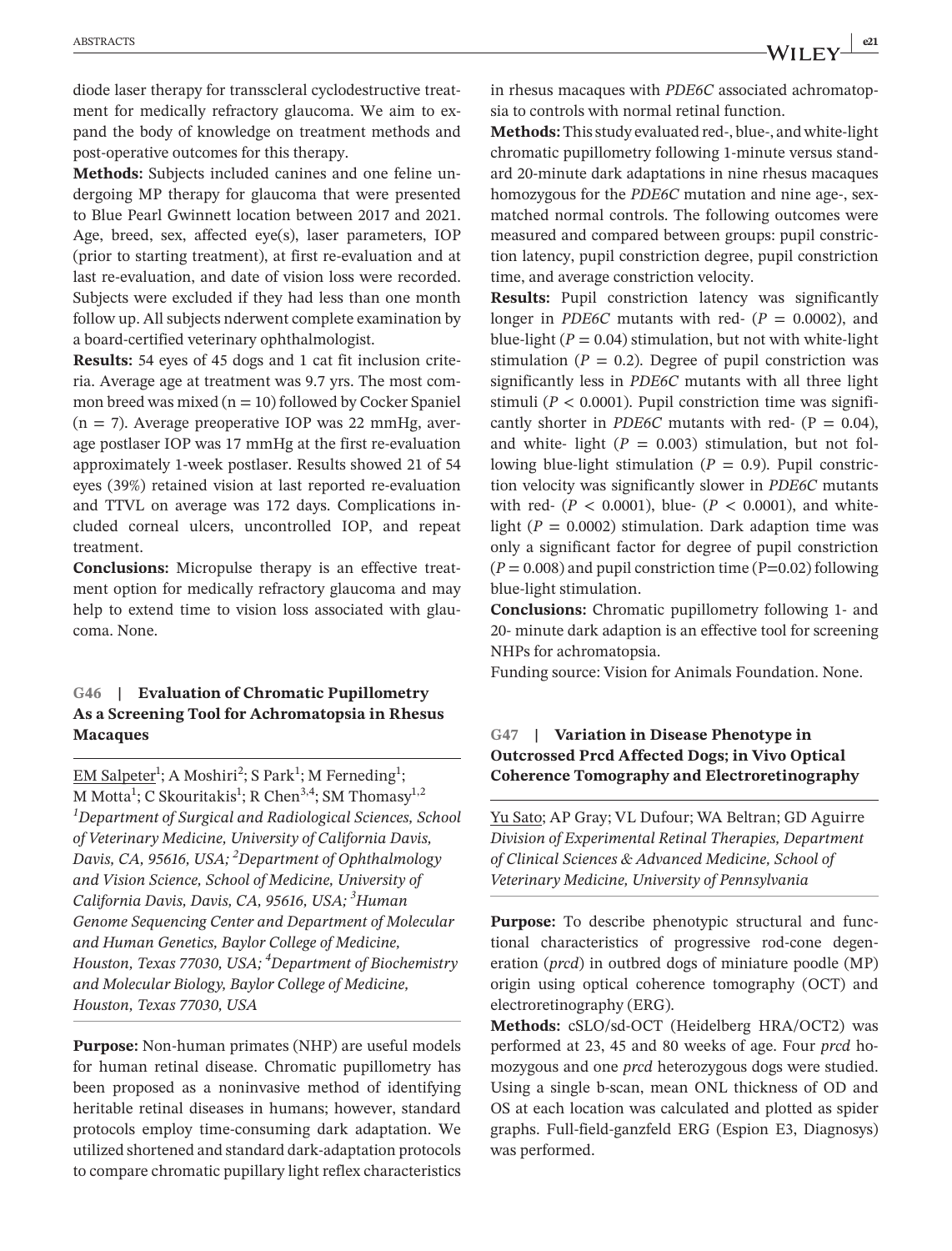**e22 | ABSTRACTS ABSTRACTS** 

**Results:** No fundus abnormalities were present in affected dogs. Spider graphs showed meridian-dependent decreased ONL thickness inferiorly with faster progression. At inferior mid-peripheral retina, mean +/− SD ONL thickness of  $[4$  affected dogs/control] in  $\mu$ m are:  $[47/43]$ at 23 weeks and  $[29/39 + (-6.7]$  at 80 weeks. Previously, purebred *prcd* MP exhibited severely decreased scotopic responses by the age of 57 weeks. In contrast, in this group of *pcrd*-affected dogs, both scotopic and photopic responses were normal at 77 weeks of age, and comparable to WT dogs from the colony.

**Conclusion:** Outbred *prcd* affected dogs showed normal retinal function yet meridian-dependent progressive ONL thinning (inferior > superior) at 80 weeks of age. Although the topographic pattern of disease expression was comparable, the temporal course differed from purebreds, both structurally and functionally. Our study suggests that removing the genetic pure-breed background from these *prcd* homozygous dogs modifies the breed-specific phenotypic characteristics of the disease indicating that breed specific modifier gene may play a role in modulating disease expression. Supported by NIH grants EY 06855, 017549, and Foundation Fighting Blindness. None.

# **G48 | Neuromuscular Blockade with Atracurium for Ophthalmic Surgery in Horses – Effects on Surgical and Anesthetic Characteristics and Recovery Quality**

NM Scherrer; K Hopster *New Bolton Center, University of Pennsylvania School of Veterinary Medicine*

**Purpose:** To study the surgical, anesthetic and recovery qualities of horses receiving either a neuromosucular blocking agent (atracurium) or intravenous lidocaine (treatment groups A and L, respectively).

**Methods:** Horses were randomly assigned to receive atracurium or a lidocaine constant rate infusion. Ocular positioning was graded on a scale from 1 (excellent)-5 (poor). While anesthetized, the heart rate, oxygen saturation as well as mean arterial blood pressure and end-expiratory carbon dioxide concentration and desflurane concentration were monitored and recorded every 5 minutes. Recovery was scored on a scale from 10 (best)-115 (worst). **Results:** Horses in treatment group A needed significantly less desflurane than horses in treatment group L  $(P = 0.04)$ . Horses in treatment group A had a significantly better ocular positioning score of  $1(1-2)$  (median and range) than horses in treatment group  $L$  (2.5; 1–5)  $(P = 0.02)$ . The quality of recovery was significantly better in horses in treatment group A compared with treatment group L and horses needed significantly less time to reach the standing position.

**Conclusions:** Atracurium and lidocaine CRI are safe methods of anesthesia for equine patients undergoing ocular surgery. Horses receiving atracurium required less desflurane and had lower ocular positioning and recovery scores than horses receiving a lidocaine constant rate infusion. Funding Sources. None.

# **G49 | Morphological Changes Along the Conventional Aqueous Outflow Pathway In Monkey Eyes with Laser-Induced Ocular Hypertension**

<u>SB Sosnowik<sup>1</sup>; DL Swain<sup>1,2</sup>; S Fan<sup>3</sup>; CB Toris<sup>3</sup>; H Gong<sup>1,2</sup></u> *1 Department of Ophthalmology, Boston University School of Medicine; 2 Department of Anatomy and Neurobiology, Boston University School of Medicine; 3 University of Nebraska Medical Center*

**Purpose:** This study investigated morphological changes along the conventional outflow pathway in cynomolgus macaques with laser-induced ocular hypertension.

**Methods:** Using laser photocoagulation, burns were made to  $\sim$ 270 degrees of the trabecular meshwork (TM) of treated eyes  $(n = 8)$  of each monkey until intraocular pressure elevated persistently. ~90 degrees of the TM was left non-lasered. Contralateral eyes (*n* = 5) were used as controls. Monkeys were sacrificed ≥60 months after treatment and eyes were enucleated, perfused at 15 mmHg to measure outflow facility, then perfusion and immersion fixed. Anterior segments were cut into radial wedges and processed for light and electron microscopy. Width, height, and cross-sectional area (CSA) of Schlemm' canal (SC) of control eyes and non-lasered regions, and number and CSA of intra-scleral veins (ISVs) of control eyes, nonlasered and lasered regions were compared. Statistical analyses were performed using R.

**Results:** Mean outflow facility was significantly reduced in laser-treated eyes compared with control eyes  $(P = 0.02)$ . SC was partially or completely obliterated in lasered regions. Median CSA, width, and height of SC, and median CSA of ISVs were not significantly different between groups ( $P > 0.05$ ). Median number of ISVs was significantly decreased in lasered regions compared with non-lasered regions ( $P \le 0.01$ ) and control eyes ( $P \le 0.01$ ). Decreased collagen fibril density and more heterogeneous fibril diameter were observed in sclera of lasered-regions. **Conclusions:** Decreased outflow facility in laser-induced ocular hypertension may be attributed to partial to complete obliteration of SC and decreases in patent ISV number. Supported by NIH grant EY028674, The Rifkin Family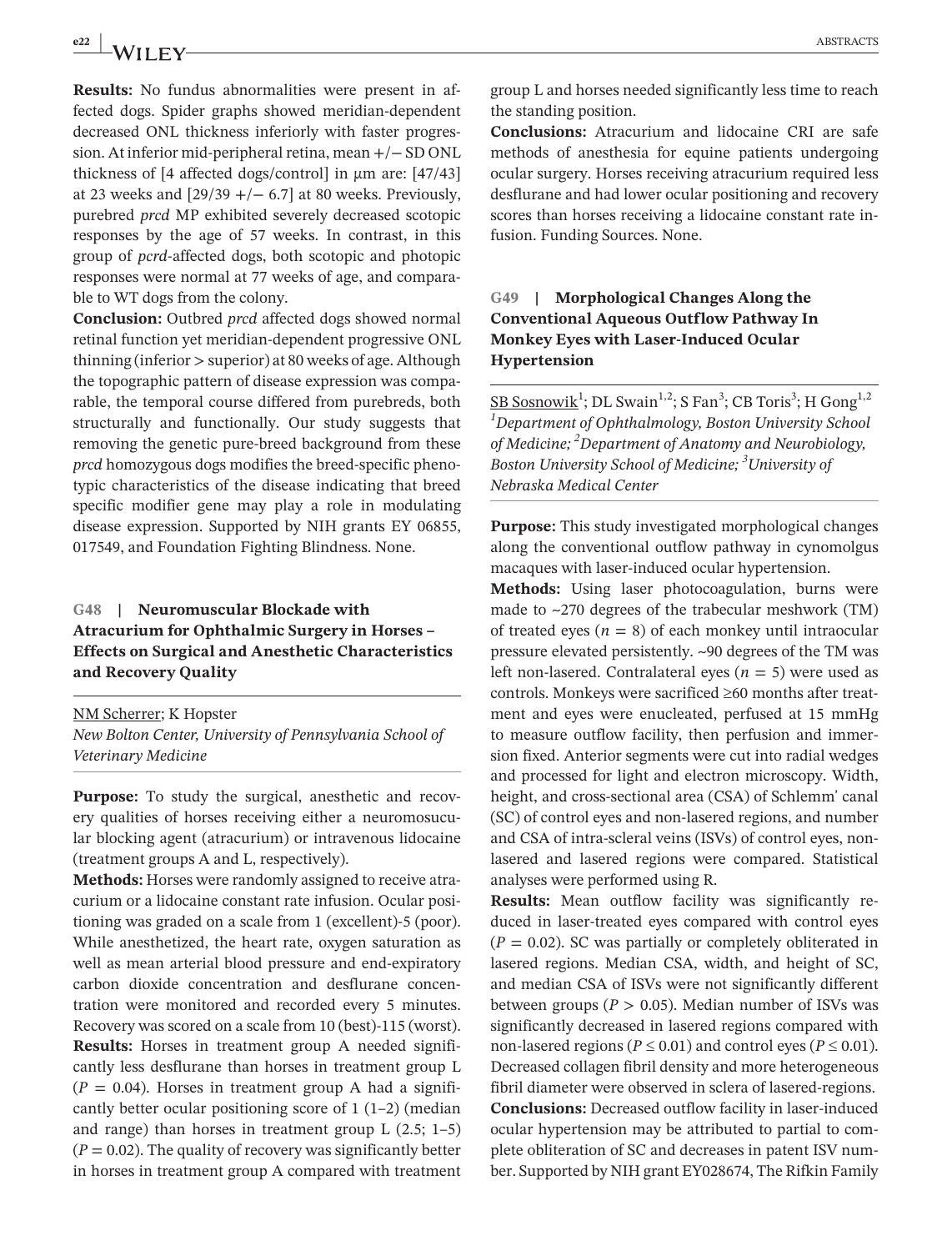Glaucoma Research Fund, and The Massachusetts Lions Eye Research Fund. None.

#### **G50 | Effect of Adjunctive Matrix Regeneration Therapy Agent on Healing of Spontaneous Chronic Corneal Epithelial Defects in French Bulldogs**

P Soukup; M Erhard; S Lettmann; I Allgoewer *Animal Eye Practice, Berlin, Germany*

**Purpose:** To prospectively evaluate the effect of matrix regeneration therapy agent (RGTA) on healing time of spontaneous chronic corneal epithelial defects (SCCEDs) in French Bulldogs.

**Methods:** French bulldogs that had unilateral or bilateral SCCEDs met inclusion criteria. Dogs were treated with SCCED standard of care therapy including epithelial debridement (diamond burr or scalpel blade  $\pm$  grid keratotomy) under topical anesthesia, fluoroquinolone eye drops, hyaluronic acid eye drops or dexpanthenol eye ointment, systemic nonsteroidal anti-inflammatories and e-collar. Carboxymethylglucose sulfate-polymer RGTA (Clerapliq®, Serumwerk Bernburg, Germany) was applied as recommended by the manufacturer in single instillations on days 1, 3, 5, 7, 9 post-debridement. Time to heal (fluorescein negative), number of reassessments, presence of tear film disorders and results of bacterial culture were recorded. Age-matched French bulldog control group was treated with SCCED standard of care therapy only.

**Results:** Nineteen dogs (15 unilateral and 4 bilateral SCCEDs) of mean age of 7.09 years were included in the RGTA group. Mean time to heal (±SD; median) was 24.9 days  $(\pm 13.86; 27)$ , mean/median number of reassessments was 2.62/3. The control group included 20 dogs (18 unilateral, 2 bilateral) of mean age of 7.08 years, mean time to heal was 27.1 days  $(\pm 13.38; 21)$  and mean/median number of reassessments was 2.67/2. Time to heal did not significantly vary (one-way t-test,  $P = 0.30$ ) between RGTA and control groups. Sex distribution, tear film disorders or bacterial burden was similar in both groups.

**Conclusions:** Adjunctive RGTA therapy did not provide any significant healing benefits in French Bulldogs with SCCED. None.

#### **G51 | Incidence of Postoperative Fibrin Web Formation in Dogs Undergoing Phacoemulsification**

#### P Soukup; S Lettmann; M Erhard *Animal Eye Practice, Berlin, Germany*

**Purpose:** To evaluate the incidence of fibrin web (FW) formation and possible associated factors in the early postoperative period of canine phacoemulsification surgery.

**Methods:** Retrospective evaluation of medical records of dogs undergoing phacoemulsification surgery (2014– 2020) with focus on FW formation, intraocular lens (IOL) and capsular tension ring (CTR) implantation, signalment, diabetes status and postoperative intraocular complications (severe uveitis, vitritis, glaucoma, retinal detachment) in an 8-week follow-up. Exclusion criteria were traumatic cataract, conversion to intracapsular extraction and no follow-up. FW was graded mild, moderate and severe (severe requiring intracameral tissue plasminogen activator, TPA).

**Results:** Records of 429 operated eyes of 292 dogs were included. FW was noted in 40 eyes of 35 dogs (9.32%), 16 after unilateral, 19 after bilateral surgery. FW occurred in 9.36% (35/339) IOL implanted ( $P = 0.949$ ) and 8.61% (31/329) CTR implanted aphakic eyes ( $P = 0.246$ ). FW developed in 12.37% (12/85) diabetic eyes ( $P = 0.240$ ). Complications occurred in 11.66% of all cases (50/429) and in 15% of the FW cases (6/40, *P* = 0.489). Average age of FW dogs was  $8.1 \pm 3.88$  years and of dogs without FW 6.9  $\pm$  3.90 years ( $P = 0.083$ ). Six types of foldable acrylic lenses were implanted with no type overrepresented in FW eyes. 60% (24/40) of the FW eyes were graded mild, 33% (13/40) moderate and 3/40 severe.

**Conclusions:** Only 3/429 eyes (0.70%) showed severe FW formation postoperative requiring TPA. Implantation and type of IOL, CTR and diabetes status were not significant for FW formation. Dogs with FW were slightly older. Postoperative FW formation did not predispose to intraocular complications. None.

# **G52 | Outcome of Low-Dose 4 mg Intravitreal Gentamicin Injections in Horses with Eru: A Retrospective Study Of 40 Eyes In Switzerland And Austria**

S Stadler; B Nell; V Herb *1 Equine Eye Vet, Zurich, Switzerland; 2 University of Veterinary Medicine, Vienna, Austria*

**Purpose:** To evaluate the outcome of low-dose 4 mg intravitreal gentamicin injections in horses diagnosed with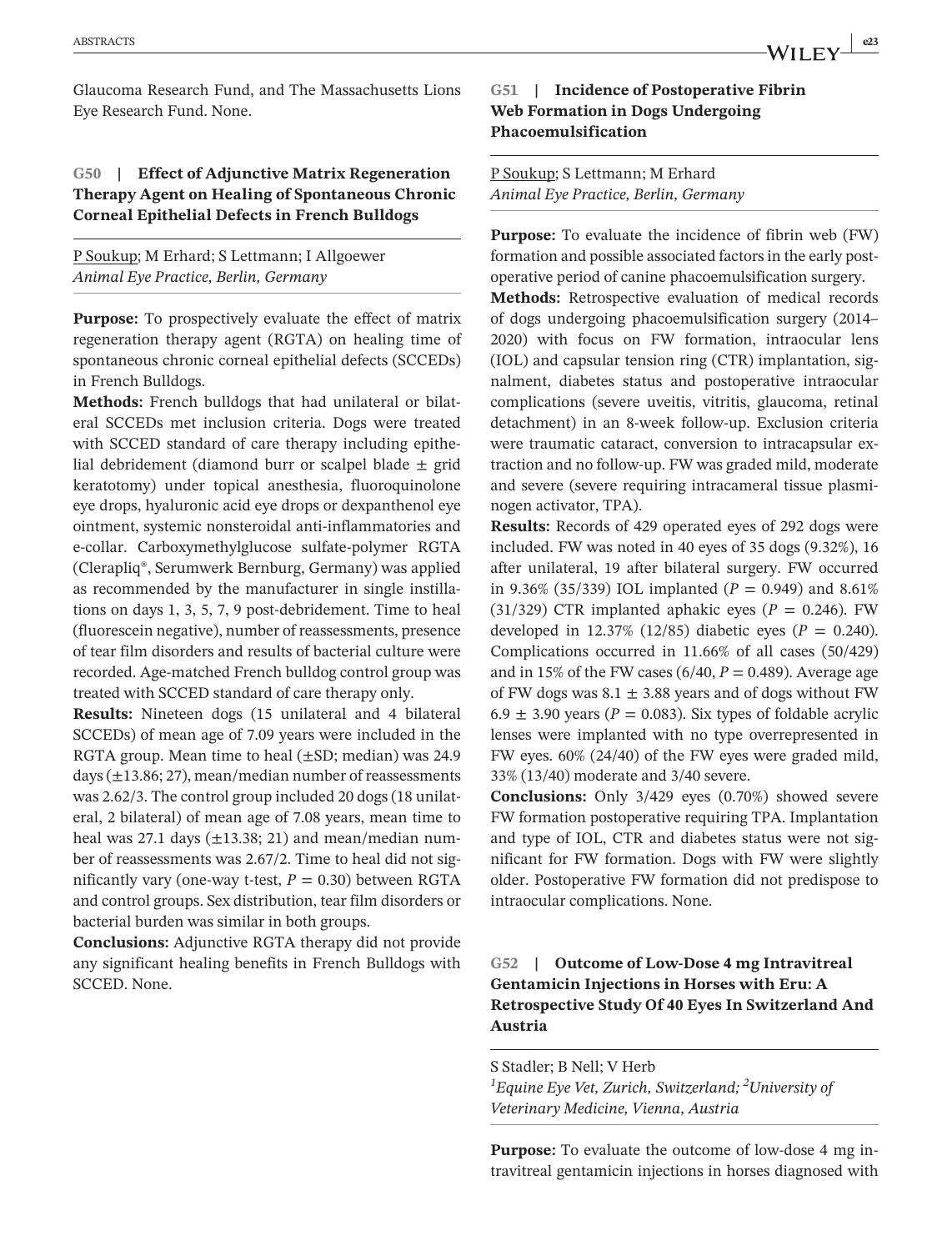equine recurrent uveitis (ERU) by correlating results to aqueous humor leptospiral testing, retention of vision and control of inflammation.

**Methods:** Records of 40 eyes of 38 horses of various breeds diagnosed with ERU and treated with low-dose 4mg gentamicin injections (80 mg/2ml Ratiopharm GmbH, Graf-Arco-Strasse 3, 89079 Ulm, Germany or Refobacin Merck-Serono GmbH, Frankfurter Straße 250, 64293 Darmstadt, Germany) under standing sedation and local anesthesia were evaluated. Aqueous humor leptospiral titer (microscopic agglutination test; MAT), visual outcome, inflammation score and complications were assessed. Data were analyzed using descriptive statistics.

**Results:** Control of uveitis was achieved in 80% of eyes (32/40), 52.5% were showing a positive leptospiral MAT titer and 27.5% a negative titer. Vision was retained in 62.5% of eyes (25/40), 42.5% with a positive MAT and 20% with a negative MAT. Follow-up duration ranged between 7 and 1080 days (mean: 269.4 days). Complications included retinal degeneration in 12.5% (5/40), cataract development in 10% (4/40) and cataract progression in 5% of eyes (2/40). Persistent inflammation was documented in 20% (8/40) of eyes.

**Conclusions:** Positive aqueous humor MAT leptospiral titers correlated with a favorable outcome compared with negative MAT results. Treatment with a low-dose 4mg gentamicin injection under standing sedation is a promising option to control ERU and may reduce the need for vitrectomy under general anesthesia. None.

# **G53 | Pro-inflammatory Cytokines in Aqueous Humor from Dogs with Anterior Uveitis and Post-Operative Ocular Hypertension Following Phacoemulsification**

<u>HM Terhaar</u><sup>1</sup>; MdL Henriksen<sup>1</sup>; LK Uhl<sup>2</sup>; C Boeckling<sup>3</sup>; C Mehaffy<sup>3,4</sup>; A Hess<sup>5</sup>; MR Lappin<sup>1</sup> *1 Department of Clinical Sciences, College of Veterinary Medicine, Colorado State University; 2 Department of Veterinary Pathology, College of Veterinary Medicine, Iowa State University; 3 Bioanalysis and Omics (ARC-BIO), Colorado State University; 4 Department of Microbiology, Immunology and Pathology, College of Veterinary Medicine, Colorado State University; 5 Department of Statistics, Colorado State University*

**Purpose:** To detect pro-inflammatory cytokines in aqueous humor (AH) of dogs with anterior uveitis and post-operative ocular hypertension (POH) following phacoemulsification, primary glaucoma, and no ophthalmic disease.

**Methods:** This is a cohort, retrospective, and descriptive study. Twenty-one samples of AH were collected from 15 dogs (21 eyes); post-phacoemulsification with anterior uveitis and POH (phaco-group,  $n = 10$ ), primary glaucoma (glaucoma-group,  $n = 6$ ), and no ophthalmic disease (normal-group,  $n = 5$ ). Target mass spectrometry (UPLC-Target MS/MS) and multiple reaction monitoring (MRM) with the Canine Cytokine SpikeMix™ as internal standard was used to measure cytokine concentrations.

**Results:** The MRM method measured 15 pro-inflammatory cytokines. Tumor-necrosis-factor-alpha (TNFα) and Interleukin-18 (IL-18) levels in AH were different between all three groups (glaucoma  $>$  phaco  $>$  normal) ( $P = 0.003$ and  $P = 0.001$ , respectively). Interferon-gamma (IFN $\gamma$ ) and IL-8 levels showed a similar trend between the groups  $(P = 0.04$  and  $P = 0.04$ , respectively). Additionally, IL-6 and IL-4 levels were higher in phaco compared to glaucoma ( $P = 0.04$ ) and normal eyes ( $P = 0.04$ ), respectively. Intraocular pressure (IOP) was positively associated with increased AH levels of IL-18 (Spearman correlation =  $0.636$ ,  $P = 0.002$ ).

**Conclusions:** UPLC-Target MS/MS using the Canine Cytokine SpikeMix™ as the internal standard was established as a method of pro-inflammatory cytokine detection in canine AH. The study demonstrated that IL-4, IL-6, IL-8, IL-18, IFNγ, and TNFα could be important therapeutic targets for dogs with anterior uveitis following phacoemulsification. Glaucomatous eyes had the highest levels of IL-8, IL-18, IFNγ, and TNFα which may indicate that inflammation plays a role in the pathogenesis of primary glaucoma. None.

#### **G54 | Effects of Gabapentin and Trazodone on Electroretinograms Recorded in Normal Dogs**

NP Violette; G Newbold; C Chen; EJ Miller; AJ Gemensky-Metzler *College of Veterinary Medicine, The Ohio State University*

**Purpose:** To compare electroretinogram (ERG) responses obtained in normal dogs before and after administration of oral gabapentin, trazodone and a combination of both medications.

**Methods:** A short protocol scotopic ERG with 20 minutes dark adaption was performed on both eyes of 12 normal dogs to establish individual baseline ERG recordings. Dogs then received the oral study medication,  $\sim$ 30 mg/ kg gabapentin, and the same ERG protocol was recorded 2 hours later. Dogs were given a washout period of a least 1-week duration. This protocol was repeated three times, substituting the study medication with  $\sim$ 20 mg/kg trazodone,  $\sim$ 5 mg/kg trazodone and a combination of  $\sim$ 20 mg/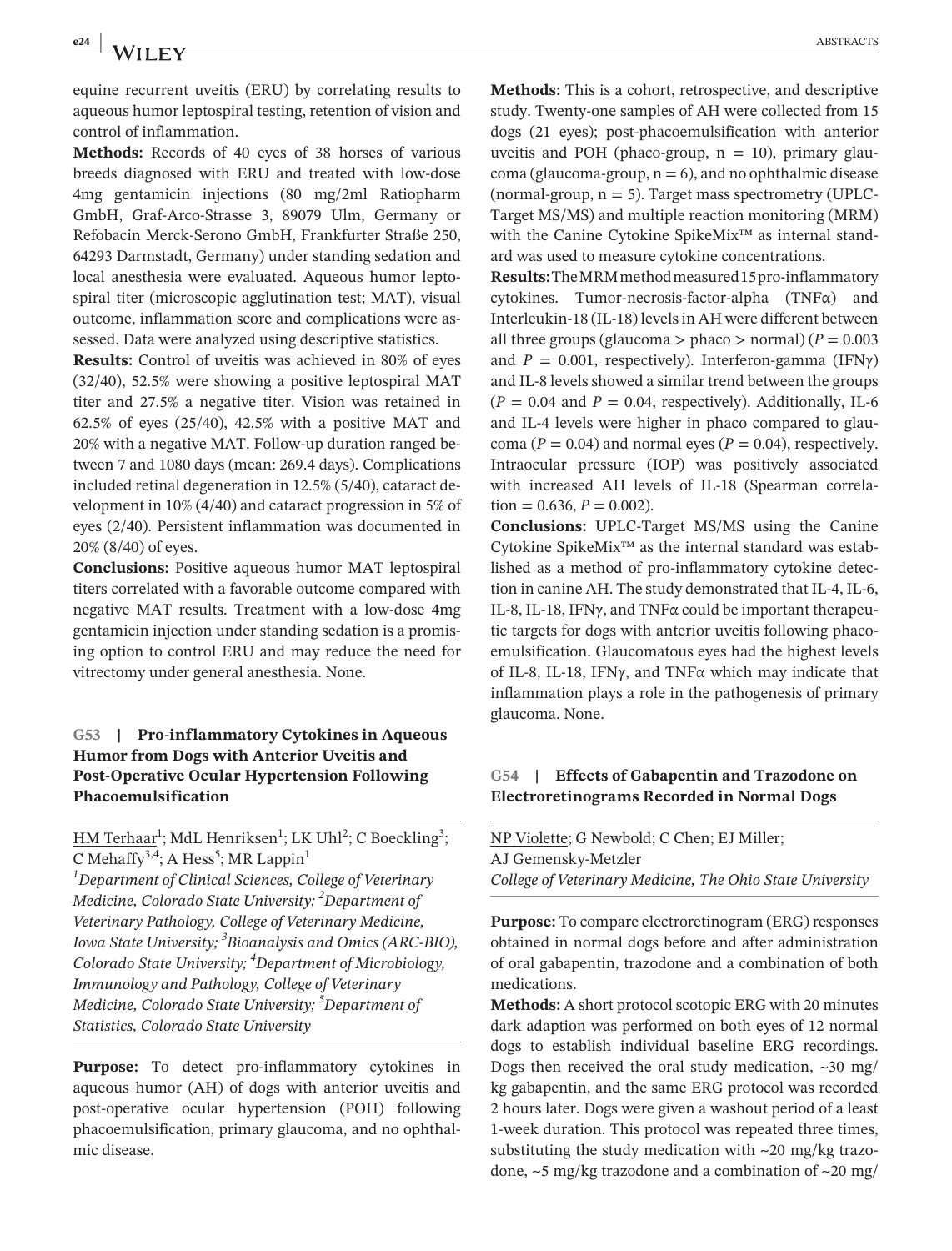kg gabapentin and  $\sim$ 5 mg/kg trazodone. Effect of study medication on signal amplitudes and implicit times were analyzed with repeated measures ANOVA.

**Results:** The *b*-wave amplitudes were decreased after 20 mg/kg of trazodone ( $P = 0.006$ ) and the combination of 20 mg/kg of gabapentin and 5 mg/kg of trazodone  $(P = 0.002)$ . The a-wave amplitudes were decreased after the combination of 20 mg/kg of gabapentin and 5 mg/kg of trazodone ( $P = 0.018$ ). Heavier dogs that received higher total doses of trazodone had additional decreases in a- and b-wave amplitudes. Differences in a- and b-wave implicit times were not significant after any study medications.

**Conclusions:** High doses of trazodone and the combination of gabapentin and trazodone significantly decrease the amplitudes of both a-waves and b-waves in normal dogs. However, these effects on retinal responses have little clinical significance. Supported by OSU Canine Grant No. 2020-12. None.

#### **G55 | How Long Does it Take to Become Proficient and Effectively Deliver a Retrobulbar Nerve Bock? A Comparison of Two Techniques**

DR Washington; HD Westermeyer; JD Briley; LL Chiavaccini; LP Posner; NC Nelson *North Carolina College of Veterinary Medicine*

**Purpose:** To determine the period of time necessary for novices to become proficient at administering retrobulbar nerve blocks in dogs.

**Methods:** Two novice operators (DRW and JDB) who were instructed and supervised for the same amount of time by an expert (LC) using two previously published techniques: The blind inferior temporal block and the ultrasound-guided supratemporal block. An admixed solution of 75% bupivacaine: 25% iohexol was initially administered by retrobulbar injection to 3 cadavers, and subsequently to 22 client-owned dogs requiring enucleation. Computed tomography (CT) of the orbit was performed and each operator self-reported on the perceived ease of completing the block. A visual analog scale, converted to percentages, was used to quantitate this perception. Location and distribution of the injectate was evaluated by a board-certified radiologist (NCN).

**Results:** Mean scores for "How difficult was this to perform?" (Very easy  $= 0\%$ , Very Hard  $= 100\%$ ) were lower for the ITP block (28%) than the STP block (58%). Mean scores for "Would I feel comfortable teaching this now" (No =  $0\%$ , Yes =  $100\%$ ) increased from 0% to 96 % at the conclusion of the study. Injectate location and outline was clearly visible using CT. There was no correlation between confidence levels of injectate placement and injectate location on CT. Optic nerve contact was achieved in the majority of cases with minimal intra-operator differences. **Conclusions:** Both novice operators perceived the STP approach was more difficult to perform. Iohexol-laced bupivacaine can be used to accurately document retrobulbar block delivery site. Supported by NCSU CVM Intramural Seed Grant None.

#### **G56 | Changes in Corneal Optical Coherence Tomography (Oct) IN Cats with Mucopolysaccharidosis (Mps) Vi Following Intrastromal Aav-Arsb Gene Therapy**

 $E \text{ Wise}^1$ , JH Salmon $^1$ ; L Song $^{2,3}$ ; ML Hirsch $^{2,3}$ BC Gilger $^{1,2}$ 

*1 Clinical Sciences, College of Veterinary Medicine, North Carolina State University, Raleigh, North Carolina; 2 Department of Ophthalmology, University of North Carolina, Chapel Hill, North Carolina; <sup>3</sup> Gene Therapy Center, University of North Carolina, Chapel Hill, North Carolina*

**Purpose:** MPS VI is a lysosomal storage disease caused by deficiency in arylsulfatase B (ARSB) causing accumulation of glycosaminoglycans, resulting in corneal opacification. Adeno-associated virus (AAV) intracorneal gene therapy has been shown to eliminate the corneal opacity in a canine model of MPS I, therefore, we investigated the use of intracorneal AAV-ARSB in a feline model of MSP VI. The purpose of this study was to evaluate corneal OCT in MPS VI felines before and after AAV gene therapy.

**Methods:** One eye of MPS VI felines, 2 homozygous and 2 heterozygous for a null ArsB mutation were dosed intrastromally with AAV-ArsB (1e9 vg/50 μL) at 152 days, while the fellow eye was injected with PBS. OCT (Bioptigen) images were collected weekly from 75–204 days of age and analyzed for epithelial, stromal, and corneal thickness  $(\mu M)$ . OCT corneal granularity was scored (increasing severity from 1 to 4) by two masked observers and mean gray value was measured on representative ROIs using ImageJ. **Results:** Significant differences in epithelial thickness were not observed, however, both corneal and stromal thickness were significantly thinner in homozygotes compared with heterozygotes ( $P < 0.01$ ). Although no significant difference was found in corneal opacity scores, the mean gray value in ROI was significantly higher in PBSdosed vs AAV-dosed homozygotes at >196 days.

**Conclusions:** We present a new method for identifying corneal abnormalities in MPS VI affected cats and a potential method to quantitatively evaluate corneal opacity with mean gray value and ImageJ analysis. North Carolina Biotechnology Center, Patent (BCG). P.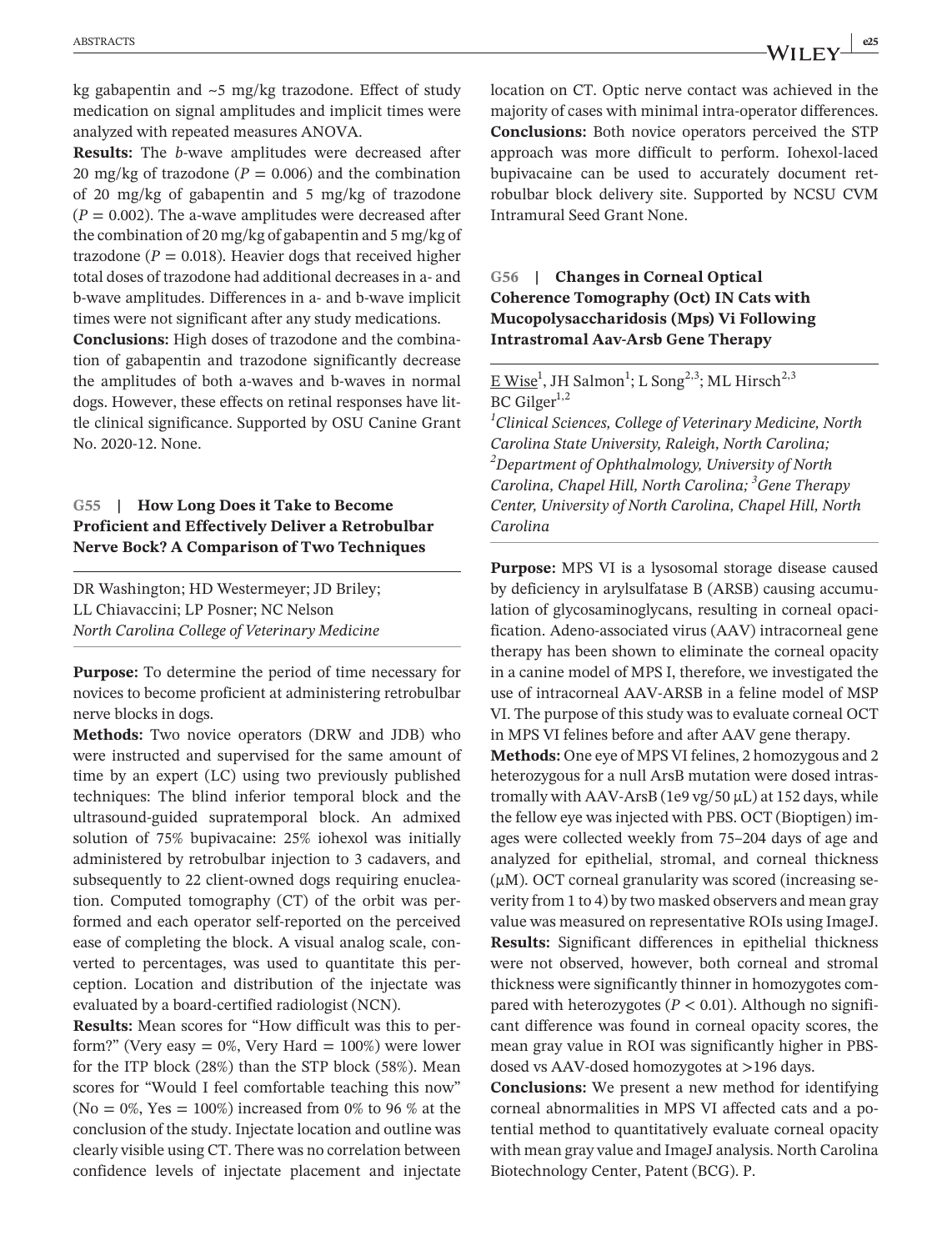# **e26**  $\int \mathbf{A} \mathbf{A} \mathbf{I} \mathbf{I} \mathbf{F} \mathbf{V}$  ABSTRACTS

## **G57 | Retrobulbar Lidocaine Injection via the Supraorbital Fossa is Safe in Adult Horses But Produces Regionally Variable Periocular Anesthesia**

VY Yang<sup>1</sup>, JS Eaton<sup>1</sup>, K Harmelink<sup>1</sup>, SJ Hetzel<sup>2</sup>, A Sanchez<sup>1</sup>, JR Lund<sup>1</sup>, LJ Smith<sup>1</sup> *1 School of Veterinary Medicine, University of Wisconsin-Madison; <sup>2</sup> Department of Biostatistics and Medical Informatics, Institute for Clinical and Translational Research, University of Wisconsin-Madison*

**Purpose:** To characterize safety and efficacy of one technique for retrobulbar regional anesthesia in normal horses.

**Methods:** Prospective, randomized, controlled study using eight adult mares. Following detomidine sedation, one eye received 10 mL of 2% lidocaine using the Berge method of retrobulbar injection via the supraorbital fossa (SFRB). Parameters evaluated over 24 hours included heart rate (HR), respiratory rate (RR), intraocular pressure (IOP), vertical pupil diameter (PD), corneal esthesiometry, and periocular algometry. Changes in neurophthalmic parameters were also described. Adverse effects were recorded. Comparison of outcomes over time between groups was conducted using longitudinal data analysis with subject as random effect.

**Results:** No significant change in heart and respiratory rates occurred following SFRB. Intraocular pressure in treated eyes was significantly increased from 10 minutes to 2 hours, with a mean difference between 4.0–6.0 mmHg  $(P \le 0.016)$ . Pupil diameter was significantly larger from 1 minute to 6 hours, with a maximum mean increase of 6.5 mm ( $P < 0.001$ ). Mean corneal sensitivity decreased significantly from 1 minute to 6 hours ( $P \le 0.003$ ). Mean cutaneous periocular sensation decreased significantly for 2 hours at the dorsal ( $P \le 0.001$ ) and medial ( $P \le 0.005$ ) locations, but was not completely abolished. Dazzle reflex persisted in all eyes at all time points. Effect on remaining neurophthalmic parameters was variable. Chemosis was observed in 5/8 treated eyes and superficial corneal ulcer in one eye.

**Conclusions:** SFRB is safe in normal adult horses, and provides reliable corneal but inconsistent periocular anesthesia. Self-limiting chemosis is common. Increase in pupil diameter indicates an effective retrobulbar block. None.

#### **POSTER SECTION**

#### **P1 | Measurements of Tear Glucose Levels in Dogs and Comparison to Blood Glucose Level**

E Lee; S Kang; J Shim; D Jeong; Y Jeong; S Lee; S Kim; J Ahn; S Kim; H Kim; J Park, K Seo *Department of Veterinary Clinical Sciences, College of Veterinary Medicine and Research Institute for Veterinary Science, Seoul National University*

**Purpose:** To compare quantitatively measured tear glucose (TG) levels to blood glucose (BG) levels in normal dogs.

**Methods:** The study included 4 normal dogs which underwent five repeated experiments on alternating eyes. The glucose solution (1 g/kg) was administered intravenously at 30-minute intervals for 2.5 hours. Tears and blood were collected at 30-minute intervals for 5 hours. Tear samples were collected via microcapillary tube. Collected tear and blood samples were analyzed for glucose concentration using a colorimetric assay and commercially available glucometer, respectively.

**Results:** On basal condition, the average glucose concentrations in blood and tears were  $4.84 \pm 0.53$  and  $0.38 \pm 0.05$  mmol/L, respectively. In all experimental courses, the TG levels were measured 13.2 times lower on average than the BG values (average: 8.84% of the BG, range: 2.36–20.81%). The TG levels tended to follow the fluctuating changes in BG levels with a lag time. There was a moderate correlation between BG and TG level  $(rho = 0.655, P < 0.001)$ . In the hyperglycemic stage above the renal threshold of 11.1 mmol/L, the TG level was significantly higher than that in the normoglycemic stage  $(4.44-6.66$  mmol/L)  $(P < 0.001)$ .

**Conclusions:** TG concentration measured quantitatively showed a moderate correlation with BG concentration. In addition, the significant difference in TG concentration between hyperglycemic and normoglycemic stages suggests the availability of tear as an early diagnostic factor of diabetes mellitus and an alternative to the invasive blood collection. Supported by UriVet Korea. P.

# **P2 | Use of AJL´S Collagen Bovine Membrane to Repair A Limbal Melanocytoma Excision in Two Dogs**

Aparicio; MA Millán; LY López *Servicio Oftalmológico Veterinario SOV; Bogotá, Colombia*

**Case description:** Case one, an eight-years-old female Schnauzer was presented with a right eye limbal mass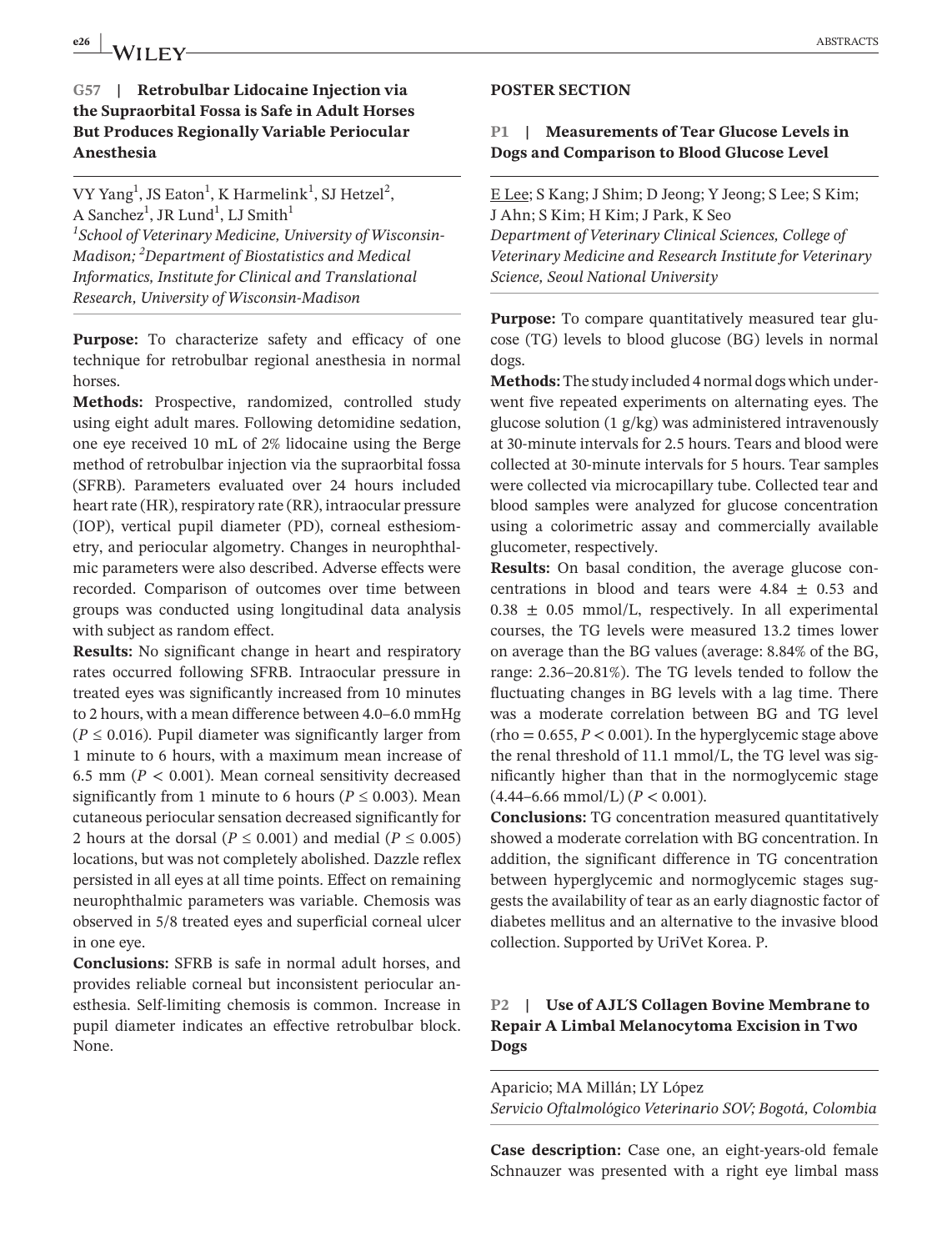that started six months ago. Case two, a ten-years-old male mestize was presented with a left eye limbal mass that started seven months ago.

**Clinical findings:** A complete ophthalmic examination revealed in both cases a dark, limited and slightly raised limbal mass that grew up in the cornea and sclera. B-mode ultrasonography showed no intraocular compromise in both patients.

**Treatment and outcome:** Under general anesthesia, a deep kerato-sclerectomy was performed with 15° and crescent knife, then two short cycles of cryotherapy were made and finally an implantation of a biomembrane graft was done, sutured with polyglicolyc acid 8-0 in both cases. In the two cases histopathology revealed an overgrowing of melanocytes with granular pigments into cytoplasm, not evidence of anisocytosis and of mitotic figures was found.

**Clinical relevance:** This report showed that this type of biomembrane of collagen bovine is successful in deep defects as a melanocytoma excision with minimum scaring. Support: AJL.

## **P3 | Ultrasound Biomicroscopic Analysis of the Anterior Segment Structures in Dogs with Adamts10- Open Angle Glaucoma: A Preliminary Study**

BH Artemis<sup>1</sup>; SA Park<sup>1</sup>; C Harman<sup>2</sup>; HY Weng<sup>3</sup>; AM Komáromy<sup>2</sup>

*1 Department of Clinical Sciences, College of Veterinary Medicine, Purdue University, West Lafayette, IN, USA; <sup>2</sup> Department of Small Animal Clinical Sciences, Michigan State University College of Veterinary Medicine, East Lansing, MI, USA; <sup>3</sup> Department of Comparative Pathobiology, College of Veterinary Medicine, Purdue University*

**Purpose:** To characterize the anterior segment structures including the iridocorneal angle and ciliary cleft in Beagles with open angle glaucoma caused by ADAMTS10 gene mutation.

**Methods:** The anterior segment structures of interest were examined by ultrasound biomicroscopy (UBM) using 48MHz probes and measured using image analysis software (ImageJ) in Beagles. The dogs consisted of three groups: ADAMTS10 mutants, carriers, and wildtype. UBM measurements were compared between these groups with mixed linear regression analysis and descriptively presented between different age groups (<3 y, 3-5 y, and >5 y) of the mutants.

**Results:** The area of the ciliary cleft (CCA) was significantly lower in ADAMTS10 mutants  $(0.15 \pm 0.06 \text{ mm}^2)$  compared to wild-type  $(0.49 \pm 0.06 \text{ mm}^2; P < 0.01)$  and carriers ( $0.54 \pm 0.07$  mm<sup>2</sup>;  $P < 0.01$ ). The distance between the cornea and lens (SLD) was significantly lower in carriers (2.04  $\pm$  0.39 mm) compared to wild-type (2.68  $\pm$  0.06 mm;  $P = 0.03$ ) and ADAMTS10 mutants (2.99  $\pm$  0.19 mm;  $P = 0.01$ ). CCA for the mutants with age groups of  $\langle 3 \rangle$ y, 3–5 y, and > 5 y were 0.23 mm², 0.03 mm², and 0.07 mm², respectively.

**Conclusions**. These findings illustrate that dog with ADAMTS10-open angle glaucoma do have abnormalities associated with their drainage angle including a smaller ciliary cleft when compared to wild-type and carrier individuals. Additionally, carriers have a shallower anterior chamber amongst the three designated groups. Supported by NIH grants R01-EY025752 and K08EY030950. None.

# **P4 | Evaluation of Intracameral Tissue Plasminogen Activator For Treatment of Equine Anterior Uveitis**

Gr Bercovitz<sup>1</sup>; D Stefanovski<sup>2</sup>; Nm Scherrer<sup>2</sup> *1 College Of Veterinary Medicine, University of Georgia, Athens, Georgia; 2 New Bolton Center, University of Pennsylvania, Kennett Square, PA*

**Purpose:** To evaluate the use of intracameral tissue plasminogen activator (tPA) as adjunct management of primary or secondary equine anterior uveitis.

**Methods:** Retrospective medical record review with inclusion criteria of (1) horses presented to New Bolton Center between 2012–2020 (2) clinical signs of uveitis as diagnosed by a faculty or resident in ophthalmology and (3) treatment with intracameral tPA.

**Results:** Ninety-two horses (92 eyes) were included that underwent a procedure (52 eyes) or medical management (40 eyes). Procedures included low dose intravitreal gentamicin injection (IVGI, 6 eyes), keratectomy (41 eyes), and transscleral cyclophotocoagulation (TSCP, 6 eyes). Horses that underwent TSPC were less likely to be visual at follow up than horses treated with an IVGI ( $P = 0.034$ ). Forty-seven horses were diagnosed with primary uveitis due to trauma (24 eyes), equine recurrent uveitis (ERU, 15 eyes), sepsis (6 eyes) and intraocular neoplasia (2 eyes). Traumatic uveitis cases were 9 times more likely to be visual at follow up as compared to cases of ERU (*P* value  $= 0.015$ ). Reflex uveitis was diagnosed in 45 horses, secondary to stromal corneal ulcers (13 eyes), corneal perforations (12 eyes), or stromal abscesses (20 eyes). Cases of stromal abscesses were approximately 13-fold more likely to be visual at follow up than cases of corneal perforations  $(P = 0.031)$ .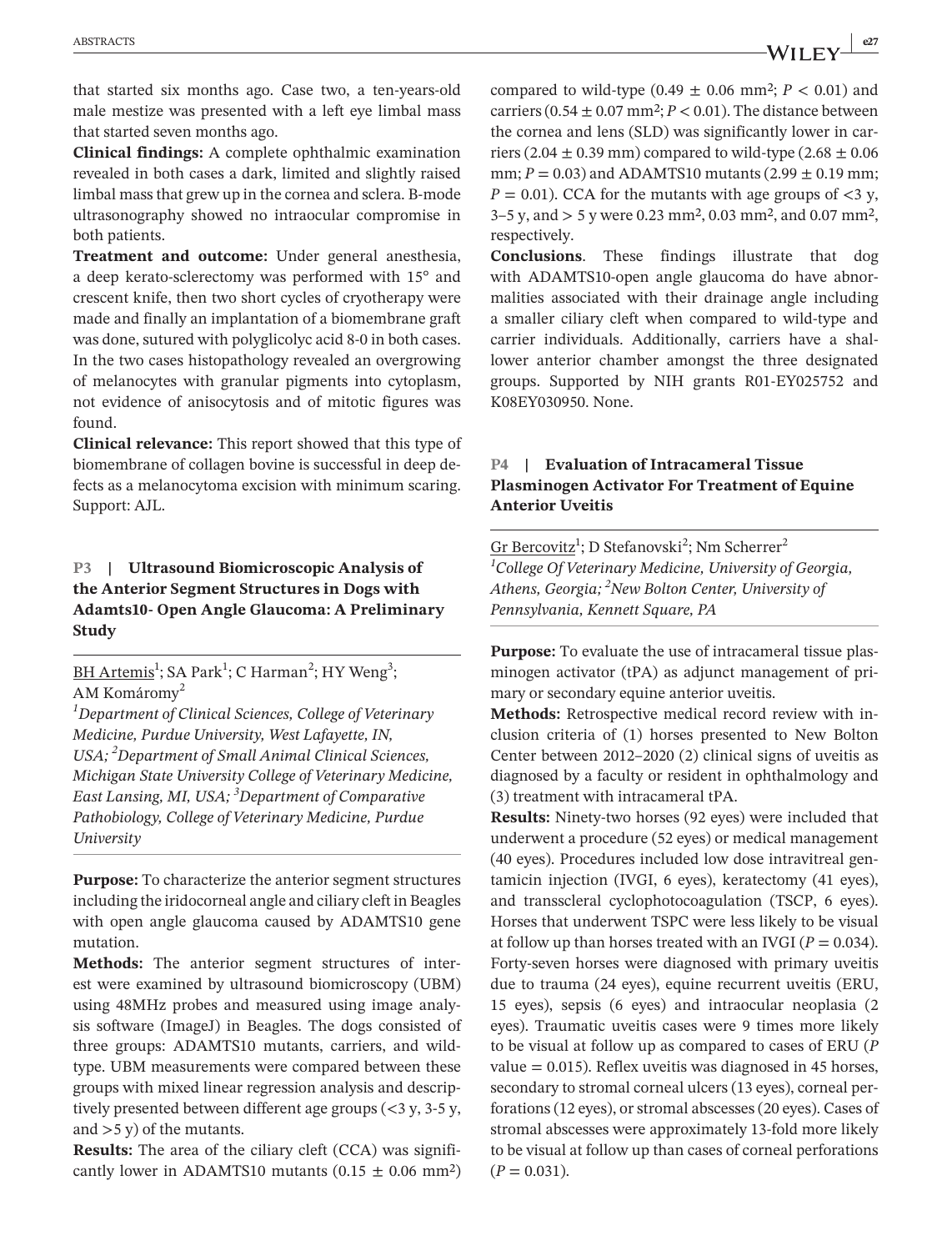**Conclusion**: Intracameral tPA is safe to use in cases of primary and secondary equine anterior uveitis and may be of particular benefit with reflex anterior uveitis secondary to stromal abscesses. **Support/Disclosure:** None.

#### **P5 | Chronic Uveitis Associated with Trypanosoma Evansi Infection Found in Cerebrospinal Fluid, Postmortem in A 6 yr Old Cat**

KC Bhadsavle; A Deb; PS Kelkar *The Eye Vet Clinic, Mumbai, India; Wildvets Veterinary Clinic, Mumbai, India*

**Case Description:** A 3 yr old strictly indoor female spayed cat was presented for chronic uveitis and blindness in the right eye in 2018. This patient was blind in the right eye since it was rescued as a 1-month-old stray kitten. The patient also had a history of recurrent episodes of mild fever, inappetence, diarrhoea and overgrooming. Various tests for infectious diseases were negative.

**Clinical Findings and Treatment:** Over the next two years, the patient continued to develop further ocular pathologies like severe corneal oedema (treated with Gunderson's flap), secondary cataract in the right eye, whereas chorioretinitis developed in the left eye. The right eye was enucleated in August 2020 due to lens induced uveitis. The patient developed severe neurological signs, non-responsive to medical management two weeks after enucleation of the right eye. Patient was euthanized in October 2020.

**Outcome:** On autopsy, numerous Trypanosoma evansi organisms were found in the CSF.

**Clinical Relevance:** Trypanosoma is known to cause chronic infections in extravascular spaces especially in CSF but clinical symptoms in this case were mainly slowly progressing uveitis without any neurological symptoms for almost 6 years. In the author's opinion, in cats, Trypanosoma should be considered as one of the differentials with chronic uveitis and corneal oedema. Extravascular fluid analysis should be suggested in case all the other tests have not yielded any success. Additionally, if Trypanosoma evansi has been detected in blood smear, it should be confirmed that the organism has not migrated to extravascular spaces. None.

**Keywords:** Trypanosoma evansi; ophthalmology; cat; uveitis; CSF; blindness

#### **P6 | Multifocal Frontal and Zygomatic Multilobular Osteochondrosarcoma Causing Facial Distortion and Orbital Cellulitis in a Dog**

<u>SA Brattain</u><sup>1</sup>; KJ Gervais<sup>2</sup>

*1 Tufts Cummings School of Veterinary Medicine; <sup>2</sup> VCA South Shore Animal Hospital*

**Case Description:** A 10-year old male neutered Boston terrier was referred for evaluation of severe orbital cellulitis and corneal rupture of the left eye. Swelling around both eyes had been noted for several weeks duration and had acutely worsened in the left eye within the week prior to presentation.

**Clinical Findings:** Distant observation of the dog's facial structure indicated the presence of bilateral prominent areas over the zygomatic arches and frontal regions. Palpation of the orbital region identified nearly symmetrical 12–13 mm firm bony masses over each zygomatic arch. Concurrent ophthalmic exam findings included severe periorbital swelling and exophthalmos OS, deep corneal ulcerative disease OD and chronic corneal rupture OS. CT imaging revealed bilateral expansile lobular bone proliferation in the zygomatic and frontal bones, causing dorsal and lateral compression of the left orbit and rostral globe displacement. The lobular to granular appearance of the lesions was considered consistent with a clinical diagnosis of multifocal multilobular osteochondrosarcoma (MLO).

**Treatment Outcome:** The owner did not pursue advanced staging or RT therapy due to financial constraints and poor overall prognosis. Palliative enucleation of the left eye was discussed but ultimately not pursued. The dog was discharged for palliative care at home with plans for humane euthanasia with the referring veterinarian.

**Clinical Relevance:** MLO is a rare bony tumor typically presenting as a solitary mass most commonly affecting the flat bones of the skull. To the authors' knowledge, this is the first report of multifocal involvement of MLO tumors in a dog. None.

# **P7 | Retrospective Study Assessing the Influence of Structural Abnormalities on Recurrence of Prolapsed Gland of the Nictitating Membrane Following Surgical Fixation**

#### MT Buesing; E Miller

*College of Veterinary Clinical Sciences, The Ohio State University*

**Purpose:** To investigate recurrence of prolapsed gland of the nictitating membrane (PGNM ) and determine if breed, scrolled cartilage, macroblepharon, or concurrent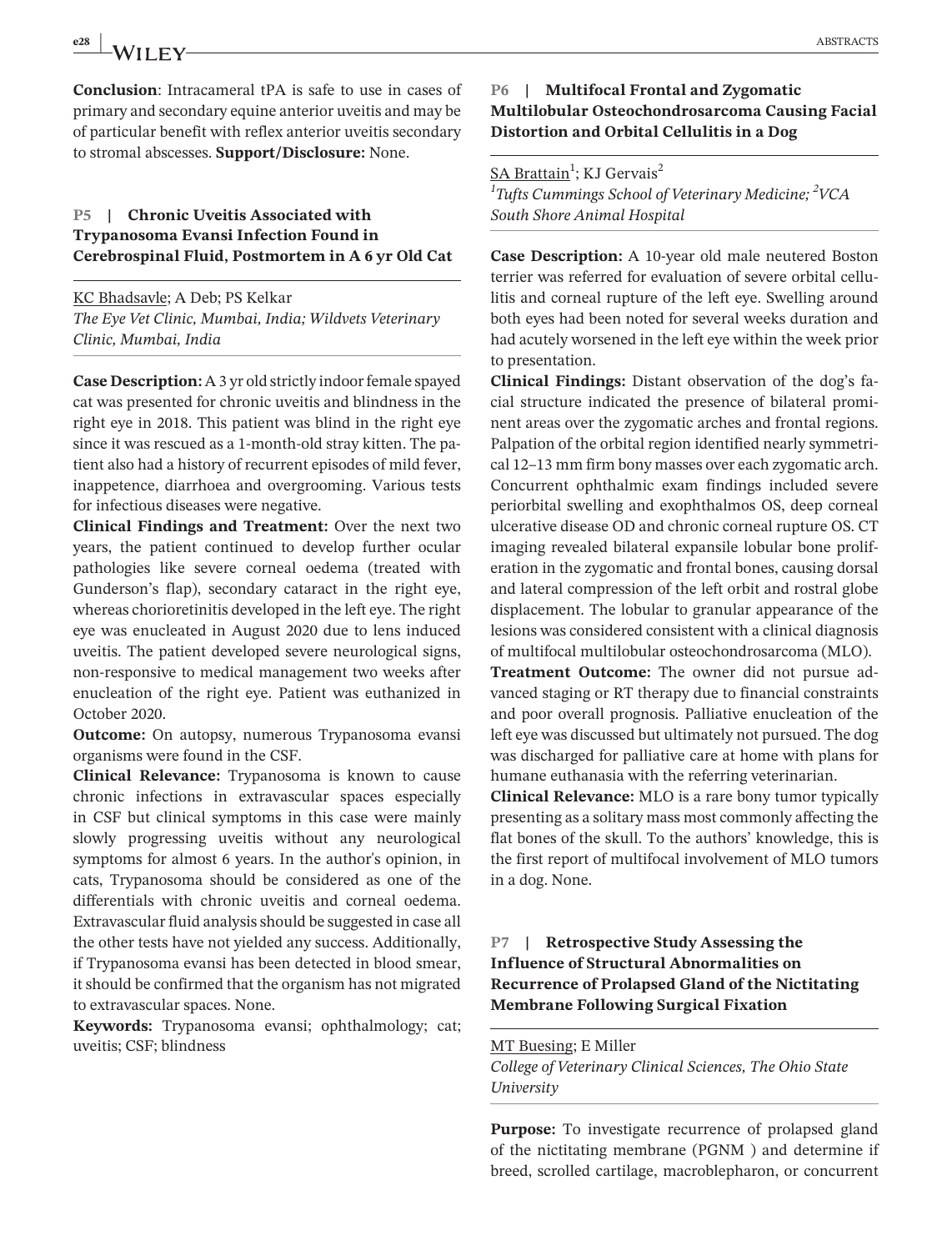lateral canthoplasty surgery at the time of surgical fixation influence incidence of recurrence.

**Methods:** A retrospective study examined the medical records of canine patients with PGNM surgically corrected at The Ohio State University Veterinary Hospital between 2011 and 2020. Records were reviewed for recurrence and concurrent diagnoses. Fisher Exact tests were performed to determine if breed, scrolled cartilage, macroblepharon, or lateral canthoplasty at time of the PGNM surgery were associated with recurrence.

**Results:** A total of 68 cases were diagnosed with PGNM and underwent initial surgical correction. Of the 68 cases, 17 had recurrence of the prolapse. Fisher Exact tests were performed using the null hypothesis to assess if breed, presence of scrolled cartilage, macroblepharon, or concurrent lateral canthoplasty influenced the rate of recurrence. Scrolled cartilage  $(P = 0.21)$ , macroblepharon  $(P = 0.18)$ , and lateral canthoplasty ( $P = 0.15$ ) had no significant effect on recurrence. Dog breed also had no effect on recurrence  $(P = 0.35)$ .

**Conclusion:** This study found that dog breed, presence of scrolled cartilage or macroblepharon, and whether or not a lateral canthoplasty was performed during surgical fixation of the PGNM had no effect on rate of recurrence. No funding or grants supported this research. None.

#### **P8 | Ocular Injuries Related to Grooming Visits in Canine Patients: 161 Cases (2004–2020)**

JR Chmiel; SA Pumphrey; EA Rozanski *Department of Clinical Sciences, Tufts University Cummings School of Veterinary Medicine*

**Purpose:** To characterize ocular injuries correlated with grooming appointments in dogs, and to identify factors associated with their occurrence.

**Methods:** A medical records search was performed to identify dogs presenting with ocular complaints initially noted within 24 hours of a commercial grooming appointment and presumed to be related to trauma. Data collected included age, sex, breed, type of injury, initial treatment, and notations in the record regarding behavioral issues.

**Results:** One hundred sixty-one episodes involving 159 individual dogs were identified. Male dogs accounted for 57% of episodes, with a median age at presentation of 59 months. Shih Tzus were involved in 34% of incidents, and 71% of dogs were representatives of small breeds. Corneal ulceration was the most common injury documented (71% of incidents) followed by conjunctivitis (11%), eyelid lacerations (7%), and subconjunctival hemorrhage (6%). Notations regarding behavioral issues were present in records from 33% of dogs. Surgical management was

required in 14% of cases, including 4 dogs who underwent enucleation.

**Conclusions:** Commercial grooming appointments can lead to ocular injury via several mechanisms including blunt or sharp trauma, exposure to shampoo or other grooming products, or strangulation. Ocular injury leads to pain, economic costs for the owner, and sometimes loss of the eye. Small-breed dogs, particularly Shih Tzus, appear to be at increased risk. Behavioral complaints noted in many dogs likely contributed to the episode of ocular injury. Veterinarians can intervene to limit groomingassociated ocular injuries by recommending behavioral modification and/or by prescribing sedative medications to facilitate grooming. Funding source: None. Conflicts: None.

#### **P9 | Clinical Characteristics of Primary Glaucoma in Burmese Cats in Australia (2010–2021)**

SM Coall; A Groth; JE Premont; FM Billson *Department of Ophthalmology, Small Animal Specialist Hospital, Sydney, Australia*

**Purpose:** To describe features of primary glaucoma in Burmese cats presenting to a specialist hospital in an 11 year period.

**Methods:** Retrospective medical record review to identify Burmese cats with primary glaucoma. Glaucoma was diagnosed when intraocular pressure measurement was >30 mmHg on rebound tonometry in conjunction with supportive clinical features and/or histopathology results and considered primary when a secondary cause could not be identified. Cats with significant intraocular disease were excluded.

**Results:** 38 cats (55 eyes) were included, comprising 2.3% of the total Burmese cat hospital cohort. 24 were femalespayed, while 14 were male-neutered. Median age at diagnosis was 10 years (q1-3: 7–13 years) and was initially uniocular in 21/38 cats (55%) and bilateral in 17 (44%). Engorged episcleral vessels and buphthalmia were described in 100% and 33% of eyes, respectively. Glaucoma diagnosis was coincidental in 10/38 (26%) cats that presented for ocular surface disease. Gonioscopy was normal in all of the eyes in which it was reported. Median time from diagnosis to last re-examination was 2.5 years (range 30 days–10 years). Enucleation was performed within 3 months of diagnosis in 17/55 eyes. As a percentage of eyes with follow-up data available, 84% (22/26), 85% (17/20), 82% (9/11) and 75% (3/4) were visual at the 1-, 3-, 5- and 10-year time points.

**Conclusions:** Glaucoma was often unexpectedly identified in cats presenting for corneal disease. Further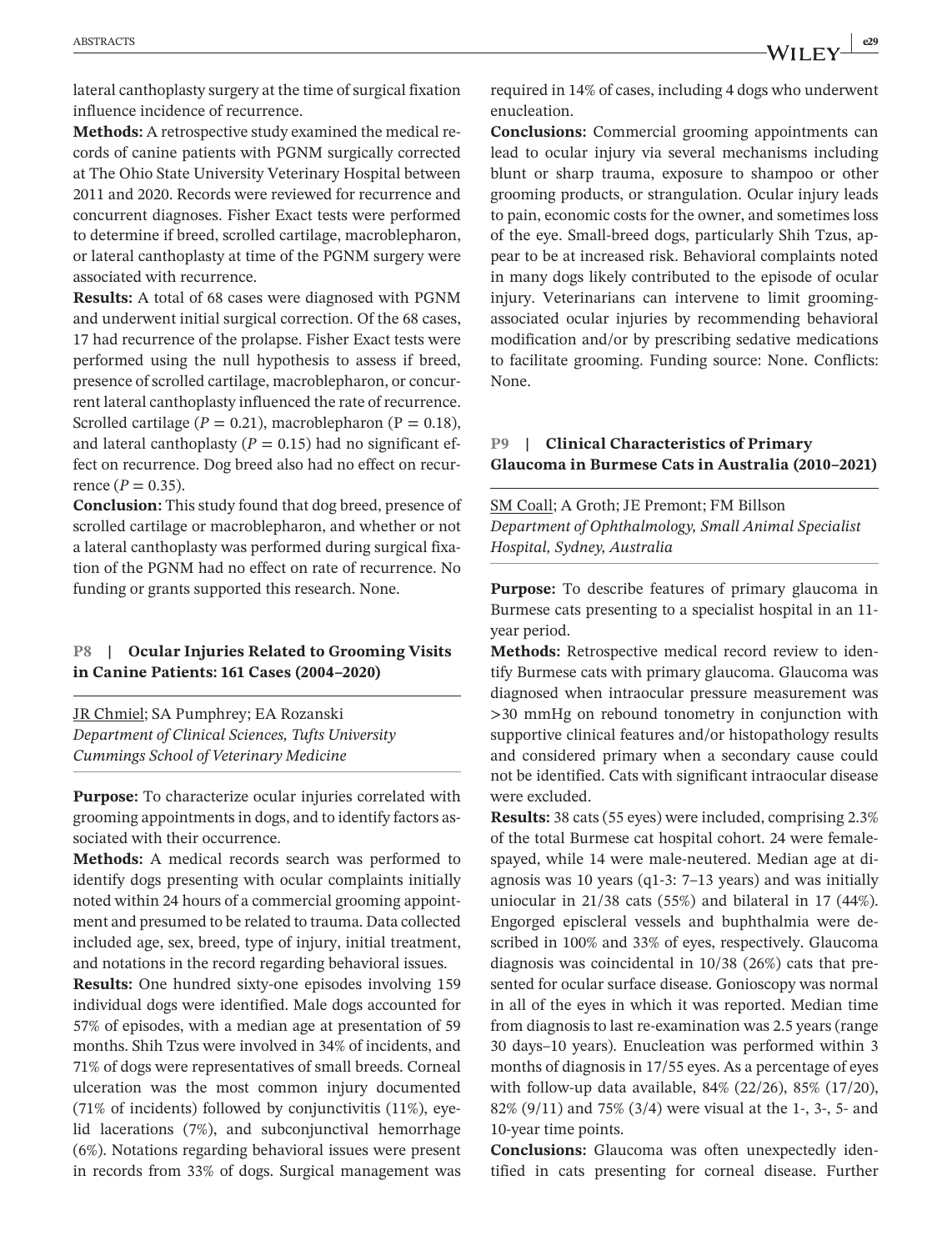**e30**  $\frac{1}{2}$  **ABSTRACTS** 

investigation into its true prevalence is warranted, as it is likely underrecognized. The condition appears to be relatively slowly progressive, with many cats retaining vision. None.

#### **P10 | Comparative Effects of Latanoprost and Latanoprostene Bunod on Intraocular Pressure and Pupil Diameter in Normal Beagle Dogs**

<u>SJ Desai</u><sup>1</sup>; SA Pumphrey<sup>1</sup>; Koethe<sup>2</sup> *1 Department of Clinical Sciences, Tufts University Cummings School of Veterinary Medicine, North Grafton, MA; <sup>2</sup> Biostatistics, Epidemiology, and Research Design Center, Tufts Medical Center, Boston, MA*

**Purpose:** To compare effects of latanoprost (Sandoz, Inc.; Princeton, NJ) and latanoprostene bunod (Vyzulta, Bausch & Lomb; Bridgewater, NJ), a novel nitric oxidedonating prostaglandin analogue, on intraocular pressure (IOP) and pupil diameter (PD).

**Methods:** Ten ophthalmologically normal Beagle dogs were treated in one randomly chosen eye with either latanoprost or latanoprostene bunod twice a day for 5 days. Following a 6-week washout period dogs received the other drug. Rebound tonometry was used to measure IOP and infrared photography was used to measure PD immediately prior to each treatment and at 6 hours posttreatment on days 1 and 5, then twice a day for two days post-treatment and once a day for an additional four days. Longitudinal analysis was performed, and t-tests were used to compare drug effects on PD and IOP at theorized time of maximum effect (6 hours post-treatment on day 5).

**Results:** Both latanoprost and latanoprostene bunod significantly decreased IOP and PD; effects did not significantly differ between the two drugs. Maximum IOP reduction for latanoprostene bunod was 6.8 mmHg; maximum IOP reduction for latanoprost was 4.4 mmHg. Minimum PD for latanoprostene bunod was 0.76 mm; minimum PD for latanoprost was 0.94 mm. Reduction in IOP persisted nearly to the end of the post-treatment monitoring period. Rebound mydriasis was also observed during this period in eyes treated with both drugs.

**Conclusions:** Latanoprost and latanoprostene bunod appear to have similar miotic and IOP-lowering effects in normal dogs. Funding source: Tufts University Cummings School of Veterinary Medicine Companion Animal Health Fund. None.

#### **P11 | Third Eyelid Cartilage Eversion in An Anglo-Nubian Goat: A Case Report**

LK Donohue; ZE Mack; EC Ledbetter *Cornell University, College of Veterinary Medicine, Ithaca, NY, USA*

**Case Description:** At the time of disbudding, the Cornell University Ambulatory Service noted that a 10-day-old female intact Anglo-Nubian goat had an anomaly of the left third eyelid cartilage and referred the goat to the Cornell University Hospital for Animals Ophthalmology Service.

**Clinical Findings:** Upon presentation to the Ophthalmology Service at 2 months of age, persistent eversion of the third eyelid cartilage was diagnosed. The cartilage shape could not be manually corrected.

**Treatment and Outcome:** Surgical correction of the abnormal third eyelid cartilage was completed under general anesthesia. A linear conjunctival incision parallel to the vertical aspect of the third eyelid cartilage was made on the bulbar aspect of the third eyelid. The conjunctiva was bluntly dissected to expose the abnormally bent cartilage and it was excised. The cartilage was repaired with 7-0 polyglactin 910 sutures. The conjunctival excision was closed with simple continuous 6-0 sutures with the knots placed on the anterior surface of the third eyelid. After excision, the third eyelid resumed a normal anatomic position and shape. Histopathologic evaluation of the excised cartilage found that the cartilage was within normal limits with no cellular atypia, inflammation, or neoplasia noted. The goat healed uneventfully from the surgery and the third eyelid remained in a normal position with normal morphology.

**Clinical Relevance:** This is the first description of the surgical correction of third eyelid cartilage eversion in a goat and suggests that cartilage eversion should be included in differentials for third eyelid anomalies in young goats. None.

#### **P12 | Clinical Micribological Features and Outcomes of Corneal Foreign Bodies in Dogs**

CA Jacobson; JS Eaton; FA Hartmann *School of Veterinary Medicine, University of Wisconsin-Madison*

**Purpose:** To evaluate bacterial species and susceptibility data for isolates cultured from corneas of dogs with foreign bodies in the context of clinical findings, outcomes, and common empirical antibiotic approaches.

**Methods:** Medical records of dogs presenting to UW Veterinary Care with corneal foreign bodies between 2009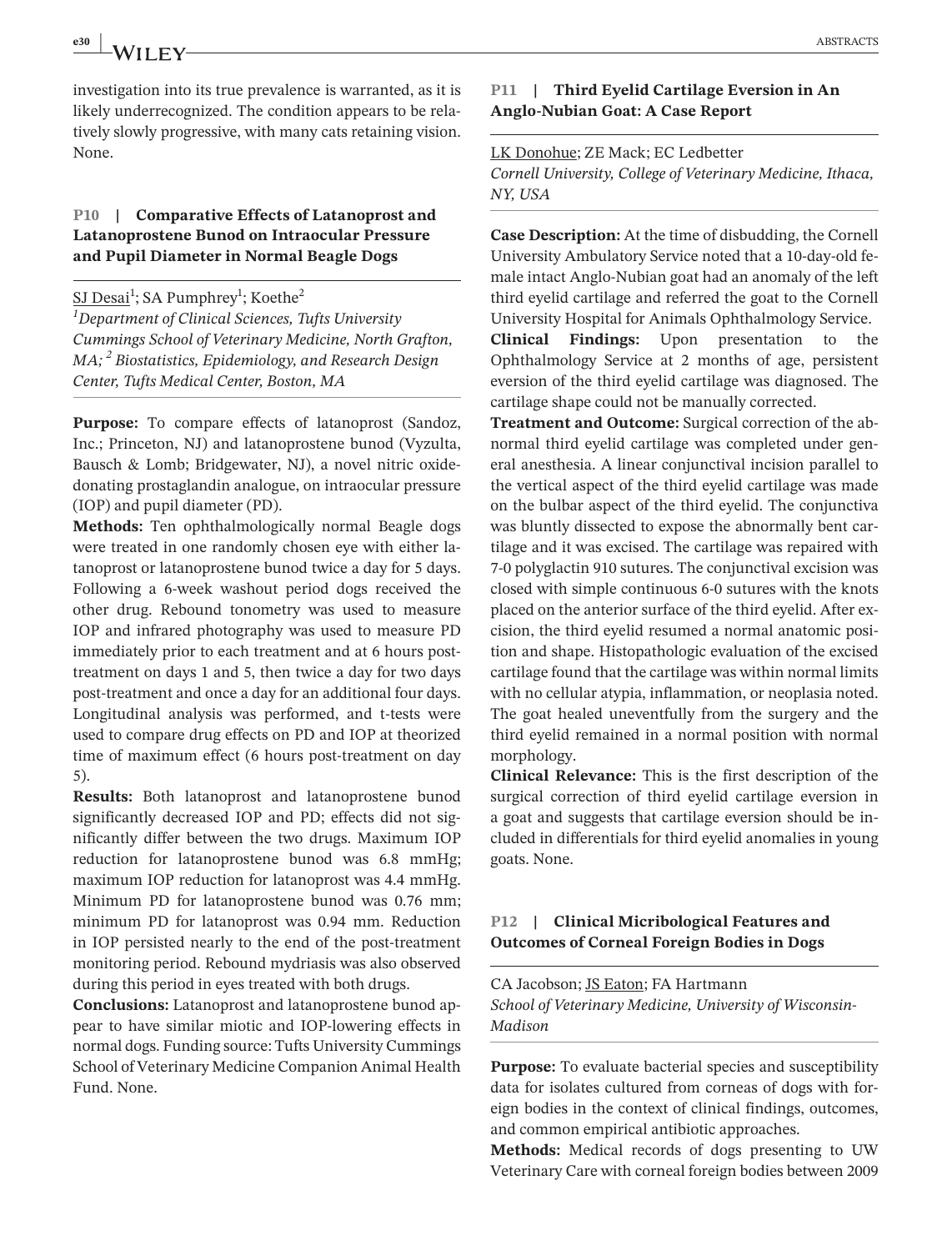and 2021 were reviewed. Cases that underwent lensectomy for associated lens capsule rupture were excluded. Data regarding signalment, clinical findings, foreign body removal technique, antibiotic therapy, and clinical outcome were collected. Bacterial isolates and susceptibilities to common ophthalmic antibiotics were characterized and compared to clinical outcomes.

**Results:** Sixty eyes of 60 dogs were included. When specified, 29 foreign bodies were removed non-surgically in the examination room and 26 using an operating microscope. Follow-up data was available for 35 dogs (median follow $up = 25$  days (range: 2–2133)). At last visit, 28 corneas were healed and 7 were healing or nearly healed. Longterm corneal complications were uncommon. Aerobic cultures from 26 dogs yielded 23 unique isolates (25 total). Resistance to common ophthalmic antibiotics was identified for 31.4% and 27.9% of gram positive and negative isolates, respectively. Resistance was more common in bacterial species from environmental sources. Across all isolates, resistance was most common to bacitracin and cefazolin.

Conclusions. Prognosis for comfort and vision is good in dogs following corneal foreign body removal and empirical topical antibiotic therapy. However, resistance of gram positive and gram negative corneal isolates to cefazolin, particularly bacteria from environmental sources, may support the use of other first-line ophthalmic antibiotics. None.

#### **P13 | Feline Horner's Syndrome: 18 cases**

HB Gafen; A van der Woerdt; NC La Croix; Isaza *Animal Medical Center; Veterinary Medical Center of Long Island*

**Purpose:** Records of cats diagnosed with Horner's syndrome by a veterinary ophthalmologist between 2012 and 2020 were investigated.

**Methods:** Patient databases from two ophthalmology practices were searched for signalment, ophthalmic findings, presumed etiologies, and follow-up examinations of cats diagnosed with Horner's.

**Results:** Patient ages ranged from 0.4 to 24 years (mean of 9.55 years). Of 18 cases there were 8 neutered males, 1 intact male, and 9 spayed females. There were 13 domestic shorthairs, 1 Maine Coon, 1 Burmese, 1 Bengal, 1 Bombay, and 1 Abyssinian. All cases were afflicted unilaterally in either the right (9) or left eye (9). Clinical signs included miosis (18/18), third eyelid protrusion (17/18), ptosis (10/18), and enophthalmos (9/18). Intraocular pressures in 9 cats ranged from 6 to 28 (median of 15) mmHg in affected eyes, and 5 to 28 (median of 19) mmHg in contralateral eyes. Instillation of 2.5% phenylephrine resolved clinical signs for 12 cases. Suspected or confirmed etiologies included otitis media (4 cases), and single cases of a left forebrain lesion, lymphoma in the left bulla, middle ear polyp, peripheral vestibular disease, dental injury, or trauma. Follow-up data for 13 cats revealed that Horner's resolved in 8, 1 continued with intermittent signs, and 4 were euthanized at diagnosis.

**Conclusions:** The mean age of cats diagnosed with Horner's was 9.55 years with sexes equally represented. Right and left eyes were equally afflicted. An aural etiology for Horner's was most prevalent. More populous studies are warranted. No funding. None.

# **P14 | Chronic Dysfunction, Calcification, and Osseous Metaplasia of the Meibomian Glands of a Horse**

<u>KE Gunsalus</u><sup>1</sup>; NC La Croix<sup>1</sup>; Taylor<sup>2</sup>

*1 Department of Ophthalmology, The Veterinary Medical Center of Long Island; <sup>2</sup> Comparative Ocular Pathology Laboratory of Wisconsin*

**Purpose:** To describe the clinical history, surgical management, and histologic findings of meibomian gland calcification and osseous metaplasia in a horse.

**Methods:** A 21-year-old Quarter Horse gelding presented for a 9-month history of eyelid swelling, blepharospasm, and epiphora affecting the right eye. Ophthalmic examination, hematology, serum biochemistry, a thyroid panel, and an analysis for pituitary pars intermedia dysfunction were performed. A secondary corneal ulcer was treated by burr keratectomy and an excisional biopsy of meibomian gland nodules were taken for histology.

**Results:** Multiple firm concretions, palpable within the palpebral conjunctiva of all eyelids, were found. The largest nodule (5 x 4 x 10 mm) was found within the lower right eyelid. Meibomian adenitis with gland impaction and secondary calcification was suspected. Histology of the excised tissue revealed dilated meibomian ducts with mineralized inspissated secretions and surrounding areas of fibrosis and osseous metaplasia. Following excision of the nodules and treatment of the corneal ulcer, the ulcer resolved and no signs of blepharospasm or epiphora returned.

**Conclusions:** Calcification and osseous metaplasia of the meibomian glands and a secondary corneal ulcer were found in a horse. Although habronemiasis is a known cause of periocular dystrophic calcification, it is considered unlikely in this case due to the presence of osseous metaplasia and the lack of nematode larvae observed histologically. While the cause of the meibomian gland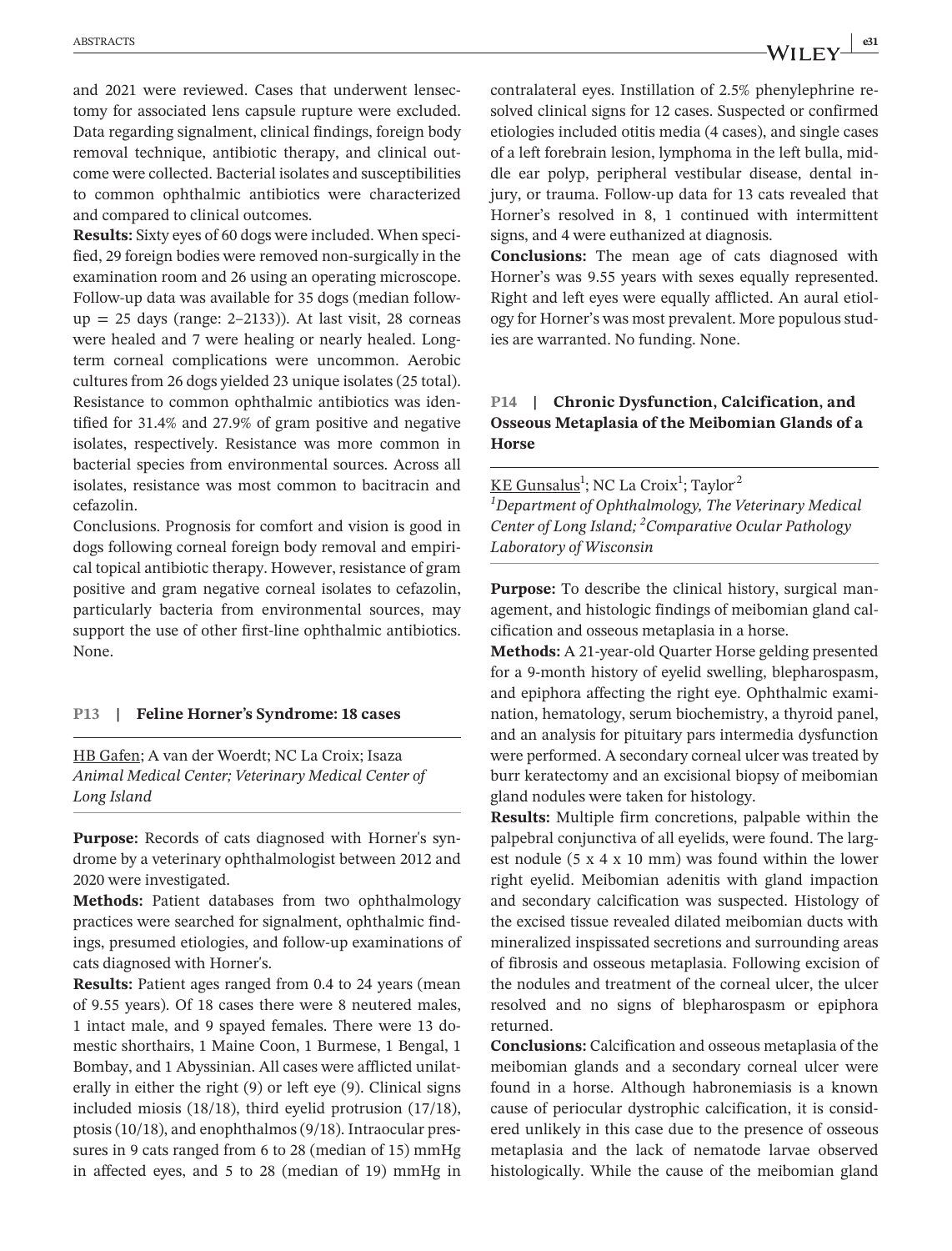**e32 | ABSTRACTS ABSTRACTS** 

mineralization was not determined, it is suspected that inspissated meibomian secretions led to a local granulomatous reaction, with secondary dystrophic calcification and osseous metaplasia. None.

# **P15 | Therapeutic Effects of a Tear Substitute Containing Polyvinyl Alcohol, hyaluronic acid, And Dodecahydrosqualene in dogs with corneal ulcers**

K Hagi<sup>1</sup>; T Tanaka<sup>1</sup>; S Hirata<sup>1</sup>; S Sawa<sup>2</sup>; <u>T Hasegawa</u><sup>1</sup> *1 Osaka Prefecture University, Osaka, Japan; 2 Senju Pharmaceutical Co. Ltd., Hyogo, Japan*

**Purpose:** A tear substitute containing 0.1% polyvinyl alcohol, 0.3% sodium hyaluronate, and 5% dodecahydrosqualene was clinically evaluated for treating canine corneal ulcers (CU).

**Methods:** Two clinical studies were conducted. (1) Twenty-two eyes with superficial CU (SCU; 13 eyes) or stromal/deep CU (StDCU; 9 eyes), which did not respond to conventional medical treatments (CMT) using antibiotics, hyaluronate, and autologous serum, were treated using the substitute and conventional agents. Then, the therapeutic period (TP) and recovery rate (RR) were compared before (non-application group I; NApG I) and after (additional application group; *AdApG*) treatment. (2) The TP and RR of 40 eyes with SCU (28 eyes) or StDCU (12 eyes) were compared between *AdApG* and conventional treatments, including additional surgical treatments, such as conjunctival or nictitating membrane flaps, or soft contact lens therapy (non-application group II; NApG II).

**Results:** In *AdApG*, the RR of SCU and StDCU was significantly improved, at *92%* and *67%*, respectively (p< 0.01). The median TP of SCU and StDCU in NApG I/*AdApG* was 9 days/*10 days* and 14 days/*22 days*, respectively. The median TP and RR of SCU and StDCU in NApG II were 18 days and 80%, and 38 days and 33%, respectively. The TP in *AdApG* was shorter than that in NApG II (SCU; *P* < 0.01, StDCU; *P* = *0.055*).

**Conclusions:** The substitute, 0.1% polyvinyl alcohol, 0.3% sodium hyaluronate, and 5% dodecahydrosqualene, is applicable as a therapeutic agent for canine CU, including SCU and StDCU. None

# **P16 | A Genetic Investigation of Equine Recurrent Uveitis in the Icelandic HORSE Breed**

# MdL Henriksen<sup>1</sup>; Hack<sup>2,3</sup>; TH Pihl<sup>3</sup>; A Dwyer<sup>4</sup>; R Krarup<sup>3</sup>; RR Bellone<sup>2,3</sup>

*1 Department of Clinical Sciences, College of Veterinary Medicine and Biomedical Sciences, Colorado State University, USA; 2 Veterinary Genetics Laboratory, School of Veterinary Medicine, University of California Davis, USA; <sup>3</sup> Department of Population Health and Reproduction, School of Veterinary Medicine, University of California Davis, USA; 4 Department of Veterinary Clinical Sciences, Faculty of Health Sciences, University of Copenhagen, Denmark; Genesee Valley Equine Clinic, LLC, Scottsville, NY, 14546, USA*

**Purpose:** To investigate the genetic component of equine recurrent uveitis (ERU) in the Icelandic horse.

**Methods:** Icelandic horses living in Denmark-DK and United States-US, eight years or older, were clinically evaluated and either diagnosed with ERU or without ERU (controls). A pedigree analysis was performed to investigate potential modes of inheritance. A case-control genome-wide association study (GWAS) was performed on DNA extracted from whole blood using the GGP Equine 80 K array on the Illumina Infinium HD Beadchip. The coding regions from one positional and functional candidate gene were Sanger sequenced in two ERU-affected and two controls. To assess concordance with phenotype, variants identified via Sanger sequencing were genotyped in all Icelandic horses enrolled in the study.

**Results:** Fifty-six Icelandic horses (11 ERU and 45 controls) were included. Analysis of five generation pedigrees did not reveal a common ancestor among ERU-affected horses. However, 10/11 horses with ERU shared a common ancestor within 10 generations suggesting genetics plays a role. A mixed linear model analysis identified a single SNP on ECA 11 that reached genome-wide significance ( $P = 1.79 \times 10^{-7}$ ). This variant was within an intron of tissue inhibitor of metalloproteinase 2 (*TIMP2)*. Only a single coding variant was identified in this gene, however it was a synonymous mutation and was not perfectly concordant with ERU phenotype  $(P = 0.721)$ .

**Conclusion:** This is the first genetic investigation of ERU in the Icelandic horse and an association with *TIMP2* on ECA11 was identified. Further investigation of *TIMP2* is warranted to confirm the association with ERU. Funded by *KUSTOS* af 1881 Foundation, Denmark.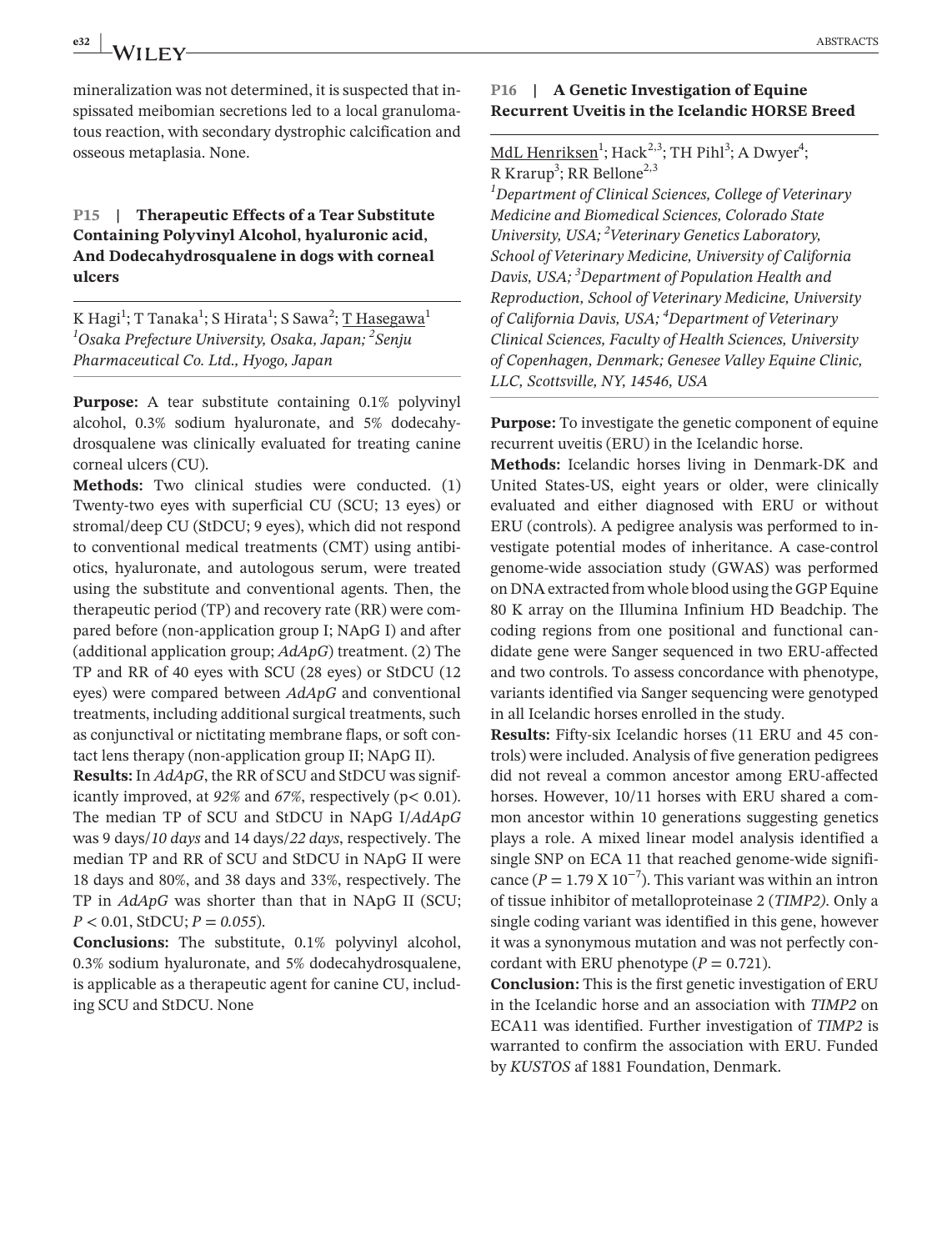# **P17 | Ocular Diseases in the Icelandic Horse with Focus on Equine Recurrent Uveitis: 112 Icelandic Horses Living in Denmark and 26 Icelandic Horses Living in United States**

<u>MdL Henriksen</u><sup>1</sup>; TH Pihl<sup>2</sup>; A Dwyer<sup>3</sup>; R Krarup<sup>2</sup>; S Backlund<sup>2</sup>, N Dahlmann Christensen<sup>2</sup> *1 Department of Clinical Sciences, College of Veterinary Medicine and Biomedical Sciences, Colorado State University, USA; 2 Department of Veterinary Clinical Sciences, Faculty of Health Sciences, University of Copenhagen, Denmark; Genesee Valley Equine Clinic, LLC, Scottsville, NY, 14546, USA*

**Purpose:** To describe the most common ocular diseases in the Icelandic horse with a focus on equine recurrent uveitis (ERU). To correlate ERU with positive *Leptospira* subspecies serum titers and with summer eczema.

**Methods:** A descriptive cross sectional-study. A complete ophthalmic examination and measurement of serum antibodies for *Leptospira* subspecies were performed on Icelandic horses from Denmark (DK) and the United States (US). An owner survey including information about summer eczema was conducted.

**Results:** One-hundred twelve (112) Icelandic horses living in DK (mean  $\pm$  SD 8.9  $\pm$  4.6 yo; range 2–32 yo) and 26 Icelandic horses living in US (mean  $\pm$  SD 14.8  $\pm$  5.4 yo; range 6-28yo) were included in this study (total of 138 horses). The four most common ocular diseases in the Icelandic horse were found to be follicular conjunctivitis (57.3%; 79/138), incipient anterior cortical cataracts (32.6%; 45/138), chorioretinal scars (bullet holes) (26.1%; 36/138), and corpora nigra cysts (7.2%; 10/138). The prevalence for ERU among Icelandic horses at the age of eight years and older was 7.7% (4/52) for DK-Icelandic horses, 8.7% (2/23) for US-Icelandic horses, and a total prevalence of 8% (6/75) for DK+US-Icelandic horses. No correlation between ERU and *Leptospira* subspecies or summer eczema where found  $(P = 1.000, P = 0.349$ , respectively).

**Conclusion:** Icelandic horses aged eight years and older have a prevalence of 8% for ERU. No correlation between ERU and *Leptospira* subspecies antibodies could be found and future studies should look into a potentially genetic factor for ERU in the Icelandic horse. Follicular conjunctivitis and cataracts are the two most common ocular diseases in this breed. Funded by *KUSTOS* af 1881 Foundation, Denmark.

#### **P18 | A 10 Year Retrospective Study on Glaucoma Diagnoses, Treatment, and Vision Outcome at The Ohio State University**

#### NE Himebaugh, AM Helmling, GM Newbold *College of Veterinary Medicine, Ohio State University*

**Purpose:** To evaluate trends in canine glaucoma diagnoses and correlation of vision outcome to signalment, clinical findings, and treatments.

**Methods:** Medical records of dogs diagnosed with glaucoma at The Ohio State University between 2010-2019 were reviewed. Signalment, ocular examination findings, treatments, and vision outcome data were collected. Statistical analyses used multivariate methods and Kaplan-Meier survival estimates.

**Results:** Records of 392 dogs (490 eyes) with glaucoma were evaluated. Primary glaucoma was diagnosed in 50 dogs (12.8%)/65 eyes (13.3%), secondary glaucoma in 337 dogs (86%)/419 eyes (85.5%) and congenital glaucoma in 5 dogs (1.3%)/6 eyes (1.2%). Overall, mixed breed dogs (88/22.5%) were most common, followed by Cocker Spaniels (33/8.4%), Miniature Poodles (20/5.1%), Bichon Frise (19/4.9%), and Shih Tzu (17/4.3%). Mixed breed and Cocker Spaniel were the first and second most common breeds for both primary and secondary glaucoma. There were 189 (38.6%) sighted eyes and 301 (61.4%) blind eyes at initial presentation. Mean time to eventual vision loss was  $2 (+/-6.7)$  months, with 412 (84.1%) of eyes being blind at the last visit. The mean follow-up time was 346.9 (+/- 504.8) days with a range of 0 to 2703 days. The most common associations with secondary glaucoma were phacoemulsification surgery (141/419 eyes) and cataracts (86/419 eyes).

**Conclusions:** Secondary glaucoma was much more commonly diagnosed than primary glaucoma. Cocker Spaniels were the most common purebred dog to develop either primary or secondary glaucoma. Intraocular surgery and cataract formation without surgery were the most common recognized causes of secondary glaucoma. None.

# **P19 | Ocular and Periocular Complications of Bite Injuries in Dogs**

VL Holly; ME Lassaline; E Holt; 1 R Voge; A Castejon-Gonzalez 1 *Department of Clinical Sciences & Advanced Medicine, University of Pennsylvania School of Veterinary Medicine, Philadelphia, Pennsylvania*

**Purpose:** To determine the incidence and types of ocular and periocular complications of bite injuries in dogs.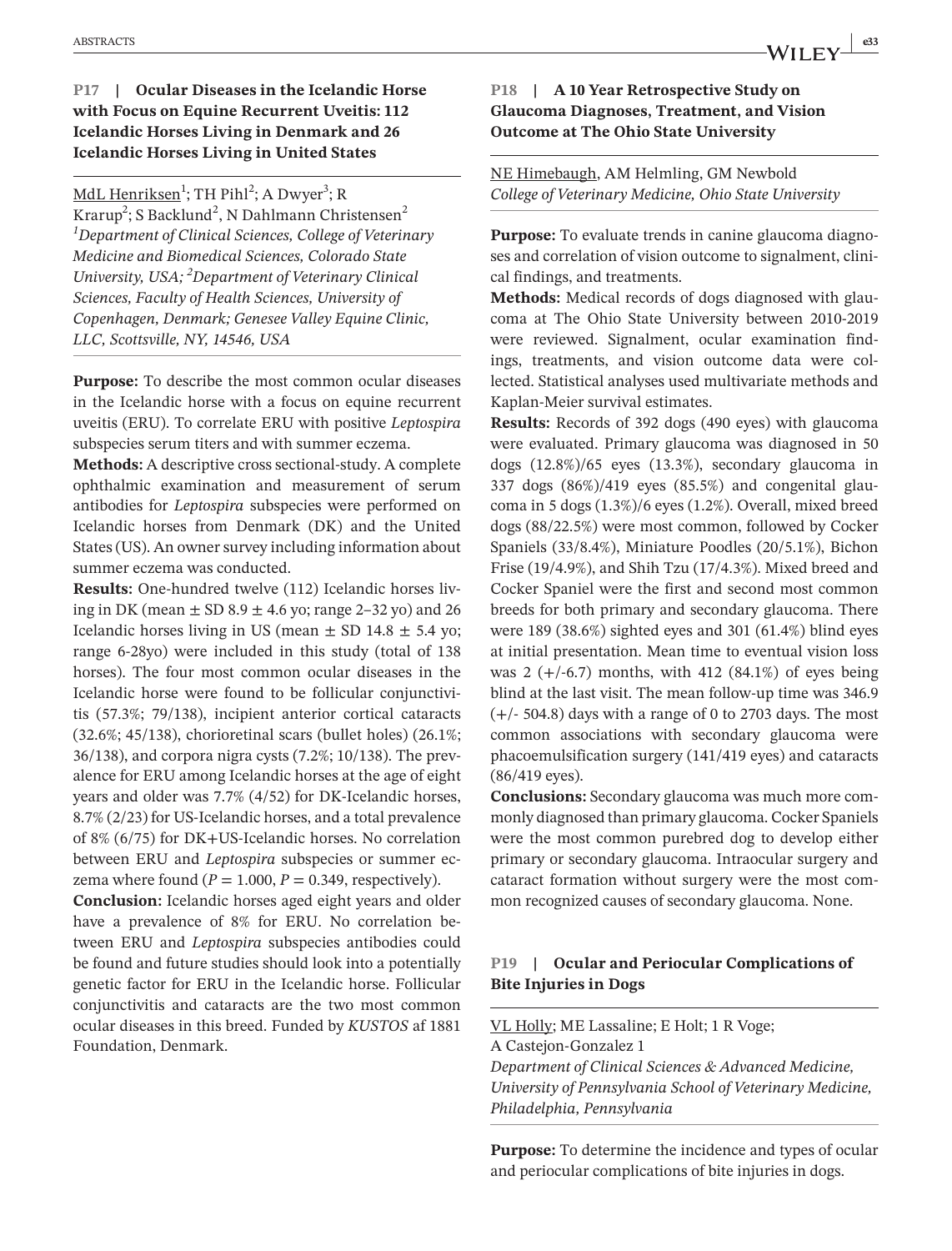**e34 ABSTRACTS ABSTRACTS** 

**Methods:** Medical records from April 2019 to March 2021 were reviewed to identify dogs who were presented with dog bite wounds to the University of Pennsylvania Ryan Veterinary Teaching Hospital. Signalment, body weight, type and location of injuries were recorded for each patient. Cases were subcategorized into dogs with ocular or periocular injuries, small dogs (≤10 kg) and pediatric dogs  $($  ≤ 6 months old) for further analysis.

**Results:** A total of 331 dogs were presented with bite wounds, with 36% (117/327) being small dogs and 10% (34/331) being pediatric dogs. Ocular or periocular injuries were present in 23% (75/331) of dogs with bite wounds, 34% (40/117) of small dogs and 56% (19/34) of pediatric dogs. Unilateral blindness occurred in 5% (17/331) of dogs, most commonly a result of proptosis (13/17 eyes). Blinding injuries were more common in small (13%; 15/117) but not pediatric (3%; 1/34) dogs. Orbital fractures were confirmed in 2% (8/331) of dogs. The most common ocular or periocular complications were skin wounds near the eye (36%; 27/75) without damage to the globe.

**Conclusions:** Blinding injuries and orbital fractures are rare complications of bite trauma in dogs. Ocular or periocular injuries and orbital fractures are more common in pediatric and small dogs. The risk of a blinding injury is greater in small but not pediatric dogs. None.

# **P20 | Evaluation of Tear Film and Meibomian Gland Atrophy in Dogs with and Without Meibomian Gland Dysfunction**

D Jeong; S Kang; J Shim; E Lee; S Park; Y Jeong; K Seo *Department of Veterinary Clinical Sciences, College of Veterinary Medicine and Research Institute for Veterinary Science, Seoul National University*

**Purpose:** To compare the interferometry grades, noninvasive tear break-up time (NIBUT) grades, tear meniscus height (TMH) and meibography scores between dogs with and without meibomian gland dysfunction (MGD).

**Methods:** Among 56 eyes enrolled, 26 eyes were diagnosed with MGD, and 30 eyes were classified as control group by slit-lamp biomicroscopy. Along with routine ophthalmic examinations, interferometry, NIBUT, TMH, and meibography were evaluated. Age, interferometry grades, NIBUT grades, TMH, and meibography scores were compared between the control and MGD groups via Mann-Whitney test.

**Results:** There was no significant difference in age between the two groups ( $p = 0.437$ ). Interferometry (*p*= 0.008) and NIBUT grades (*p*=0.008) were significantly lower in the MGD group than those in the control group. No significant differences in TMH values (*p*=0.818) and meibography scores ( $p=0.447$ ) were observed between the two groups.

**Conclusions:** In this study, low interferometry grade was associated with MGD, presenting the decreased secretion of meibum in MGD in dogs, which suggested the availability of interferometry as a diagnostic method for MGD. Low NIBUT grade was also associated with MGD, which suggested tear film disruption in MGD. Tear quantity, measured by TMH, did not differ in the two groups. While meibography could identify meibomian gland morphology, it would not explain the current status of meibomian gland function. None.

#### **P21 | Inhibition of Corneal Epithelial Wound Healing by Engineered Metal Oxide Nanomaterials**

 $\underline{\text{S Kim}}^1$ ; BL Gates<sup>1</sup>; BC Leonard<sup>1</sup>; MM Gragg<sup>1</sup>; KE Pinkerton<sup>2</sup>; LS Van Winkle<sup>2,4</sup>; CJ Murphy<sup>1,3</sup>, G Pyrgiotakis, Z Zhang<sup>5</sup>, P Demokritou<sup>5</sup>, SM Thomasy<sup>1,3</sup> *1 Department of Surgical and Radiological Sciences, School of Veterinary Medicine, University of California-Davis; <sup>2</sup> Center for Health and the Environment, University of California-Davis; <sup>3</sup> Department of Ophthalmology and Vision Science, School of Medicine, University of California-Davis; 4 Department of Anatomy, Physiology and Cell Biology, School of Veterinary Medicine, University of California-Davis; 5 Center for Nanotechnology and Nanotoxicology, HSPH-NIEHS Nanosafety Center, Department of Environmental Health, Harvard T.H. Chan School of Public School, Harvard University*

**Purpose:** Ocular exposure to metal oxide engineered nanomaterials (ENMs) is common as exemplified by zinc (II) oxide (ZnO), a major constituent of sunscreens and cosmetics. The ocular surface, including the cornea and its tear film, is a common site of exposure for metal ENMs. Despite the frequency of exposure of the ocular surface, there is a knowledge gap regarding the effects of metal oxide ENMs on the cornea in health and disease. Therefore, we studied the effects of metal oxide ENMs on the cornea in the presence or absence of injury. **Methods:** Cell viability of immortalized human corneal epithelial (hTCEpi) cells was assessed following treatment with 11 metal oxide ENMs with a concentration ranging from 0.5 to 250 μg/ml for 24 h. An epithelial wound healing assay was then performed with a monolayer of hTCEpi cells using 11 metal oxide ENMs at select concentrations based on data from the viability assays. Subsequently, based on the *in vitro* results, *in vivo* testing of rabbit precorneal tear film (PTF) quantity and stability as well as corneal epithelial wound healing were tested in the presence or absence ZnO or vanadium(V) oxide  $(V_2O_5)$  at a concentration of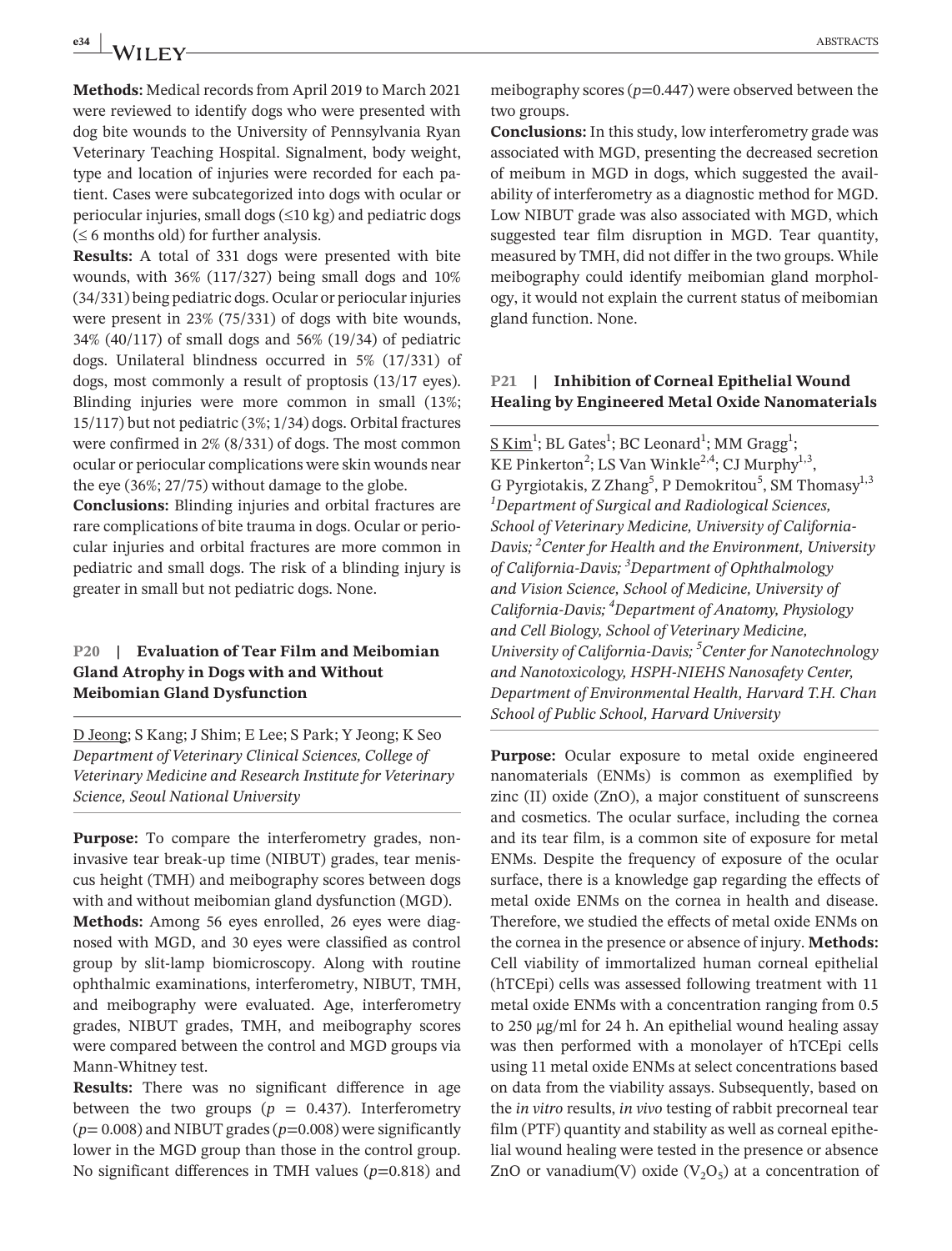50 μg/ml. Transcorneal penetration of ZnO or  $V_2O_5$  was evaluated using hyperspectral images.

**Results:** We found that  $WO_3$ ,  $ZnO$ ,  $V_2O_5$  and copper oxide ENMs significantly reduced hTCEpi cell viability in comparison to vehicle control or the other metal oxide ENMs tested. Furthermore, ZnO and  $V_2O_5$  ENMs also significantly decreased hTCEpi cell migration. Although ZnO and  $V_2O_5$  did not alter PTF parameters of rabbits *in vivo*, corneal epithelial wound healing was significantly delayed by topical ZnO while  $V_2O_5$  did not alter wound healing Finally, we confirmed penetration of ZnO and  $V<sub>2</sub>O<sub>5</sub>$  through all corneal layers and into the iris stroma.

**Conclusions:** Zinc oxide ENMs showed the most marked toxicity of the corneal epithelial cells *in vitro* and significantly delayed corneal epithelial wound healing in a rabbit. Considering the marked epithelial toxicity and corneal penetration of ZnO, further investigations on the impact of this ENM on the eye are warranted. Supported by the National Institutes of Health grants U01 ES027288, U24ES026946, S10 OD021789 and P30 EY12576. None.

#### **P22 | Retrospective Study of Clinical Ocular Disease in Free-Living Raptors of North Central Florida**

 $\underline{C King}^1$ ; CK Boss<sup>1</sup>; AB Alexander<sup>2</sup>; JFX Wellehan<sup>2</sup>; D Heard<sup>2</sup>; CL Coalter<sup>2</sup>, CE Plummer<sup>1,3</sup> *1 Department of Small Animal Clinical Sciences; 2 Department of Comparative Diagnostic, and Population Medicine; 4 Department of Large Animal Clinical Sciences; University of Florida College of Veterinary Medicine*

**Purpose:** To analyze presentations of free-living raptors with ocular abnormalities and evaluate differences between diurnal predators, nocturnal predators, and carrion eaters.

**Methods:** Medical records from all wild raptors admitted to the University of Florida Veterinary Hospital between 2013 and 2018 were reviewed. Descriptive and inferential statistical analysis was used to evaluate species-specific incidence of disease, statistical difference among species, and dependence between variables.

**Results:** Free-living raptors  $(n = 155)$  with ocular signs were included. Incidence of ocular disease was significantly higher in nocturnal predators than diurnal predators and carrion eaters (38.4% vs 18.2% vs 8.2%). Trauma was the most common etiology (72.9%) for all species. More patients were affected bilaterally (52.3%) than unilaterally. Severity of ocular injuries influenced case outcomes in 45.1% patients. The most common case outcome was humane euthanasia (49.0%).

**Conclusions:** Incidence of ocular disease differs among raptor species and may be influenced by anatomical differences and ecology. In North Central Florida, high prevalence of traumatic injuries to raptors may be related to the continuous growth of human population in the region. Clinical significance of ocular disease may vary among species, and overall prognosis is affected by lesion location and severity. Case outcomes indicate that most raptors with ocular disease are euthanized upon admission, however a high proportion of birds survived after multiple days of veterinary care. Complete ophthalmic examination is recommended for all raptors that present to rehabilitators and veterinary hospitals. Supported by the Florida Veterinary Scholars Program. None.

# **P23 | Optical Coherence Tomography for Evaluating the Morphological Changes in the Retina and Optic Nerve Head of Cats with Glaucoma**

H Komatsu<sup>1,2</sup>; Y Miwa<sup>1,3</sup>; M Inagaki<sup>1</sup>; K Usami<sup>1</sup>; M Akasaka<sup>1</sup>; Y Kobayashi<sup>1</sup>

*1 Animal Eye Care-Tokyo Animal Eye Clinic; 2 Department of Ophthalmology, Tokyo Medical University; 3 Department of Ophthalmology, Keio University School of Medicine*

**Purpose:** To evaluate the morphological changes in the retina and optic nerve head (ONH) of cats with glaucoma using optical coherence tomography (OCT).

**Methods:** Nine cats with primary open-angle glaucoma and 11 cats with normal intraocular pressure (IOP) were included. Multi-raster scan images were obtained using a spectral-domain OCT. Whole retinal thickness (WRT), inner retinal thickness (IRT), and the ratio of IRT to WRT (I/W) were measured in all the four positions (superior, inferior, nasal, and temporal) at 1.7 mm from the ONH center along with optic cup depth (OCD), optic cup volume (OCV), cup area, and Bruch's membrane opening height (BMOH). BMOH was calculated as the vertical height from a line connecting the position of retinal pigment epithelium. Wilcoxon rank sum test was used to compare the parameters, and the predictive accuracy of each parameter was assessed using the receiver operating characteristic (ROC) curves.

**Results:** No significant difference in sex and mean age was observed between the glaucoma (6.7  $\pm$  3.1 years) and control group (7.5  $\pm$  4.7 years). The median [range] of IOP was 52 [35–95] mmHg and 18 [15–21] mmHg in the glaucoma and control group, respectively. The glaucoma group exhibited a significant decrease (*P<0.05*) in superior I/W and a significant increase  $(P < 0.001)$  in OCV, OCD, and BMOH compared with controls. Areas observed under the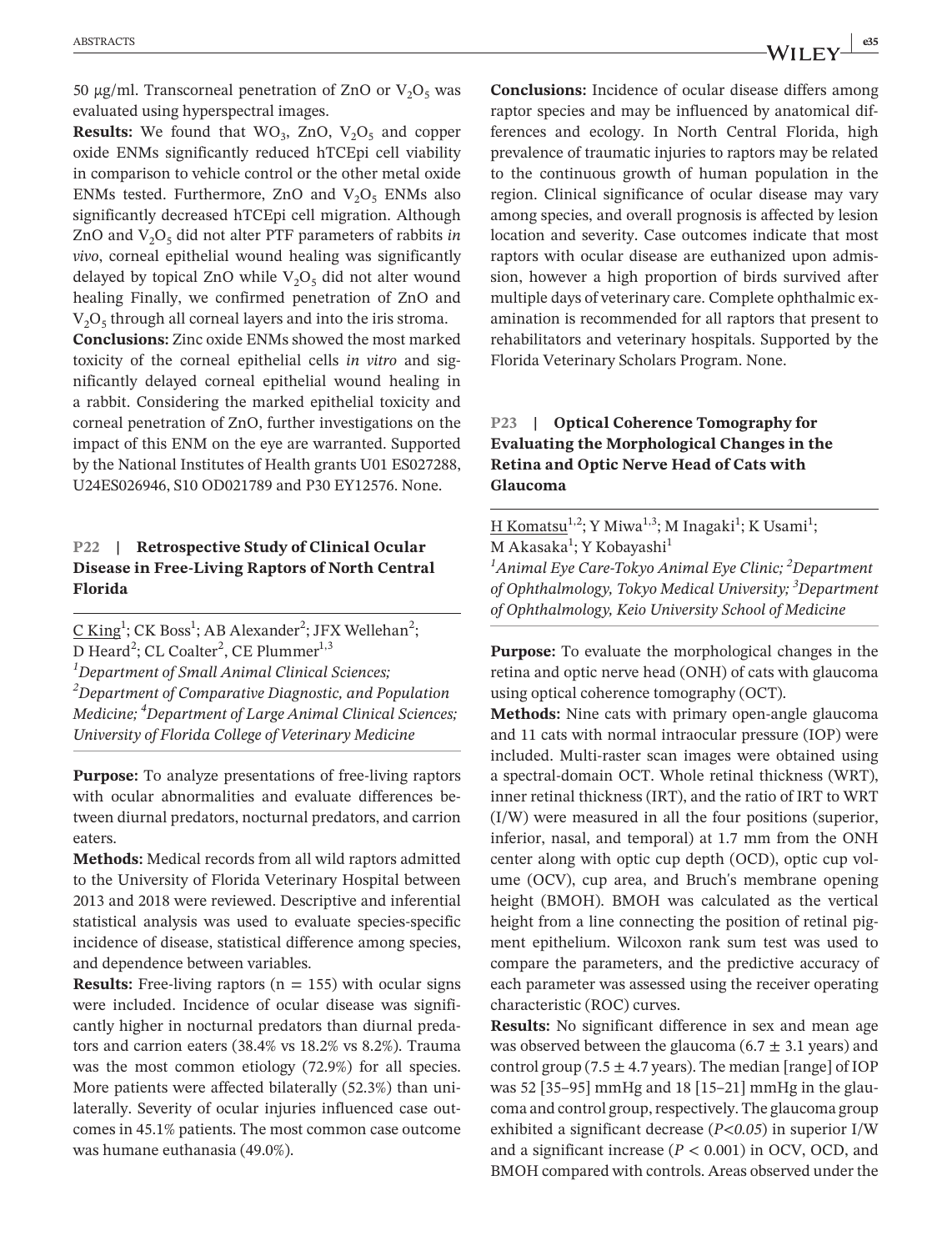ROC curve for BMOH, OCV, OCD, and superior I/W were 1, 0.98, 0.96, and 0.86, respectively.

**Conclusion:** OCT-assisted detection of morphological changes in cats with glaucoma may provide an insight into progression of the disease. None.

#### **P24 | Long-Term Outcome of Entropion Surgery in Juvenile Dogs Compared to mature Dogs**

G Lavallée; EM Curto; AT Gratzek *Ophthalmology for Animals*

**Purpose:** To compare long-term outcomes of entropion surgery performed in juvenile and mature dogs.

**Methods:** Medical records of dogs younger than three years of age diagnosed with congenital entropion from January 2010 to December 2020 were reviewed. Dogs younger than one year old at the time of entropion surgery were classified has juvenile. A minimum of six months' follow-up was required for inclusion. Recurrence of entropion was defined as the presence of clinical signs of entropion or when the patient required additional surgery during the follow-up period Recurrence rates were compared between groups using the Fisher exact test.

**Results:** Eighty-five dogs were included in the study. The most common breed was the Labrador Retriever ( $n = 19$ ; 22.4%), followed by the English Bulldog ( $n = 17$ ; 20%), and the Shar Pei ( $n = 9$ ; 10.6%). Forty dogs (70 eyes) had entropion surgery at maturity (at least one year old) and 45 dogs (76 eyes) were juvenile. The mean age of the juvenile group was  $5.4$  months (range  $= 3-10$  months), and the mean age of the mature group was 16.2 months (range  $= 12-34$  months). There was no statistically significant difference in the recurrence rates of entropion between mature (6/70, [8.6%]) and juvenile dogs (8/76,  $[10.5\%]$ ,  $P = .5675$ ). The most common breed requiring an additional surgery was the English Bulldog.

**Conclusion:** Corrective entropion surgery in juvenile dogs is not associated with a higher risk of recurrence. These results support performing surgery in dogs with congenital entropion before one year of age. None.

#### **P25 | Prevalence of Ocular Lesions in a Group Of Dryland Mushing Dogs. Preliminary Data**

<u>M Martínez-Gassent</u><sup>1</sup>; EM Abarca<sup>1</sup>; M Benito<sup>2</sup> *1 Ophthalmology Department, AniCuraArsVeterinaria Veterinary Hospital Barcelona, Spain; 2 Department of Animal Medicine and Surgery, Canine Sports Medicine Service, Veterinary School, Universidad Cardenal Herrera-CEU, Valencia, Spain*

**Purpose:** To describe the prevalence of ocular lesions (OL) in a group of dryland mushing dogs (DMDs) and determine whether the type and degree of exercise are correlated with the presence of OL.

**Methods:** Sixty-four eyes from 32 DMDs, 20 males, and 12 females of different breeds, aged  $49.2 \pm 25.7$  months underwent a complete physical and ophthalmologic examination. For each dog, activity type (sledding, canicross, bikejöring, and scooter), position, and years of training were obtained. Ocular examination using slit-lamp biomicroscopy, tonometry, funduscopy, and retinal photographs (OptibrandClearView®) were performed.

**Results:** Ocular lesions were noted in 23 dogs (72%) in the following locations: eyelids (11%), cornea (5%), iris (39%), lens (31%), vitreous (23%), and retina (11%); 87% were bilateral and involved the anterior segment. Fundic lesions (intraretinal hemorrhages and areas of tapetal hyperreflectivity with central pigmentation) were found in five dogs (16%). According to activity, 59% were sled dogs, which encompassed 67% of OL, followed by bikejöring (22%; OL: 25%), canicross (12%; OL: 5%), and scooter (6%; OL: 3%). No OL was correlated with the breed, activity type, or position ( $P > 0.05$ ). However, there was a significant positive correlation between age and the presence of OL (r = 0.750, *P* < 0.001).

**Conclusions:** This study describes preliminary data of OL in DMDs. Fundic lesions similar to Working Dog Retinopathy were not related to a specific mushing activity. Further research is warranted to evaluate the progression of OL during the training season. None.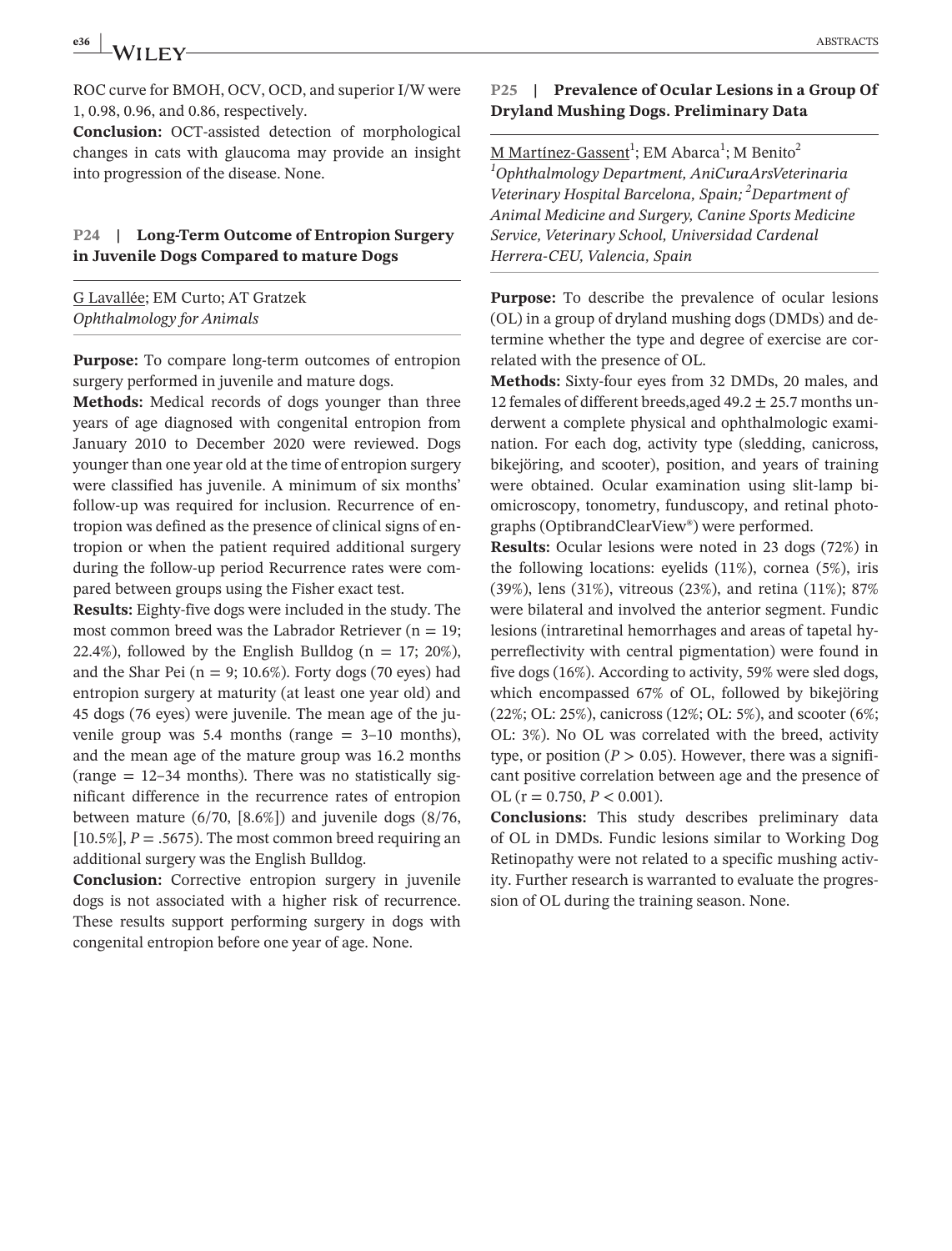# **P26 | Autologous Lamellar Keratoplasty for the Treatment of Canine Corneal Defects. A Multicentric Retrospective Study of 114 Dogs (2017– 2020)**

J Michel<sup>1</sup>; J Anne<sup>2</sup>; A Cathelin<sup>2</sup>; T Boillot<sup>3</sup>; AS Augsburger<sup>2</sup> *1 Clinique vétérinaire VPLUS, Saint-Germain-en-Laye, France; <sup>2</sup> Cabinet vétérinaire VETOOPHTALMO, Bois-Guillaume, France; <sup>3</sup> Clinique vétérinaire VETEA, Saintes, France*

**Objective:** Evaluation of the results obtained using autologous lamellar keratoplasty (ALK) for the treatment of canine corneal defects.

**Procedure:** The medical records of dogs that had undergone ALK between 2017 and 2020 were reviewed. Only dogs with preoperative positive consensual pupillary light and dazzle reflexes were included.

**Results:** A total of 114 dogs (116 eyes) were included. The mean follow-up time was 227.4 days. French bulldog and Shih tzu were the most common breeds (26.3% and 24.5%, respectively). Concomitant eyelid and/or cilia abnormalities and keratoconjunctivitis sicca were the most common concurrent ocular diseases (53.4% and 19.8%, respectively). The defects were unilateral in 112 dogs and bilateral in two dogs, with 3 stromal foreign bodies (2.6%), 12 stromal abscesses (10.3%), 12 melting ulcers (10.3%), 27 deep stromal ulcers (23.3%), 26 descemetoceles (22.4%) and 37 perforations (31.9%). The mean graft size was 5.1 mm. Most cases occurred in the central cornea (87.8%) and the graft was most frequently harvested from the infero-nasal cornea (55.1%). Major complications consisting of the dehiscence of the graft occurred in two eyes (1.7%), but they were managed by a biomaterial grafting and recovered well. Vision was preserved in 95.7% of the eyes, with 74.5% showing transparency or faint to mild opacification.

**Conclusions:** ALK is an effective surgical treatment for corneal defects in dogs. This procedure is not technically difficult or expensive, and storing the graft is not difficult. ALK provides a good tectonic support to the affected corneas and results in good visual and cosmetic outcomes. None.

# **P27 | Ocular Hemorrhage as the Initial Clinical Sign of Von Willebrand Disease in Dogs: 2 Cases (2020)**

## AL Minella; JC Lowe; JJ Sevy; KE Knickelbein; SG Edwards; BC Martins

*William R. Pritchard Veterinary Medical Teaching Hospital, School of Veterinary Medicine, University of California-Davis, Davis, California, United States*

**Purpose:** To describe two cases of primary ocular bleeding secondary to Von Willebrand Disease (VWD), emphasizing the importance of considering this condition in patients with ocular hemorrhage.

**Methods:** Two canine patients (ages 17 months and 3 years) were presented to the University of California, Davis, Veterinary Medical Teaching Hospital for ocular hemorrhage. Thorough ophthalmic and systemic examinations were performed on both patients. Diagnostic workup for abnormal bleeding including Von Willebrand Factor Antigen test was performed in both patients.

**Results:** Case 1 showed severe hyphema with glaucoma in the right eye (OD). Thorough workup for abnormal bleeding revealed VWD. No other signs of abnormal bleeding were found in other body systems. Failure to respond to medical therapy and poor prognosis for vision and comfort led to enucleation OD. The patient did well following enucleation. Case 2 showed subretinal and intraretinal hemorrhage in both eyes (OU). Similar diagnostic workup for abnormal bleeding also led to a diagnosis of VWD, with a similarly stable systemic examination and no signs of abnormal bleeding elsewhere. Case 2 responded well to medical therapy, with resolution of hemorrhage and reattachment of separated regions of retina.

**Conclusions:** Decreased clotting ability secondary to VWD in dogs may predispose patients to ocular hemorrhage. Therefore, patients diagnosed with VWD should receive a thorough ophthalmic examination to screen for ocular hemorrhage that may threaten comfort or vision. Conversely, patients presenting for ocular hemorrhage should also be screened for VWD as a potential underlying etiology. None.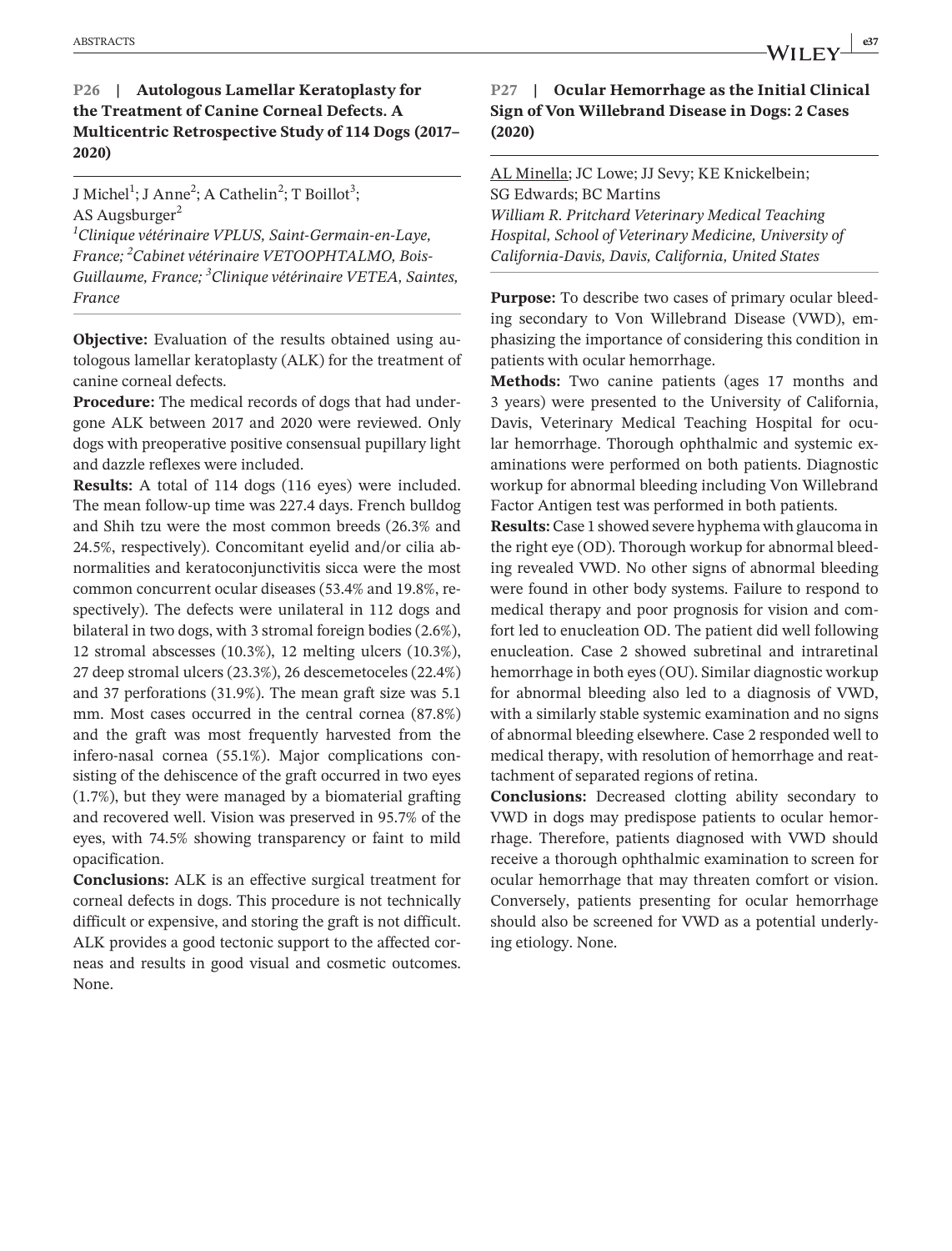# **P28 | Lack of Clinically Significant Anti-Microbial Activity of Topical Ocular Diagnostic Medications in Dogs**

#### MA Mironovich; MS Mitchell; C Liu; RT Carter; AC Lewin *School of Veterinary Medicine, Louisiana State University*

**Purpose:** To determine if ocular diagnostic medications applied topically before sample collection affect bacterial quantity and bacterial species isolated via aerobic culture. **Methods:** Twelve female beagle dogs had a conjunctival swab (FLOQswab Copan, California) collected before and after the sequential application of 0.5% proparacaine (Acorn, Illinois), 1% tropicamide (Akorn, Illinois), and  $1mg$  fluorescein (MWI, Idaho) ( $P/T/F$ ) to the same eye with five minutes between medications. Paired swabs were submitted for aerobic culture. Bacterial enumeration was performed using the spread plate method. After one week, the experiment was repeated using balanced salt solution (Alcon, Texas) (negative control). One week later, the experiment was repeated using ofloxacin 0.3% solution (Apotex Corp, Florida) (positive control). Colony counts were compared using one-way ANOVA and Tukey post-hoc comparison. Bacterial species reduction was compared using Friedman Rank Test and Dunn's Method. **Results:** The bacterial colony count for P/T/F and BSS was significantly higher than the ofloxacin group ( $P = 0.0052$ ,  $P = 0.0022$ ). There was no significant difference for  $P/T/F$ versus BSS ( $P = 0.9295$ ). The bacterial species reduction for P/T/F and BSS was significantly lower than for ofloxacin ( $P < 0.0001$ ,  $P = 0.0160$ ). There was no significant difference for  $P/T/F$  versus BSS (p=0.3749).

**Conclusions:** The application of proparacaine, tropicamide, and fluorescein did not significantly decrease the amount or alter the species of bacteria isolated from the ocular surface in normal dogs. The application of these drugs prior to ocular swab collection is unlikely to affect subsequent culture results. Supported by a 2020–2021 LSU VCS CORP Research Grant. None.

# **P29 | Bilateral Cataract Surgery in a Japanese Macaque (Macaca Fuscata): a Case Report**

<u>Y Miwa<sup>1,2</sup>;</u> H Komatsu<sup>1</sup>; A Shinojima<sup>2</sup>; A Oda<sup>3</sup>; M Inagaki<sup>1</sup>: K Usami<sup>1</sup>; Y Kobayashi<sup>1</sup> *1 Animal Eye Care-Tokyo Animal Eye Clinic, Tokyo, Japan; 2 Laboratory of Photobiology, Department of Ophthalmology, Keio University School of Medicine, Tokyo, Japan; <sup>3</sup> Veterinary Anesthesiology Consultant, Tokyo, Japan*

**Purpose:** To report the technique and clinical outcomes of cataract surgery in a Japanese macaque.

**Methods:** A 7.5-year-old intact male Japanese macaque, weighing 8.3 kg, was presented to the Animal Eye Care-Tokyo Animal Eye Clinic for the evaluation of gradual vision loss. Medical records and the outcomes of medical and surgical treatment were reviewed.

**Results:** Ophthalmic examination revealed a negative menace response in both eyes (OU), positive dazzle reflex OU, positive direct and indirect pupillary light reflex in the right eye (OD), weak direct and indirect pupillary light reflex in the left eye (OS), and hypermature cataract OU. The cornea in both eyes remained clear. Using the axial length, anterior chamber depth, and lens position, the intraocular lens power was calculated and determined. Cataract surgery was performed OU under general anesthesia. Since the right eye had a stiff whitish capsule, continuous curvilinear capsulorhexis (CCC) could not be executed. Therefore, small capsulorhexis was performed, and the liquefied lens was aspirated. The left eye showed intraoperative floppy iris syndrome-like symptoms, but CCC and the liquefied lens aspiration were performed successfully. Subsequently, a 26D foldable intraocular lens was implanted in both eyes. Immediately after the surgery, subconjunctival dexamethasone and tobramycin were injected, and skiascopy was used to confirm that both eyes reached emmetropia. The vision has been maintained for over 6 months.

**Conclusion:** To the best of our knowledge, this is the first case of cataract surgery in Japanese macaques. It can contribute to developing new treatment strategies. None.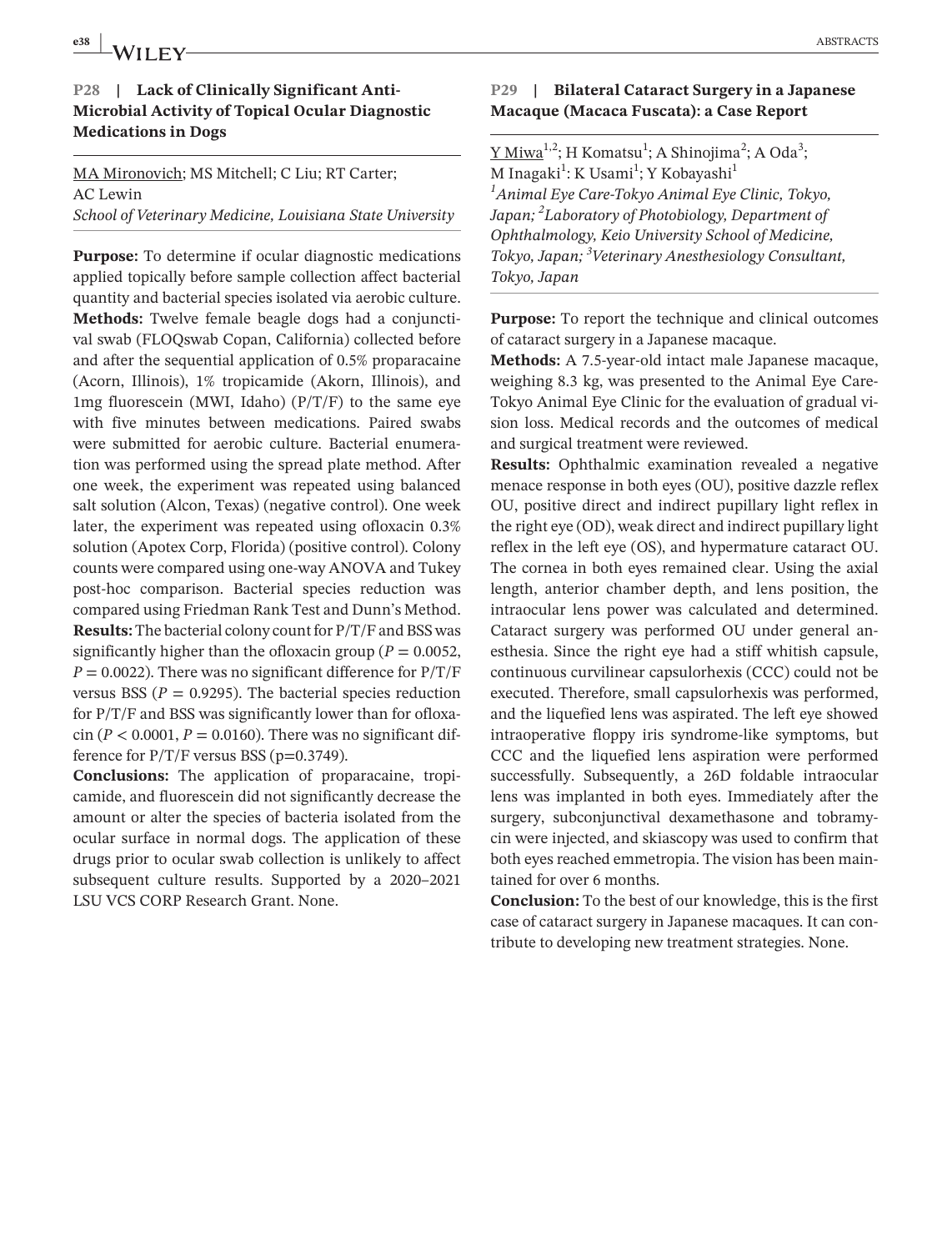#### **P30 | Does GPA Predict Performance On The 2009-2019 Acvo/Abvo Board Exam?**

<u>Kathern E. Myrna</u><sup>2</sup>, Amber L. Labelle<sup>1</sup> *1 Veterinary Clinical Medicine, University of Illinois Urbana-Champaign; <sup>2</sup> Small Animal Medicine and Surgery, University of Georgia*

Purpose. Veterinary school Grade Point Average (GPA) is a commonly assessed criteria in the selection of individuals for ophthalmology residency training programs. Few investigations have evaluated the relationship between GPA and obtaining diplomate status. We hypothesize that GPA does not predict a decreased number of attempts to pass the ACVO/ABVO board exam. Methods. Data were obtained via survey of ABVO diplomates with  $n = 108$  participants. Data collected included GPA, number of attempts to pass each exam section and the entire exam. All analyses were performed using SAS 9.4 with a significance threshold of 0.05. Histograms and Q-Q plots were examined to evaluate the assumption of normality of GPA data. Mann-Whitney U tests were used to compare GPA between students that failed or passed one or all sections of the board exam. Spearman correlation of GPA with number of times each section was taken were performed. Results. GPA was statistically significantly higher in students who passed the written and image recognition sections of the board exam and the whole exam, and marginally statistically significantly higher in students who passed the animal exam section than students who did not pass the animal exam section. GPA was negatively correlated with the number of times the written and image recognition were taken and marginally negatively correlated with the number of times the animal exam was taken. Conclusion. This data provides evidence for a discussion regarding resident selection, GPA and board exam performance.

#### **P31 | Bacterial Isolates from Complex Corneal Ulcers in Western Canada**

S Osinchuk; X Ma; L Sandmeyer; S Parker *Western College of Veterinary Medicine, University of Saskatchewan*

**Purpose:** To identify the genera of bacteria isolated from complex corneal ulcers in dogs in western Canada, and identify their antimicrobial susceptibility profiles.

**Methods:** A retrospective medical record review was completed at the Veterinary Medical Centre at the University of Saskatchewan between January 2014 and May 2020. Dogs were included if they were diagnosed with a complex corneal ulcer by a diplomate of the American College of Veterinary Ophthalmologists or an ophthalmology resident, and corneal swab of the ulcer was submitted for aerobic and anaerobic culture and antibiotic sensitivity testing.

**Results:** Three hundred and eighteen complex ulcers met the inclusion criteria, bacteria was isolated from 99 of the 318 (29%) of corneal swab samples. The most commonly isolated bacterial species was *Streptococcus canis*, followed by *Staphylococcus pseudintermedius*. There was a significant difference in bacterial isolation rates between eyes treated with antibiotics prior to referral (29%, 88/301) and those that were not  $(65\%, 11/17; P = 0.005)$ . Topical aminoglycosides or fluroquinolones were the most commonly prescribed antibiotics by referring veterinarians in 27% and 36% of eyes, respectively. Sensitivity to fluoroquinolones and aminoglycosides was documented in 51% and 44% of isolates, respectively. Resistance to > 3 antibiotics was documented in 29% of isolates.

**Conclusions:** Sensitivity to the most commonly prescribed antibiotic classes was lower than expected, while multi-drug resistance was higher than expected. *Streptococcus canis* is the most commonly isolated corneal pathogen in western Canada. None.

#### **P32 | Congenital Ocular Abnormalities in a Cow-Calf Herd Fed a Nutrient Deplete Ration**

S Osinchuk; D Vogt; B Grahn; J Campbell *Western College of Veterinary Medicine, University of Saskatchewan*

**Purpose:** To describe a disease investigation of a cow-calf herd where calves were born unable to follow their dams, circling, stargazing, and having dull mentation.

**Methods:** Affected calves and their dams were examined in clinic, on farm, or post-mortem. Herd breeding, nutritional, vaccination status and toxicity histories were collected. Blood and liver samples were analyzed for vitamin A, vitamin E, and trace minerals. Nutritional and ergot analysis of feed was completed.

**Results:** Ophthalmic examination findings in 18 eyes of nine calves included retinal detachment or nonattachment (n = 14 eyes), microphakia (n = 7), lens subluxation ( $n = 4$ ), mature cataract ( $n = 1$ ), persistent remnant of the hyaloid artery or tunica vasculosis lentis  $(n = 5)$ , and superficial corneal ulcers  $(n = 3)$ . Five globes examined with light microscopy revealed marked retinal dysplasia ( $n = 5$ ), retinal detachment/non-attachment  $(n = 4)$ , cataract  $(n=2)$ , and fibrous plaque on the posterior lens capsule  $(n = 2)$ . The overall prevalence of abnormal calves was 13% (24/184). The gestational ration was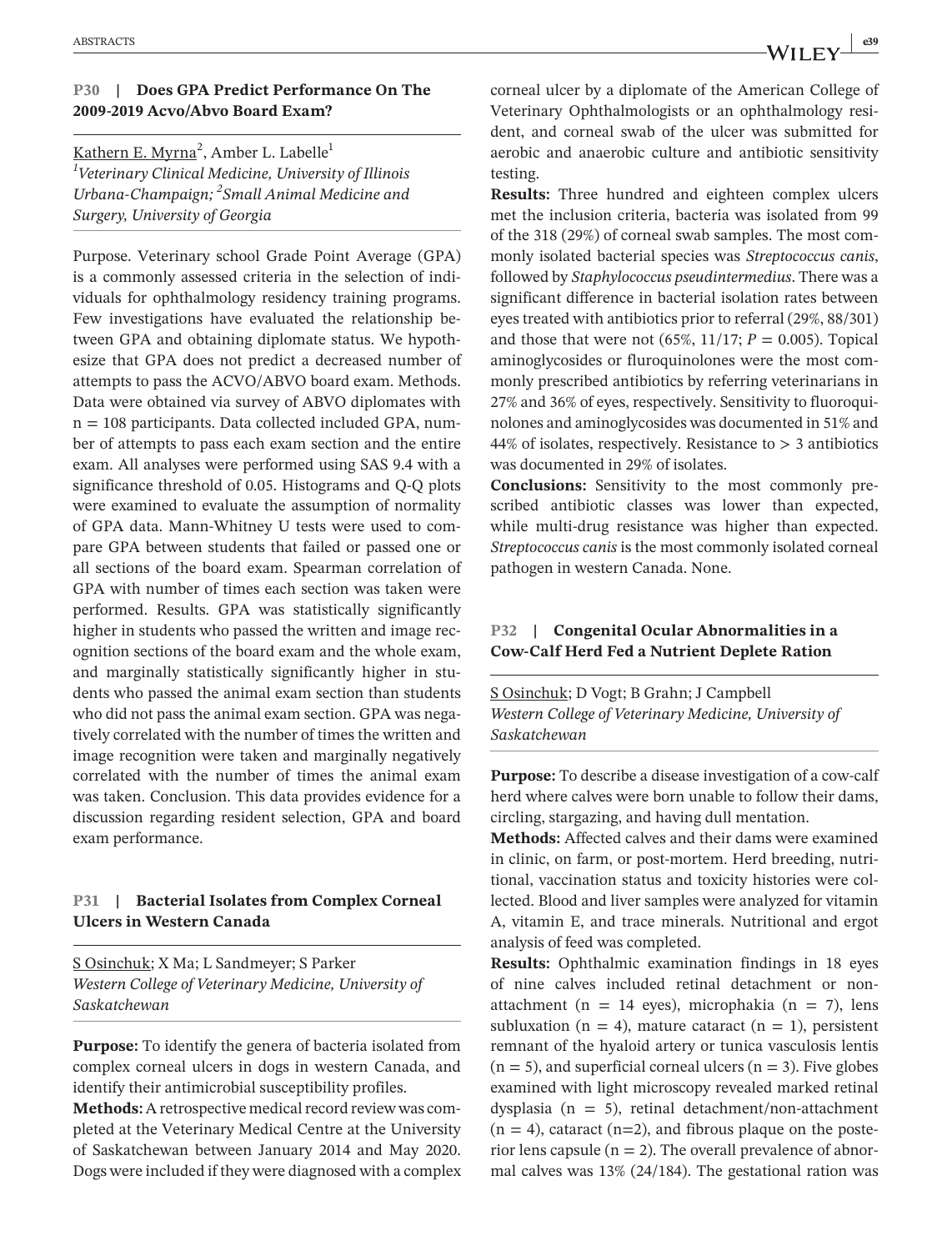deplete in multiple nutrients. Trace mineral salt blocks were provided, vitamin supplement was not. Vitamin A, E, B, and selenium injections were provided at birth to some calves. Fresh liver vitamin A levels were deficient in a nonviable calf that did not receive vitamin treatment at birth. In four calves that did receive vitamin A supplementation one had marginal levels and three were within normal limits. Other deficiencies detected in blood samples included manganese, iron, copper, and cobalt.

**Conclusions:** Multiple anomalies are reported in a cowcalf herd fed a nutrient deplete ration without vitamin supplementation. None.

#### **P33 | Outcomes Following Phacoemulsification in Penguins: 25 Eyes from 14 Penguins (2008–2020)**

OH Bolus<sup>1</sup>; M Joblon<sup>2</sup>; KA Tuxbury<sup>2</sup>; J Flower<sup>3</sup>;  $R$  Marrion<sup>1</sup>

*1 Cummings School of Veterinary Medicine at Tufts University, Grafton, MA; 2 Animal Health Department, New England Aquarium, Boston, MA; <sup>3</sup> Mystic Aquarium, Mystic, CT*

**Purpose:** To assess outcomes following phacoemulsification surgery in three species of penguin.

**Methods:** Records were reviewed from 14 penguins (25 eyes) housed at the New England Aquarium in Boston, MA and Mystic Aquarium in Mystic, CT that had undergone phacoemulsification surgery, including ten African penguins (*Spheniscus demersus*) (19 eyes), three Little Blue Penguins (*Eudyptes minor*) (5 eyes), and one Northern Rockhopper (*Eudyptes moseleyi)* (1 eye). All procedures were performed by a single board-certified veterinary ophthalmologist. Information was collected regarding outcomes and complications, and descriptive statistics were generated.

**Results:** The most common short-term postoperative complications included mild blepharospasm (5/25, 20%), mild transient uveitis (3/25, 12%), peri-incisional edema (1/25, 4%) and hyperemia of the nictitans secondary to corneal suture placement. Follow-up time for all of the birds was over two years. Long-term postoperative complications affecting 5/14 birds (36%) included orbital abscess (1/25, 4%), chronic uveitis (1/25, 4%), corneal inclusion cyst (1/25, 4%) vitritis hyalitis (1/25, 4%), pupillary occlusion leading to iris bombe (1/25, 4%), and glaucoma (3/25, 12%). Comfort and vision post-operatively were assessed by the aquarists working with the penguins daily. Treatment of these complications will be discussed.

**Conclusions:** Postoperative complications following phacoemulsification were common in this population of penguins. Twelve of the 14 penguins were deemed

functionally visual after surgery, and 1/14 was deemed to have visual deficits. Glaucoma was the most frequently documented sequela. Further studies are needed to characterize phacoemulsification outcomes in Sphenisciformes by species and age and with regards to postoperative effects on behavior. None.

#### **P34 | Ocular Morphologic Traits in the American Cocker Spaniel May Confer Primary Angle Closure Susceptibility**

S Park<sup>1</sup>; S Kim<sup>1</sup>; MI Casanova<sup>1</sup>; NL Daley<sup>1</sup>; M Ferneding<sup>1</sup>; M Gragg<sup>1</sup>; F Espinheira<sup>2</sup>; BC Leonard<sup>1</sup>; SM Thomasy $1,3$ 

*1 Department of Surgical and Radiological Sciences, School of Veterinary Medicine, University of California, Davis; <sup>2</sup> Department of Clinical Sciences, College of Veterinary Medicine, Cornell University, Ithaca, NY, USA; 3 Department of Ophthalmology & Vision Science, School of Medicine, University of California, Davis*

**Purpose:** Although the American Cocker Spaniel (ACS) is known to be at greater risk for primary angle closure glaucoma (PACG) in comparison to other breeds, genetic risk factors have yet to be identified. The purpose of this study was to compare ocular morphology between the ACS and a breed with low prevalence of PACG, the Beagle.

**Methods:** Twenty-four ACS and 4 Beagles having normotensive eyes were included. Ultrasound biomicroscopy (UBM), A-scan ocular biometry and gonioscopy were performed. With UBM, ciliary cleft (CC) width at the entrance (CCWE), CC width at the middle (CCWM), CC length (CCL), CC area (CCA), iridolenticular contact (ILC) and iris deflection (ID) were evaluated. Anterior chamber depth (ACD), lens thickness (LT), and axial globe length (AXL) were measured with A-scan.

**Results:** Mean age did not significantly differ between ACS and Beagles; focal goniodysgenesis was identified in 2/24 ACS and 0/4 Beagles. While CCL was significantly longer in ACS versus Beagles, CCWE and CCWM were significantly shorter resulting in a significantly smaller CCA. The ILC was significantly longer with a significantly greater degree of posterior ID in ACS versus Beagle. The LT was significantly thinner in ACS versus Beagle.

**Conclusions:** The smaller CCA in the ACS indicates more crowding within the CC despite a thinner lens. Iris-related values suggest that the ACS may be more prone to developing reverse pupillary block, an important mechanism for PACG development in dogs. These results suggest that intrinsic morphologic traits of the ACS may elevate glaucoma risk in the ACS. Supported by AKC Canine Health Foundation, Jane Lin Fong Clinical Trial Support Fund,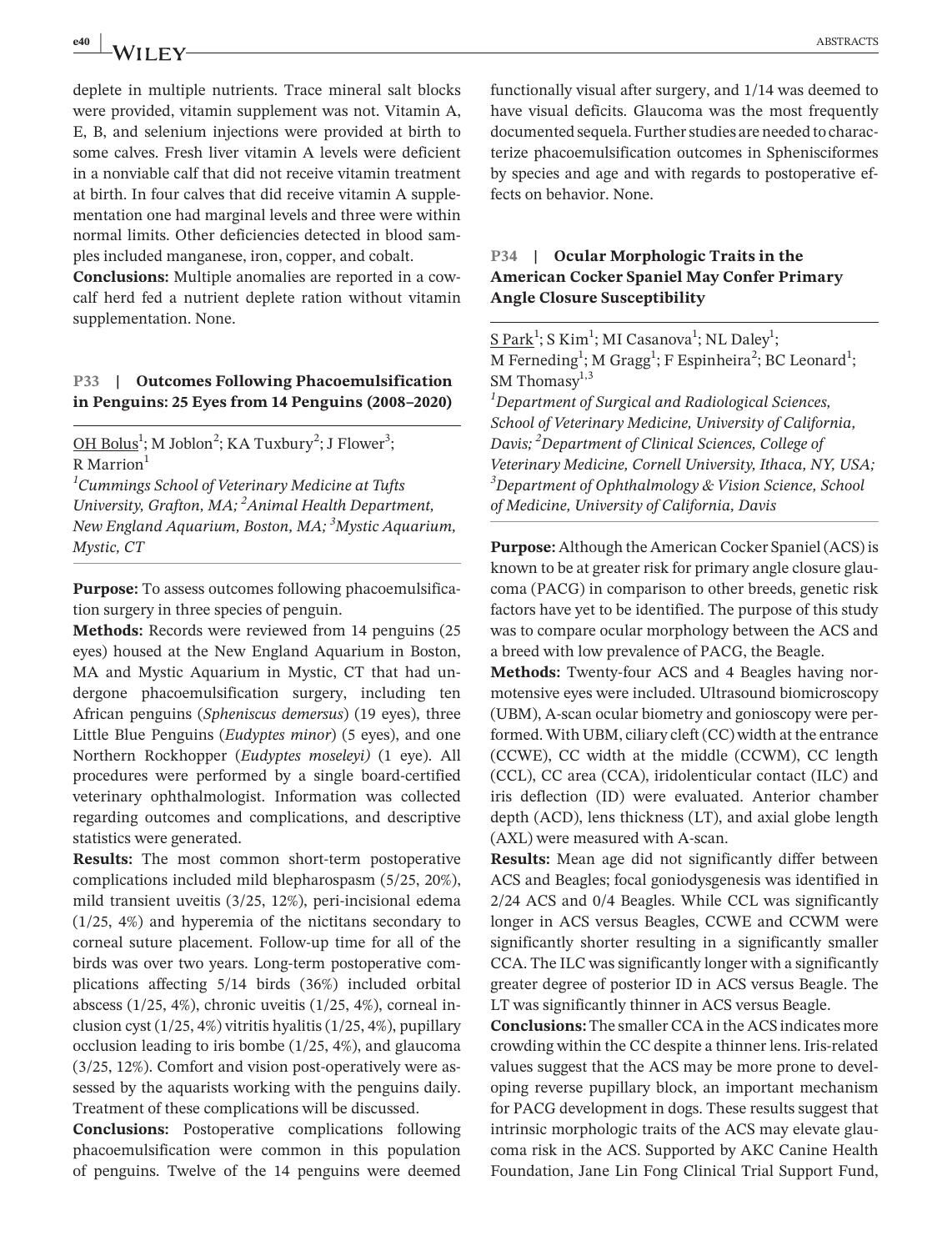Center for Companion Animal Health, UC Davis and the National Institute of Health R01 EY016134 and P30 EY12576. None.

# **P35 | The Use of Computed Tomography (CT) Scan Paired With Nuclear Scintigraphy to Determine Primary or Secondary Anterior Uveal Osterosarcoma in a Rabbit (***Oryctolagus cuniculus***)**

<u>H Patterson</u><sup>1</sup>; MdL Henriksen<sup>2</sup>; Z Dvornicky-Raymond<sup>3</sup>; H Terhaar<sup>2</sup>; D Thamm<sup>4</sup>; C Olmo<sup>5</sup>; L Griffin<sup>5</sup>; LBC Teixeira<sup>6</sup>; M Sadar<sup>3</sup>

*1 College of Veterinary Medicine and Biomedical Sciences, Colorado State University; 2 Comparative Ophthalmology, Department of Clinical Sciences, College of Veterinary Medicine and Biomedical Sciences, Colorado State University; 3 Avian, Exotics, and Zoological Medicine Service, Department of Clinical Sciences, College of Veterinary Medicine and Biomedical Sciences, Colorado State University; 4 Flint Animal Cancer Center, Department of Clinical Sciences, College of Veterinary Medicine and Biomedical Sciences, Colorado State University; 5 Environmental and Radiological Health Sciences, College of Veterinary Medicine and Biomedical Sciences, Colorado State University; 6 Department of Pathobiological Sciences, School of Veterinary Medicine, University of Wisconsin-Madison*

**Purpose:** A rabbit was diagnosed with uveal osteosarcoma on histopathology. The purpose of this study was to evaluate if computed tomography (CT) scan paired with nuclear scintigraphy could be used to determine if the uveal osteosarcoma was primary or secondary (metastatic).

**Methods:** A 4-year-old female spayed angora mix rabbit (*Oryctolagus cuniculus*) was referred to Colorado State University Veterinary Teaching Hospital's (CSU-VTH's) Avian, Exotic, and Zoo Medicine Service for progressive drainage and discomfort of OS. An examination performed by CSU-VTH's ophthalmology service revealed a yellow and white vascularized mass taking up 95% of the anterior chamber causing blindness OS. The globe was enucleated and submitted to COPLOW for histopathology.

**Results:** Histopathology revealed an anterior uveal osteosarcoma and chronic secondary glaucoma, but it was not able to discern between a primary intraocular (extraskeletal) and a secondary (metastatic) osteosarcoma. The rabbit underwent a pre- and post-contrast whole body CT scan paired with nuclear scintigraphy (Tc99m-HDP) to evaluate for any skeletal or soft tissue abnormalities. Results from the CT scan and nuclear scintigraphy showed no evidence of metastasis or tumor regrowth, suggesting the anterior uveal mass was a primary intraocular (extraskeletal)

osteosarcoma. One hundred eighty-five days following enucleation, the rabbit was comfortable OD and had no appreciable signs of systemic abnormalities according to the owner.

**Conclusion:** This case report describes primary uveal osteosarcoma in a rabbit. CT scan paired with nuclear scintigraphy has not previously been reported in a pet rabbit but was effective in staging uveal osteosarcoma in this individual. None.

# **P36 | A Retinoscopic Survey of Donkeys and Goats**

<u>O Pe'er</u><sup>1</sup>; L Gantz<sup>2</sup>; E Gal<sup>2</sup>; R Ofri<sup>1</sup>

*1 Koret School of Veterinary Medicine, The Hebrew University of Jerusalem, Rehovot, Israel; 2 Department of Optometry and Vision Science, Hadassah Academic College, 37 Haneviim St., Jerusalem 9101001, Israel*

**Purpose:** To assess the refractive states of donkeys and goats.

**Methods:** Forty-two donkeys and 28 goats with no evidence of ophthalmic disease, were enrolled in the study. The mean ±SE (minimum–maximum, median) ages were  $7.68 \pm 1.13$  (0.3–30, 5.0) years for donkeys and  $4.3 \pm 0.45$  (0.6–9.0, 3.5) years for goats. Seven donkeys were <6 months old. Retinoscopy was performed using a handheld streak retinoscope 30 min after cycloplegia in goats, and in non-cyclopleged donkeys. The animals were alert, and manually restrained. Both meridians were refracted twice using a computer-generated randomization table. Data was analysed using repeated measures ANOVA, Shapiro–Wilk test, Spearman's correlation, Mann Whitney U-test and Bland & Altman analysis.

**Results:** The mean  $\pm$  SE refractive errors in both horizontal and vertical meridians of the donkey eyes were myopic, measuring  $-0.80 \pm 0.18$  and  $-0.78 \pm 0.16$  D, respectively (OD) and  $-0.47 \pm 0.15$  and  $-0.23 \pm 0.18$  D, respectively (OS), with no significant differences between eyes (P>0.05). The mean  $\pm$  SE refractive errors in both horizontal and vertical meridians of the goat eyes were hyperopic measuring  $1.58 \pm 0.25$  and  $1.65 \pm 0.23$  D, respectively (OD) and  $1.43 \pm 0.30$  and  $1.62 \pm 0.25$  D, respectively (OS). There was a positive, but insignificant, correlation between the two meridians in both eyes of the two species. Age was not correlated with refractive error in donkeys  $(P^{\geq 0.05})$ .

**Conclusions:** Unlike previously reported refractive error of horses, donkeys are myopic, even at an early age, which may have implications on their performance. Goats are hyperopic, similar to sheep.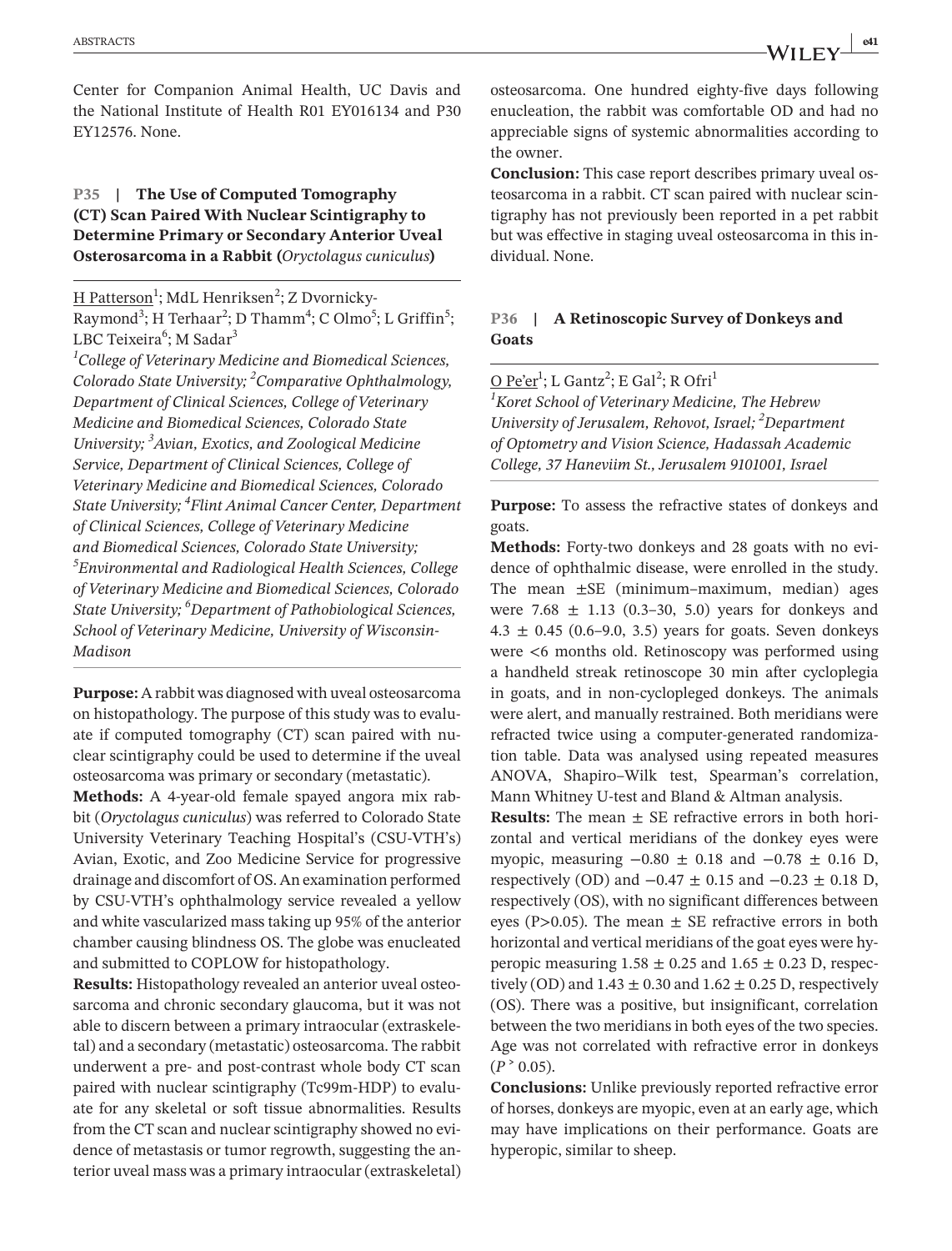#### **P37 | Veterinary Ophthalmology Curriculum: Survey of Contact Hours**

# <u>CL Pinard</u><sup>1</sup>; M Dempster<sup>1</sup>; J Reniers<sup>2</sup> *1 Department of Clinical Studies, University of Guelph, Canada; <sup>2</sup> Office of Teaching and Learning, University of Guelph, Canada*

**Purpose:** To investigate the student contact hours teaching ophthalmology in the curriculum at English-speaking veterinary schools worldwide.

**Methods:** An online survey was distributed to 51 veterinary colleges in North America, the United Kingdom, Australia, New Zealand, and the Caribbean. The questions included contact hours dedicated to didactic and laboratory-based instruction, species used, final year rotations, and in-person compared to online instruction. Three open-ended questions asked to identify effective and less effective aspects of teaching ophthalmology. Descriptive statistics on the quantitative survey responses, and a thematic analysis on the open-ended responses were conducted, respectively.

**Results:** A 71% response rate was recorded. The respondents were mainly faculty members (81%). The average number of ACVO or ECVO instructors per school was 2.33. Total didactic contact hours varied from 6 to 63 hours (*Mean* = 28.06,  $SD = 14.73$ ) and total laboratory contact hours varied from 0 to 153 hours (*Mean* = 25.47, *SD* = 38.17), mainly occurring in third and fourth year, respectively. Dogs were the most commonly used species in surgical exercises. Final year rotations occurred in 88% of schools. Before the pandemic, 88% of instruction was conducted in-person across all schools. Case-based learning (72%) and hands-on practice with live animals (31%) were highlighted as effective didactic and laboratory teaching methods, respectively. Didactic "chalk and talk" (28%) was noted as the least effective teaching technique.

**Conclusions:** This is the first report of veterinary ophthalmology contact hours across several schools. This report can serve as a reference guide for curricular delivery. None

# **P38 | Evaluating Aqueous Portion of Tear Film by the Standardized Endodontic Absorbent Paper Point Tear Test in Dogs and Cats; Effects of Age, Sex, and Skull Type**

<u>SM Rajaei</u><sup>1</sup>; H Faghihi<sup>1</sup>; S Salek<sup>2</sup>; F Asadi<sup>3</sup> *1 Ophthalmology Section, Negah Veterinary Centre, Tehran, Iran; <sup>2</sup> Department of Clinical Sciences, Faculty of Veterinary Medicine, University of Tehran, Tehran, Iran; 3 Faculty of Veterinary Medicine, University of Semnan, Semnan, Iran*

**Purpose:** To evaluate the aqueous portion of tear film by standardized endodontic absorbent paper point tear test (EAPTT) in dogs and cats.

**Methods:** Fifty-three dogs and 56 cats between 10 and 100 months were used for this study. Tear production was measured using EAPTT in two cat breeds (Persian and Domestic short hair cats) and 6 dog breeds (Pug, Chihuahua, Shih Tzu, Spitz, West Highland White Terrier, and Golden Retriever). EAPTT was performed by placing one absorbent paper point in the lateral part of the lower conjunctival fornix of a randomly selected eye. After 60 sec, paper points were removed and the wet portions of the papers were measured in mm using a stainless-steel ruler.

**Results:** Mean (SD) of tear production evaluated by means of EAPTT were 21.79 (6.97) mm/min and 19.82 (4.99) in cats and dogs, respectively. In cats, sex had no significant effect on tear production  $(P = 0.4)$ , while breed had a significant effect on the mean EAPTT  $(P < 0.001)$ . Age had significant, positive correlation with the mean EAPTT in cats  $(r = 0.373, P = 0.005)$ . In Dogs, age had significant, negative correlation with the mean EAPTT  $(r = -0.448, P = 0.001)$ . Sex and skull type significantly affected the mean EAPTT in dogs ( $P = 0.04$  and  $P < 0.001$ ). No sign of ocular discomfort was observed at the time of measurement and up to 24 h after EAPTT.

**Conclusions:** Results of this study revealed that tear production by means of EAPTT can be affected by breed and age in cats; and age, sex, and skull type in dogs. None.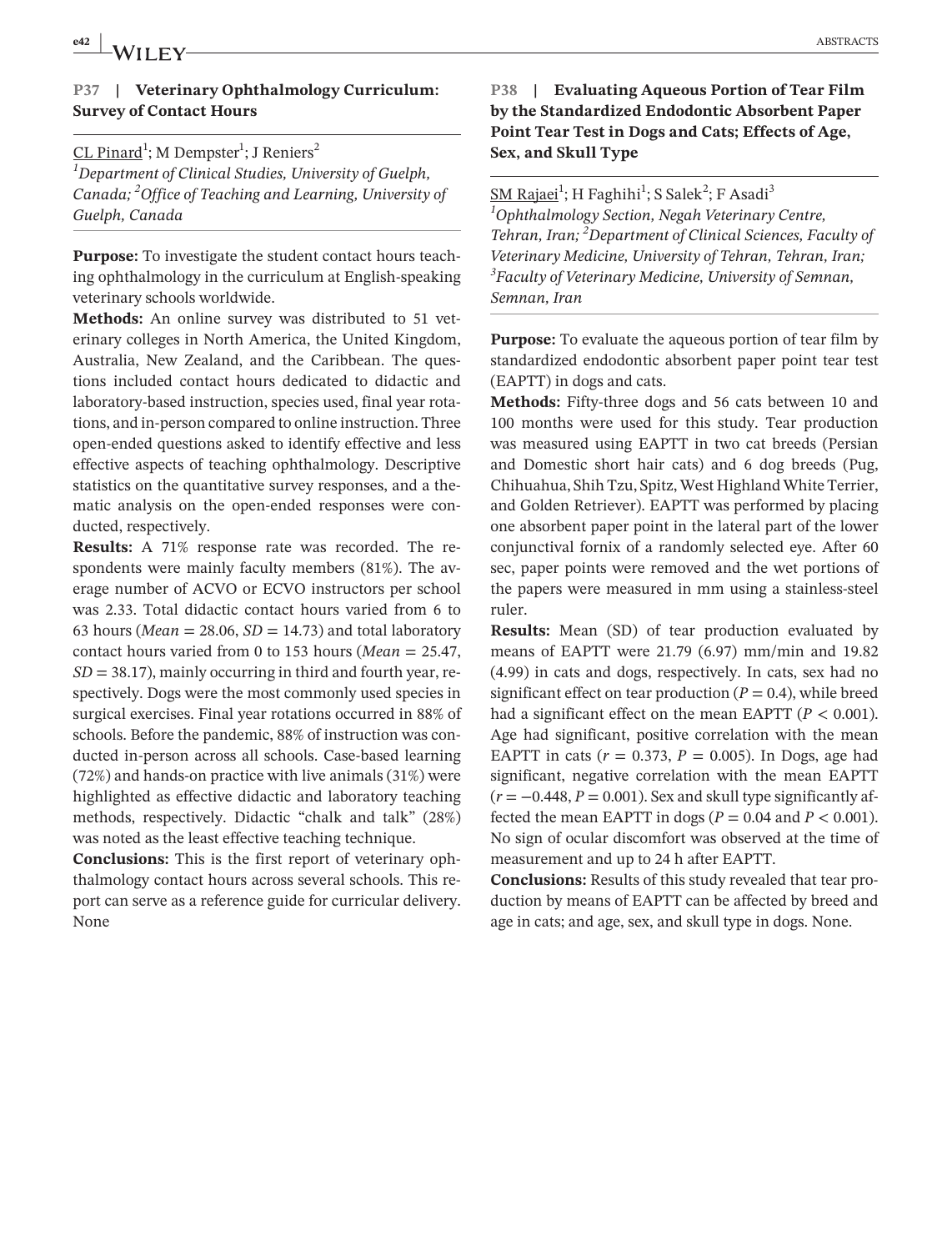# **P39 | The Association of Topical Flurbiprofen with the Incidence of Postoperative Glaucoma After Phacoemulsification in Dogs**

S Kang, J Shim, K Seo

*Department of Veterinary Clinical Sciences, College of Veterinary Medicine and Research Institute for Veterinary Science, Seoul National University, Seoul, Korea*

**Purpose:** To investigate the relationship between topical administration of flurbiprofen plus corticosteroids versus corticosteroids alone following phacoemulsification and the development of postoperative glaucoma in dogs.

**Methods:** Eighty-three eyes (65 dogs) with follow-up of at least two months were included. Thirty-eight/eighty-three (45.8%) eyes were prescribed topical flurbiprofen plus corticosteroids immediately postoperatively while 45/83 (54.2%) eyes received topical corticosteroids. Glaucoma was defined as intraocular pressure >25 mmHg with a persistent increasing trend despite glaucoma treatment, accompanied by deteriorating vision and/or concurrent optic disc cupping or retinal degeneration and requiring permanent glaucoma treatments. Logistic regression models analyzed the relationship between topical flurbiprofen and development of glaucoma and predicted potential risk factors for postoperative glaucoma occurrence. **Results:** Follow-up ranged from 58–1856 days  $(\text{mean} = 464 \text{ days})$ . The mean age at surgery was 8.2 years, with even gender distribution. Increasing age at the time of surgery by one year significantly increased the probability of postoperative glaucoma occurrence (odds ratio [OR] = 1.344, 95% confidence interval [CI] 1.093–1.652; *P* = 0.005). Glaucoma occurred in 17/83 (20.5%) eyes; of these, 15/38 (39.5%) and 2/45 (4.4%) eyes were prescribed topical flurbiprofen plus corticosteroids and topical corticosteroids alone, respectively. Immediate postoperative use of topical flurbiprofen was significantly associated with an increased probability of postoperative glaucoma occurrence (OR = 19.183 [95% CI 3.367–109.286], *P* = 0.001).

**Conclusions:** Immediate postoperative use of topical flurbiprofen was a potential predisposing factor for development of glaucoma following phacoemulsification. Restriction of postoperative use of topical flurbiprofen might decrease the possibility of postoperative glaucoma development in dogs. This research was supported by Basic Science Research Program through the National Research Foundation of Korea (NRF) funded by the Ministry of Education (2021R1I1A1A01058695). None.

# **|** ABSTRACTS **e43**

**P40 | Prevalence and Characteristics of Ocular Disease in Sphynx Cats: A Retrospective Assessment (2012–2020) and Comparison with Non-Sphynx Cats**

<u>H Sarfaty</u><sup>1</sup>; R Ezra-Elia<sup>1</sup>; L Sebbag<sup>2</sup>

*1 EyeCare clinic, Yehud-Monosson, Israel; <sup>2</sup> Koret School of Veterinary Medicine, The Hebrew university of Jerusalem, Rehovot, Israel*

**Purpose:** To describe the prevalence of ocular disease in Sphynx cats, and compare disease characteristics with other feline breeds.

**Methods:** Medical records of Sphynx cats presented to an ophthalmology referral center between 1/2012 and 12/2020 were examined. Cats of other breeds examined during the same period served as control.

**Results:** Ninety-eight Sphynx  $(n = 102$  eyes) were examined during the study period, diagnosed with corneal sequestrum (n = 40), lower eyelid entropion (n = 23), presumed herpetic keratoconjunctivitis ( $n = 17$ ), conjunctivitis ( $n = 7$ ), corneal ulcers ( $n = 5$ ), nasolacrimal duct atresia / obstruction (n = 3), corneal dystrophy (n = 2), eosinophilic keratitis ( $n = 2$ ), and non-ulcerative keratitis, uveitis, cataract ( $n = 1$  each). Corneal sequestrum was significantly more common in Sphynx (26.3%) *vs*. non-Sphynx cats (4.4%; odds ratio = 7.7, 95% CI =  $5.0-12.1$ , *P* < 0.001), and age of diagnosis was significantly lower in Sphynx cats (1.9 ± 1.6 years *vs*. 5.1 ± 3.9 years, *P* < 0.001). Corneal sequestrum recurrence was noted in 6/31 (19.3%) Sphynx eyes and 8/131 (6.9%) non-Sphynx eyes undergoing surgery ( $P = 0.045$ ). Lower eyelid entropion – most often bilateral (78.3%) – was significantly more common in Sphynx (12.7%) *vs*. non-Sphynx cats (3%) (odds ratio = 4.7, 95% CI = 2.6–8.5,  $P < 0.001$ ), and age of diagnosis was significantly lower in Sphynx cats  $(0.9 \pm 1.4)$ years *vs*. 3.4 ± 3.2 years, *P* < 0.005).

**Conclusions:** Corneal sequestrum and entropion are overrepresented and are diagnosed at an earlier age in Sphynx cats when compared with the general feline population. Given the high prevalence, early age of onset, and relatively high recurrence of corneal sequestrum in Sphinx cats, further studies are warranted to better understand etiopathogenesis and preferred therapies. None.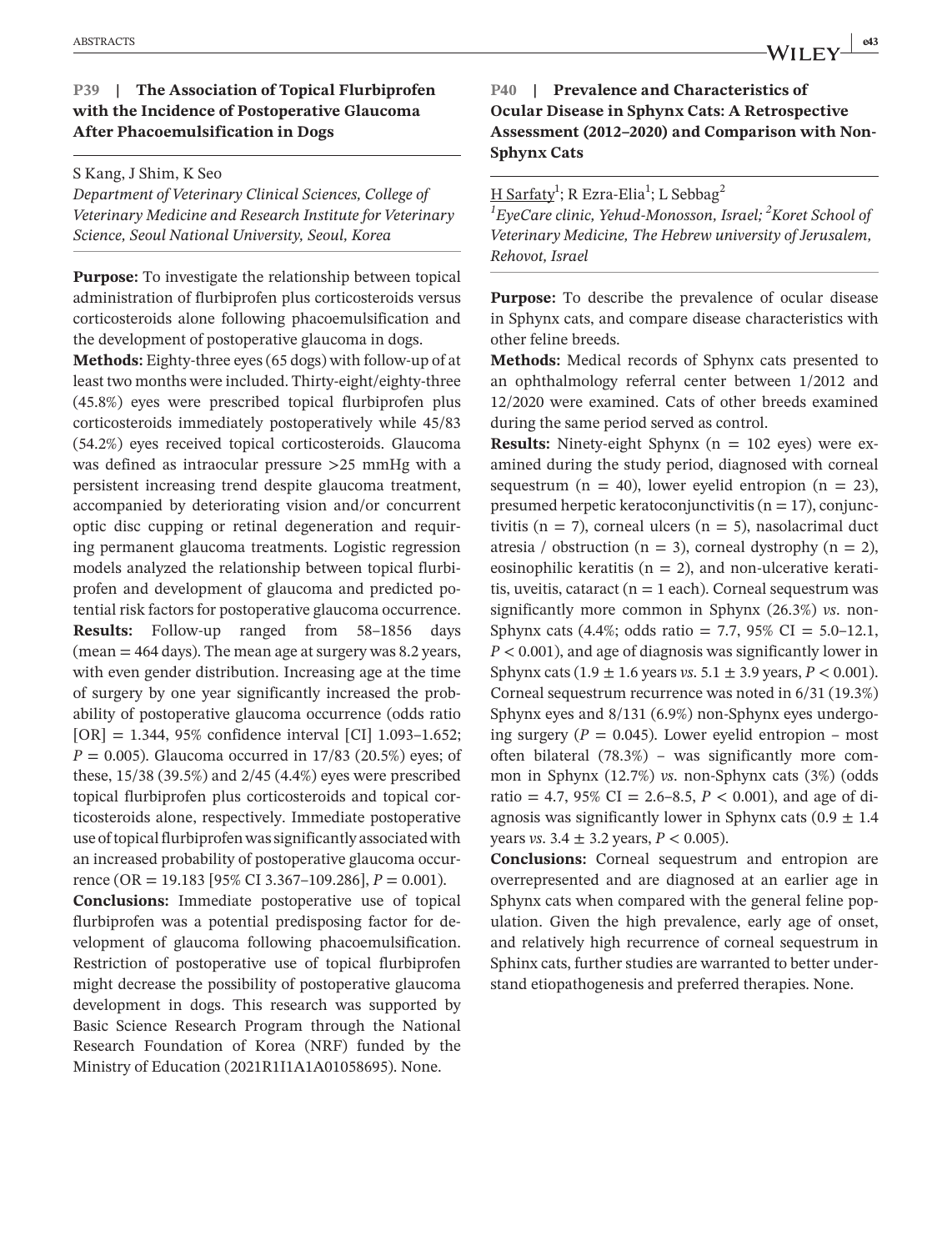# **e44 ABSTRACTS ABSTRACTS**

#### **P41 | Description of Canine Conjunctival Microbiota and Microbiome Before and After Application of an Antiseptic Protocol**

LD Seyer; RW Wills; C Betbeze *College of Veterinary Medicine, Mississippi State University, Mississippi State, MS*

**Purpose:** To evaluate canine ocular surface microbiota and microbiome before and after an antiseptic protocol using aerobic culture and DNA sequencing.

**Methods:** Six, healthy dogs randomly received a 1:50 povidone-iodine solution preparation in one eye with the second eye serving as a control. Preparation included a standardized volume of solution, number of sterile cotton tip applicators, and preparation time of five minutes. The inferior conjunctival fornix was sampled for aerobic culture and DNA sequencing at baseline, 5 minutes, 24 hours, and 4 weeks following preparation. Culture dependent data were evaluated using paired t-test and linear regression. An Illumina platform was used to sequence bacterial DNA using primers to target the V4 region of bacterial 16S rRNA. Quantitative Insights Into Molecular Ecology (QIIME 2.0) was used to analyze data.

**Results:** Baseline cultures consisted of *Bacillus* (35%), *Staphylococcus* (30%), *Streptococcus* (20%), *Moraxella* (5%), *Micrococcus* (5%), and *Simonsiella* spp. (5%). No significant difference was detected between the mean number of species cultured at baseline and any time point measured ( $P = 0.465$ ). Treatment, sample time, or interaction was not significant (p>0.393). DNA sequencing revealed the most abundant phyla at baseline were Proteobacteria (57.04%), Actinobacteria (19.89%), Firmicutes (3.25%), and Bacteroidetes (5.5%). Alpha and beta diversity matrices at baseline and over time revealed no significant change in species richness or bacterial composition. Relative abundance of bacterial taxa did not significantly differ in treated or control eyes over time.

**Conclusions:** Ocular bacterial flora differed between culture dependent and independent methods. The bacterial community remained stable over time after the current antiseptic protocol. None

#### **P42 | Survey of Ocular Abnormalities and Prevalence of Linear Keratopathy in Draft Horses**

CK Sheridan<sup>1</sup>; KE Myrna<sup>1</sup>; CM Nunnery<sup>2</sup>;  $SI$ . Czerwinski $<sup>1</sup>$ </sup> *1 College of Veterinary Medicine, University of Georgia; 2 Equine Veterinary Vision Inc*

**Purpose:** To determine the incidence of ocular disease in draft horses.

**Methods:** Draft horses of various breeds and ages were examined at several working farms, breeding barns, a large rescue organization, and a draft horse show. Ophthalmic examination was performed without mydriasis using slit lamp biomicroscopy and indirect ophthalmoscopy. Intraocular pressures were measured when possible.

**Results:** One hundred sixty-five draft horses were examined. Age range: 10 days to 33 years (mean 10.8 years); 87 geldings (52.7%), 71 mares (43.0%), 7 stallions (4.2%); 64 Percherons (38.8%), 51 Belgians (30.9%), 29 Clydesdales (17.6%), 15 Shires (9%), 6 other draft breed (3.6%). Intraocular pressure: (mean 24.7 mmHg OD, range 13– 37 mmHg; mean 25.0 mmHg OS, range 11–37 mmHg). Vision threatening disease was present in 9 horses (5.5%): complete cataracts 1, post-traumatic optic nerve atrophy 1, uveitis and secondary glaucoma 1, uveitis and bullous retinal detachment 1, large chorioretinal scar 3, phthisis bulbi 2. Non-vision threatening ocular disease was present in 56 horses (33.9%) involving one or more ocular structures: eyelid trauma/notch defect 14 (8.5%), SCC-type adnexal lesions 12 (7.3%), corneal scars 16 (9.7%), keratitis 6 (3.6%), corpora nigra cyst 15 (9.1%), incipient/punctate cataract 50 (30.3%), vitreous degeneration 10 (6.1%). Linear keratopathy was present in 30 horses (18.2%) with 2/30 having concurrent vision threatening ocular disease. **Conclusions:** This survey documents a greater prevalence of linear keratopathy in draft horses compared with reports in other breeds; however, it does not appear to be associated with concurrent ocular disease. The overall incidence of potential vision threatening ocular disease is low. None.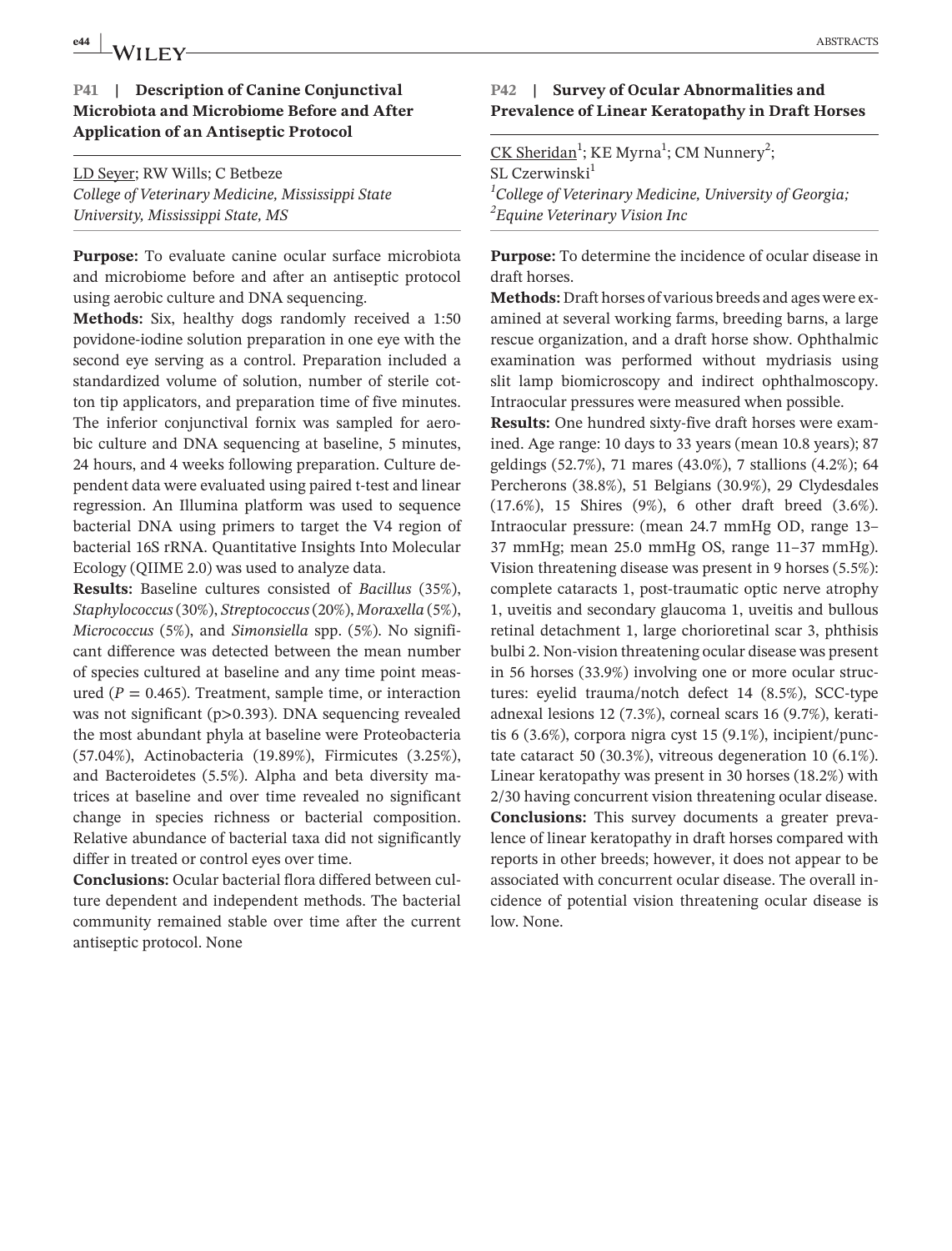#### **P43 | Evaluation of the Upper and Lower Lacrimal Canaliculus by Spectral Domain Optical Coherence Tomography in Normal Beagle Dogs**

J Shim; S Kang; E Lee; D Jeong; Y Jeong; S Lee; S Kim; J Ahn; S Kim; H Kim; J Park; K Seo *Department of Veterinary Clinical Sciences, College of Veterinary Medicine and Research Institute for Veterinary Science, Seoul National University*

**Purpose:** To confirm the feasibility of visualizing the upper and lower lacrimal canaliculi (LC) using spectral domain optical coherence tomography (SD-OCT).

**Methods:** Eight eyes of 4 normal beagle dogs were used. To obtain the upper LC image, the head was turned toward the opposite eye to be imaged and the nasal part of the upper eyelid was everted to expose the LC. To obtain the lower LC image, the head was manipulated to face the front and slightly tilted downwards. The lower eyelid was then everted just below the punctum. Using 'angle mode', the scan line was placed on the long axis of the LC. The widest diameter of the LC (LCW) was measured before and after instillation of artificial tears (AT).

**Results:** Before AT instillation, there was a significant difference between the mean upper and lower LCW, which were 86.1  $\pm$  11.4  $\mu$ m and 108.9  $\pm$  8.5  $\mu$ m, respectively. After AT instillation, the mean upper and lower LCW was  $252.1 \pm 27.5$  µm and  $238.0 \pm 30.5$  µm, respectively. Significant differences in LCW between pre- and post- instillation of AT in both the upper and lower LCWs were observed. However, no significant difference was shown between the upper and lower LCW after instillation of AT. **Conclusions:** SD-OCT was an effective and objective method to provide high resolution images of the upper and lower LC. In addition, it would be available to investigate changes in the LC after instillation of eyedrops in veterinary clinical practice. None.

#### **P44 | A Retrospective Review of Canine Conjunctival Melanocytic Neoplasms**

AB Sommerkamp<sup>1</sup>; EN Katz<sup>1</sup>; MD Armour<sup>1</sup>; GC Shaw<sup>2</sup>; LBC Teixeira $2$ 

*1 Armour Veterinary Ophthalmology; <sup>2</sup> Comparative Ocular Pathology Laboratory of Wisconsin, University of Wisconsin-Madison*

**Purpose:** To describe the clinical and histopathologic features and postoperative care of dogs diagnosed with conjunctival melanocytic neoplasia.

**Methods:** Records of 251 cases with conjunctival melanocytic neoplasms from the COPLOW database were reviewed. A survey was distributed to clinicians regarding postoperative care. Demographic information, location, surgical margins, mitotic figure count, recurrence, staging, metastasis, and melanoma vaccine use was collected. **Results:** The mean age of dogs was 11 years. Of 215 dogs, there were 116 males and 99 females. Breeds with highest incidence included labrador retriever (21.8%), golden retriever (10.9%), and mixed breed dog (9.54%). Of 216 dogs 214 were unilateral (102 OS, 112 OD) and 2 were bilateral. The most affected anatomic location was the 3rd eyelid (128/225). Neoplastic cells infiltrated the epithelium in 200/249 cases. Clean surgical margins were achieved in 89/231 cases. Based on mitotic figure count (4 or more mitotic figures/10 HPFs) 182/251 cases were diagnosed as malignant melanomas and 59/251 as melanocytomas. Of the 55 survey responses, 12 reported recurrence at the same site  $(6/12)$ , new lesion development  $(4/12)$  or both  $(2/12)$ . Staging was reported in 9/55 dogs with 5/9 showing evidence of metastasis. 6/51 reported to have received the melanoma vaccine.

**Conclusions:** Canine conjunctival melanocytic neoplasia most commonly affects the 3rd eyelid. The majority of dogs were diagnosed as malignant melanomas with 80% of cases presenting epithelial involvement. Although limited, follow-up data revealed evidence of metastasis in 55.5% of dogs. Clinicians should be aware of the biological behavior of conjunctival melanocytic tumors in dogs. None.

#### **P45 | Sclerotherapy for Treatment of a Superficial Orbital Venous Malformation in a Horse**

TM Stonex; AE Zibura; M Andes; A Oh *Department of Clinical Sciences, College of Veterinary Medicine, North Carolina State University, Raleigh, NC, USA*

**Case description:** A 23-year-old Welsh Cobb cross gelding was examined for a vascular mass affecting the left lower eyelid.

**Clinical findings:** A tortuous, distensible mass was identified. This mass had been present since birth, slowly progressed in size over time, and changed in size with alterations in the position of the horse's head. Secondary ectropion and focal corneal fibrosis were present. Color flow Doppler ultrasonography revealed non-pulsatile slow flow within the tortuous vascular network most consistent with a venous malformation (VM) appearing to involve the lateral palpebral and transverse facial veins. An intravenous catheter was placed within the lateral aspect of the VM using ultrasound guidance. Agitated saline was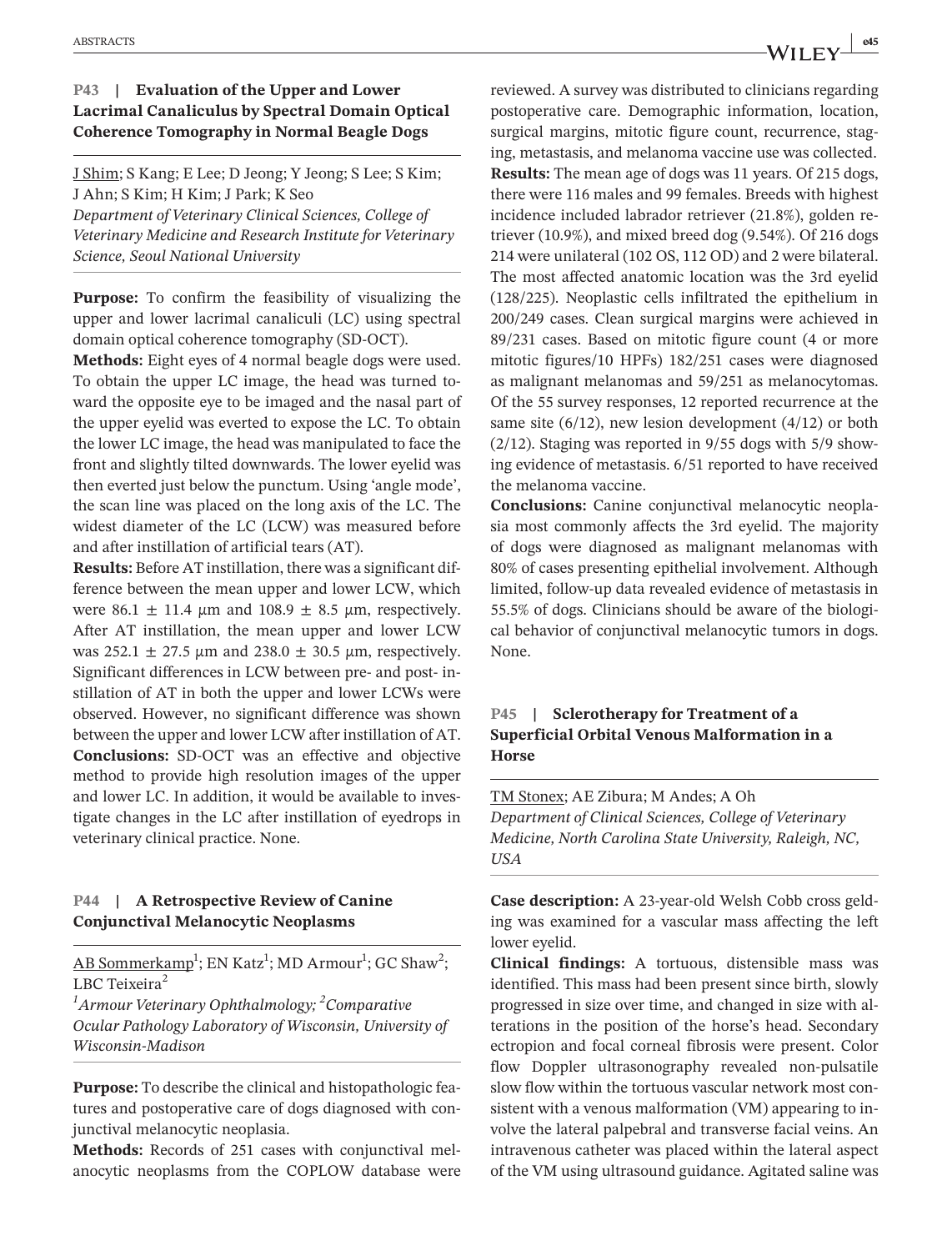**e46 ABSTRACTS ABSTRACTS** 

slowly injected into the vessel and bubbles were noted on ultrasound coursing through the medial aspect of the VM consistent with lateral to medial flow. Contrast radiography confirmed a corkscrew vessel along the ventral aspect of the left orbit, as well as an additional vessel extending ventrally from the region of the medial canthus.

**Treatment and Outcome:** A sclerosing agent (1% polidocanol) was administered slowly through the intravenous catheter. Ultrasonography performed immediately after administration of polidocanol confirmed venous stasis, and the formation of a thrombus. No adverse side effects were noted. Gradual improvement in the size of the VM was noted over the month following therapy.

**Clinical relevance:** Sclerotherapy, using polidocanol, for treatment of a superficial orbital VM in a horse was well tolerated, and resulted in clinical improvement. Sclerotherapy may be considered as an alternative to surgical management for VM in the horse. None.

#### **P46 | Sudden Acquired Retinal Degeneration Syndrome Manifested Initially as Unilateral Blindness in Six Dogs**

<u>L Susanti</u>'; D Kwon<sup>2</sup>; J Ahn<sup>3</sup>; K Seo<sup>1</sup>; S Kang1 *1 Department of Veterinary Clinical Sciences, College of Veterinary Medicine and Research Institute for Veterinary Science, Seoul National University; 2 Ilsan Animal Medical Center; 3Nun Chorong Animal Hospital*

**Purpose:** To describe sudden acquired retinal degeneration syndrome (SARDS) presented initially as unilateral blindness.

**Methods:** One American Cocker Spaniel and five Maltese dogs were presented with unilateral blindness (3 OD and 3 OS) of which the results of general ophthalmic examinations were insufficient to explain the blindness. All dogs were spayed females.

**Results:** Intraocular pressures were normal and optical media of the eyes were clear. Fundus appearances were normal in 5 dogs with slightly attenuated retinal blood vessels compared with the contralateral eye. One dog had tapetal hyperreflectivity and blood vessel attenuation which was slightly worse than the contralateral eye that retained vision. ERG amplitudes of the affected eyes were flat and were reduced on the contralateral sighted eyes. Two dogs that had long-term follow-up (465 and 525 days, respectively) experienced progressive bilateral blindness. One dog retained vision in the contralateral eye until the last follow-up (94 days). Two dogs were lost to follow-up after the first presentation. One dog received systemic cyclosporine and steroid medications and maintained vision in the contralateral eye but regular ERG recheck showed

a trend of constant declining amplitude (last follow-up: 448 days). In this dog, retinal thickness by optical coherence tomography scan was thinner than the contralateral eye on initial presentation.

**Conclusions:** Despite decreased ERG amplitudes in both eyes, SARDS presented initially as unilateral blindness in eyes with flat ERG. The contralateral eyes with vision might maintain sight or may develop progressive blindness after a substantial amount of time. None.

# **P47 | Vision Outcome after Lens Extraction Versus Nonsurgical Management of Primary Lens Instability In Dogs**

NP Violette; AJ Gemensky-Metzler; G Newbold; EJ Miller *College of Veterinary Medicine, The Ohio State University*

**Purpose:** To evaluate outcome of lens extraction versus nonsurgical management of primary lens instability (LI) in dogs.

**Methods:** Medical records of dogs diagnosed with LI between 2005 and 2018 were analyzed. Eyes were included if vision was present at presentation or regained, at least 14 days of follow-up was recorded, and topical latanoprost was used for eyes managed without lens extraction.

**Results:** Eighty-four eyes (55 dogs) presented with posterior lens luxation in 19/84 (23%), anterior lens luxation in 18/84 (21%), lens subluxation in 42/84 (50%), signs of lens instability without lens dislocation in 3/84 (4%) and initially no signs of lens instability in 2/84 (2%) of eyes. Of the 17 eyes that had lens extraction surgery, 13 underwent endocapsular phacoemulsification and four underwent intracapsular lens extraction. Trans-corneal reduction of anterior lens luxation was performed in 12 of the 67 medically managed eyes. Median time of vision retention in eyes that had lens extraction surgery (2216 days) was significantly ( $P = 0.04$ ) longer than eyes managed without lens extraction (1281 days). Vision loss, reported in 30/84 eyes (36%), was caused by glaucoma (26/84 eyes, 31%; 5/17, 29% of surgical and 21/67, 31% of nonsurgical eyes), retinal detachment (2/84, both nonsurgical eyes, 2%) and cataract formation (2/84 eyes, 2%).

**Conclusions:** Despite a similar incidence of vision loss due to glaucoma in dogs with LI, lens extraction carries a more favorable prognosis for time of vision retention compared to LI managed without lens extraction. None.